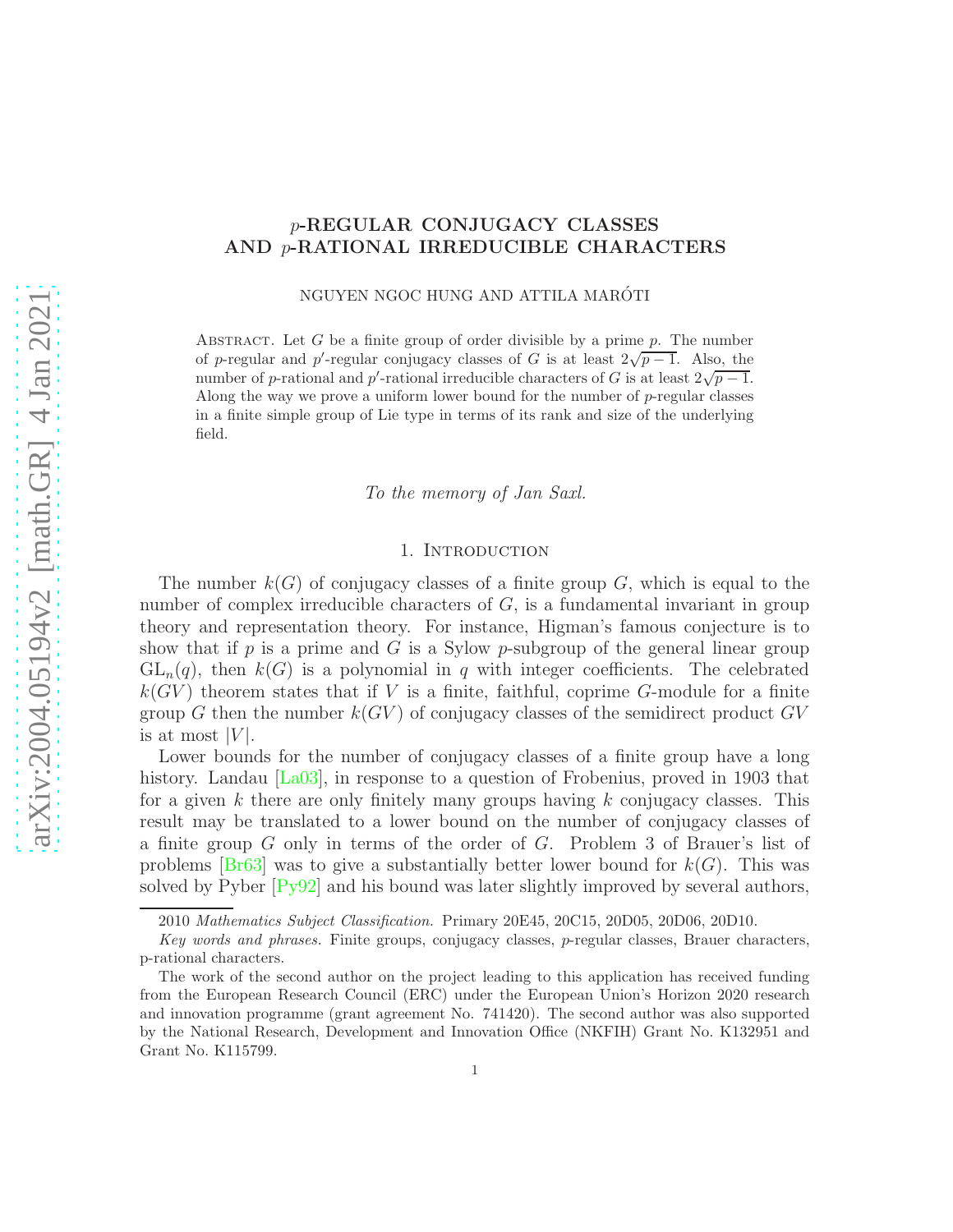see [\[Be06,](#page-43-1) [Ke11,](#page-44-1) [BMT17\]](#page-43-2). In general it is not known whether there is a universal constant  $c > 0$  such that for every finite group G we have  $k(G) > c \cdot \log |G|$ .

Bounding  $k(G)$  only in terms of a prime divisor p of  $|G|$  is another fundamental problem. It is related to Problem 21 of Brauer [\[Br63\]](#page-43-0) and a conjecture of H´ethelyi and Külshammer  $|HK00|$  that for any p-block B of any finite group G the number  $k(B)$  of complex irreducible characters in B is 1 or is at least  $2\sqrt{p-1}$ . As observed by Pyber, work of Brauer [\[Br42\]](#page-43-3) implies that  $k(G) \geq 2\sqrt{p-1}$  for G a finite group whose order is divisible by a prime  $p$  but not by  $p^2$ . Since then, this bound had been conjectured to be true for all groups G and all primes  $p$  dividing  $|G|$ .

Proving  $k(G) \geq 2\sqrt{p-1}$  for all G and p has turned out to be a hard problem. Building on a series of relevant works by Héthelyi-Külshammer [\[HK00,](#page-44-2) [HK03\]](#page-44-3), Malle  $[Ma06]$ , Keller [\[Ke09\]](#page-44-5), and Héthelyi-Horváth-Keller-Maróti [\[HHKM11\]](#page-44-6), the conjecture was finally confirmed in [\[Ma16\]](#page-45-1).

One of the purposes of this paper is to obtain a  $p$ -modular analog of the bound  $k(G) \geq 2\sqrt{p-1}$ ; that is, to obtain a bound for the number of p-regular classes, which is also the number of irreducible  $p$ -modular representations, of  $G$ . On the other hand, we observe that since the class number  $k(G)$  is a global characteristic of G while the bound  $2\sqrt{p-1}$  depends only on p, it is natural to expect that the same bound would hold for a certain subset of conjugacy classes or irreducible characters that are defined locally in terms of p. We confirm this expectation from both perspectives: classes and characters, by considering orders of group elements and fields of character values.

An element of a finite group  $G$  is called  $p$ -regular if it has order coprime to  $p$ . Throughout let  $k_{p'}(G)$  denote the number of conjugacy classes of p-regular elements in G and let  $k_p(G)$  denote the number of conjugacy classes of *non-trivial* p-elements in G.

<span id="page-1-0"></span>Theorem 1.1. *If* G *is a finite group and* p *is a prime dividing the order of* G*, then*

$$
k_p(G) + k_{p'}(G) \ge 2\sqrt{p-1}
$$

*with equality if and only if*  $\sqrt{p-1}$  *is an integer,*  $G = C_p \rtimes C_{\sqrt{p-1}}$  *and*  $\mathbf{C}_G(C_p) = C_p$ *.* 

Let  $\text{IBr}_p(G)$  denote the set of irreducible p-modular representations of G. As  $|\text{IBr}_p(G)| = k_{p'}(G)$ , Theorem [1.1](#page-1-0) provides a somewhat unexpected lower bound for the number of irreducible p-Brauer characters, namely  $|\text{IBr}_p(G)| \geq 2\sqrt{p-1} - k_p(G)$ , and therefore, it can be viewed as a modular version of the bound  $k(G) \geq 2\sqrt{p-1}$ for the number of ordinary irreducible characters of G.

We make the bound  $|\text{IBr}_p(G)| \geq 2\sqrt{p-1} - k_p(G)$  more explicit in the case when  $G$  is non-*p*-solvable.

<span id="page-1-1"></span>Theorem 1.2. *Let* p *be a prime. Let* G *be a non-*p*-solvable finite group. The number*  $|\text{IBr}_p(G)|$  *of irreducible* p-Brauer characters of G *is larger than*  $2\sqrt{p-1}$  *unless possibly if*  $p \le 257$ *. In any case,*  $|\text{IBr}_p(G)| > \sqrt{p-1}$ *.*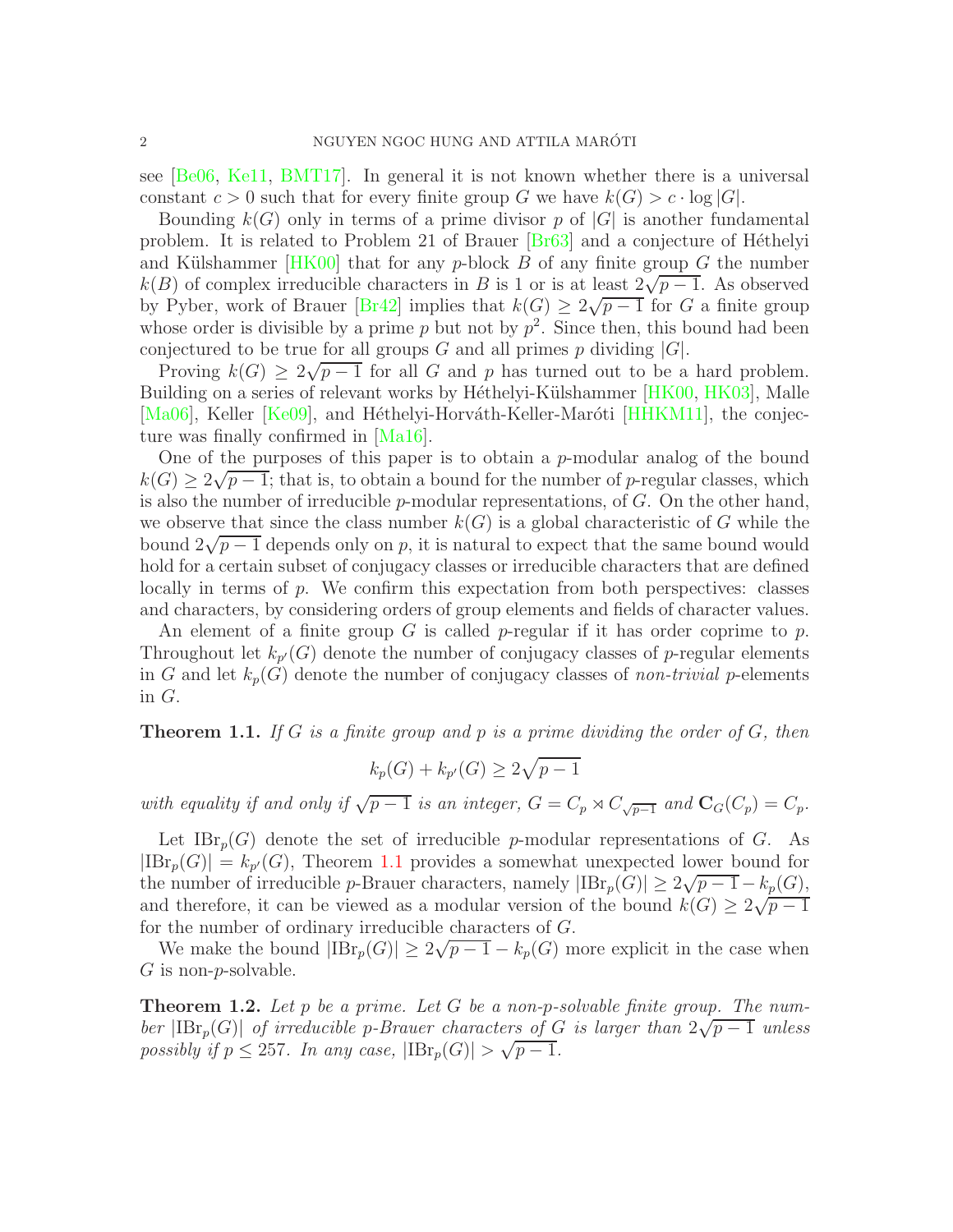Next we turn to fields of character values. For a positive integer n, let  $\mathbb{Q}_n$  denote the cyclotomic field extending the field of rational numbers  $\mathbb Q$  by a primitive nth root of unity. For  $\pi$  a set of primes, we say that  $\chi \in \text{Irr}(G)$  is  $\pi$ -rational if there is a positive integer n coprime to every prime in  $\pi$  such that  $\chi(g) \in \mathbb{Q}_n$  for all  $g \in G$ . We denote the set of all primes different from  $p$  by  $p'$  and we write  $p$ -rational instead of  $\{p\}$ -rational. Let  $\text{Irr}_{p-\text{rat}}(G)$  and  $\text{Irr}_{p'-\text{rat}}(G)$  denote the sets of p-rational and p'rational characters of G. Note that a character  $\chi$  is p'-rational if and only if its values are in  $\mathbb{Q}_{[G]_p}$ . Also,  $\text{Irr}_{p-\text{rat}}(G) \cap \text{Irr}_{p'-\text{rat}}(G)$  is equal to  $\text{Irr}_{\mathbb{Q}}(G)$ , the set of rational irreducible characters of G.

<span id="page-2-0"></span>Theorem 1.3. *If* G *is a finite group and* p *is a prime dividing the order of* G*, then*

$$
|\mathrm{Irr}_{\mathrm{p-rat}}(G)\cup\mathrm{Irr}_{\mathrm{p'-rat}}(G)|\geq 2\sqrt{p-1}
$$

*with equality if and only if*  $\sqrt{p-1}$  *is an integer,*  $G = C_p \rtimes C_{\sqrt{p-1}}$  *and*  $\mathbf{C}_G(C_p) = C_p$ *.* 

Theorems [1.1](#page-1-0) and [1.3](#page-2-0) show that, in groups of order divisible by a prime  $p$ , there is a correlation between  $k_p(G)$  and  $k_{p'}(G)$  as well as  $|\text{Irr}_{p-\text{rat}}(G)|$  and  $|\text{Irr}_{p'-\text{rat}}(G)|$ : if one is small, the other must be large (compared to  $p$ , of course). In the minimal situations where one number is minimal/small, the bound indeed could be improved. We plan to address this at another time.

On the way to the proofs of Theorems [1.1,](#page-1-0) [1.2](#page-1-1) and [1.3,](#page-2-0) we have to bound the number of p-regular classes in finite simple groups. The following uniform bound for simple groups of Lie type is of independent interest and might be useful in other applications.

<span id="page-2-1"></span>Theorem 1.4. *If* S *is a simple group of Lie type defined over the field of* q *elements with* r *the rank of the ambient algebraic group and* p *is any prime, then*

$$
k_{p'}(S) > \frac{q^r}{17r^2}.
$$

Better and more refined bounds for different types and different  $p$  are given in Sections [3,](#page-7-0) [4](#page-17-0) and [5.](#page-26-0) We remark that the problem of bounding the class number (both upper and lower bounds) of finite groups of Lie type has been well studied, for instance in the influential work of Fulman and Guralnick [\[FG12\]](#page-44-7). To provide a relative comparison between  $k_{p'}(S)$  and  $k(S)$ , we note that the best general lower bound for  $k(S)$  is  $q^r/d$ , where d is the order of the group of diagonal automorphisms of  $S$ .

Theorems [1.1,](#page-1-0) [1.2,](#page-1-1) and [1.3](#page-2-0) are proved in Sections [7,](#page-35-0) [8,](#page-38-0) and [9,](#page-39-0) respectively. In Sections [2,](#page-3-0) [3,](#page-7-0) [4](#page-17-0) and [5](#page-26-0) we prove various bounds for the number of  $p$ -regular and  $p'$ -regular classes in finite nonabelian simple groups  $S$ , as well as the number of  $Aut(S)$ -orbits on those classes. Finally, Theorem [1.4](#page-2-1) is proved in Section [6.](#page-33-0)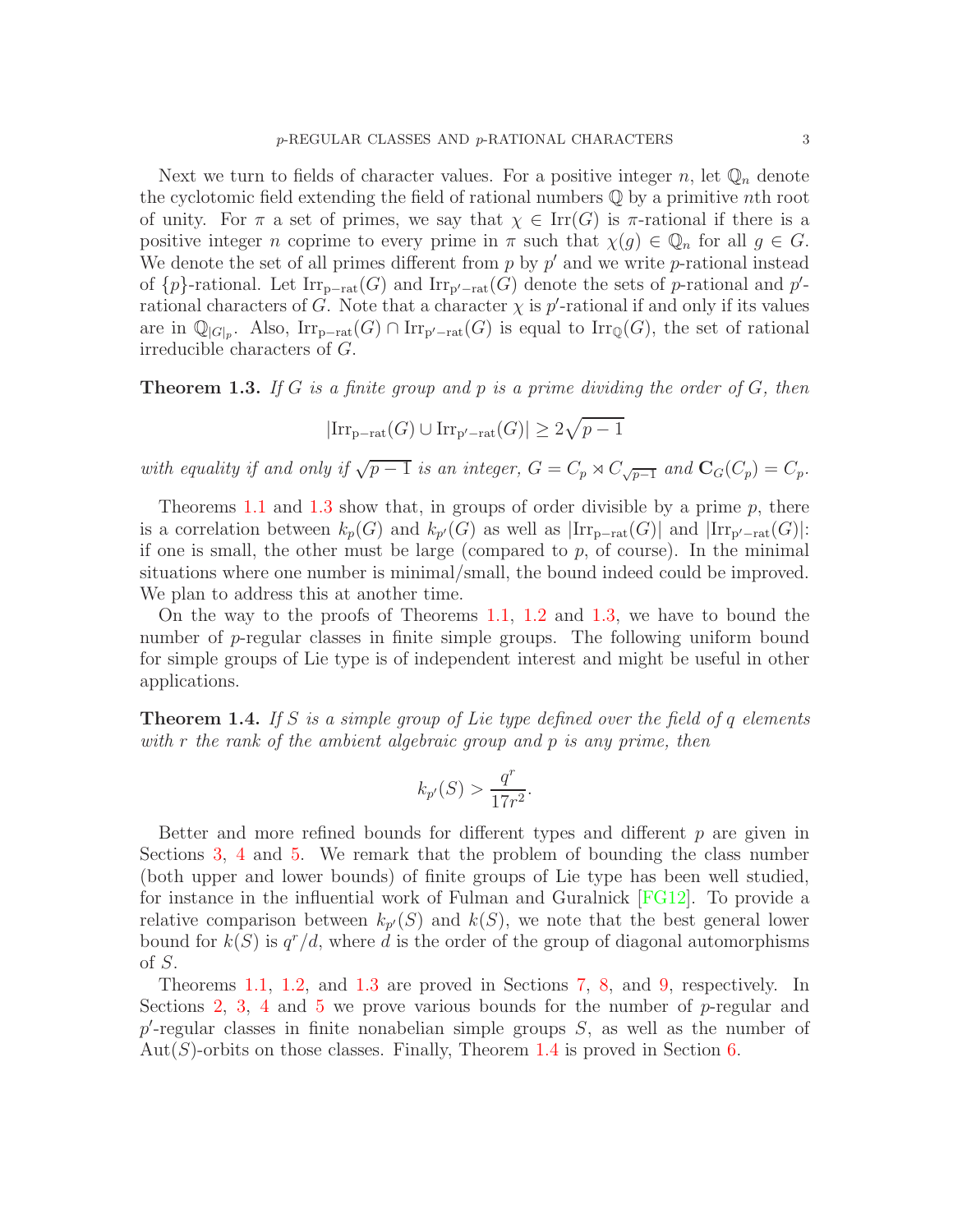#### <span id="page-3-0"></span>4 NGUYEN NGOC HUNG AND ATTILA MARÓTI

2. Orbits of p-regular and p'-regular classes of simple groups

Let  $p$  be a prime and let  $S$  be a nonabelian finite simple group. Recall that an element is *p*-regular in S if it has order coprime to p. We denote the set of *p*-regular elements in S by  $S_{p'}$ , the set of p-regular conjugacy classes in S by  $\text{Cl}_{p'}(S)$ , and the number of p-regular conjugacy classes in  $S$  by  $k_{p'}(S)$ . We denote the set of *non-trivial* p-elements in S by  $S_p$ , the set of all conjugacy classes in S contained in  $S_p$  by  $\text{Cl}_p(S)$ , and the number of conjugacy classes in S contained in  $\text{Cl}_p(S)$  by  $k_p(S)$ . When a group G acts on a set X, we use  $n(G, X)$  to denote the number of G-orbits on X.

To prove our main results we need to bound the number of  $Aut(S)$ -orbits on pregular and  $p'$ -regular classes of S for all nonabelian simple groups S, as presented in the following theorem. We will prove it in this and the next three sections.

<span id="page-3-1"></span>Theorem 2.1. *Let* S *be a nonabelian finite simple group and let* p *be a prime divisor of* |S|*. We have*

- (i) *The number of*  $Aut(S)$ -orbits on the set  $Cl_{p'}(S) \cup Cl_p(S)$  is larger than  $2\sqrt{p-1}$ *except if*  $(S, p)$  *is equal to*  $(A_5, 5)$  *or to*  $(PSL_2(16)), 17)$ *.*
- (ii) *The number of* Aut(S)-*orbits on p-regular classes of* S *is at least*  $2(p-1)^{1/4}$ . *The equality occurs if and only if*  $(S, p) = (PSL<sub>2</sub>(16)), 17)$ *.*
- (iii) *The number of* Aut(S)-*orbits on p-regular classes of* S *is greater than*  $2\sqrt{p-1}$ *unless possibly when* (S, p) *is listed in Table [1.](#page-4-0)*

2.1. Some generalities. Observe that any nonabelian finite simple group has order divisible by at least three distinct primes by Burnside's Theorem. It immediately follows that

$$
n(\text{Aut}(S), \text{Cl}_{p'}(S)) \ge 3
$$

and so Theorem [2.1](#page-3-1) is true for  $p = 2$  and  $p = 3$ . Thus we may assume in this and the following sections that  $p \geq 5$ .

<span id="page-3-2"></span>Lemma 2.2. *Theorem [2.1](#page-3-1) is true for* S *a sporadic simple group, the Tits group, and groups of Lie type of rank*  $r \geq 3$  *in characteristic*  $p \geq 5$ *.* 

*Proof.* The statement follows for S a sporadic simple group or S the Tits group using [\[Atl,](#page-43-4) [GAP\]](#page-44-8). Assume that S is of Lie type of rank  $r \geq 3$  in characteristic p. Let S be of the form  $G/\mathbf{Z}(G)$ , where  $G = \mathcal{G}^F$  is the set of fixed points of a simple algebraic group  $\mathcal G$  of simply connected type defined in characteristic  $p$ , under a Frobenius endomorphism F. By  $[Ca85, Theorem 3.7.6]$ , the number of semisimple classes of G is  $q^r$ , where q is the size of the underlying field of  $\mathcal G$  and  $r$  is the rank of  $\mathcal G$ . Therefore,

$$
k_{p'}(S) \ge \frac{k_{p'}(G)}{k_{p'}(\mathbf{Z}(G))} \ge \frac{q^r}{|\mathbf{Z}(G)|} = \frac{q^r}{d},
$$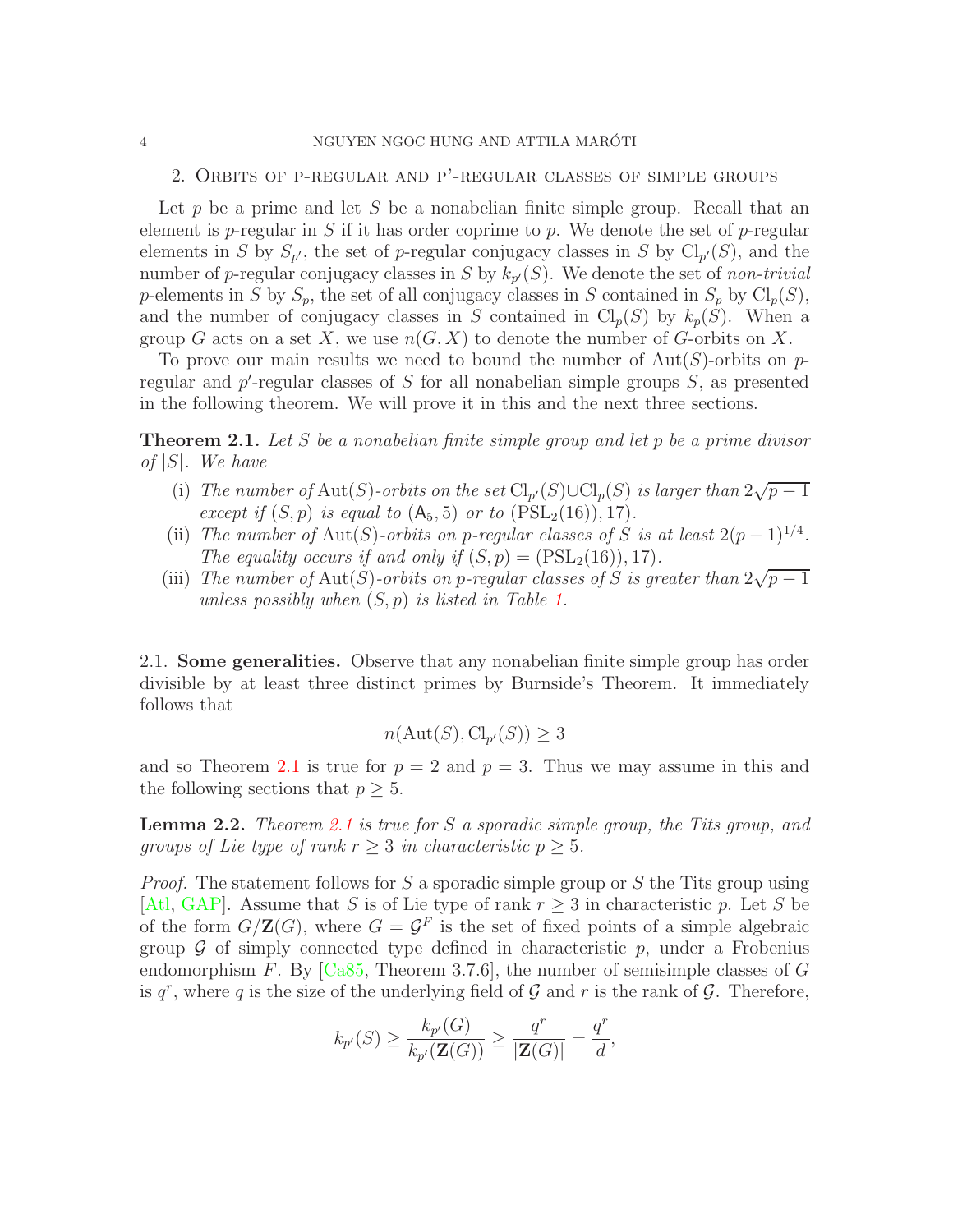<span id="page-4-0"></span>

| S                  | $\,p$          | $n(\text{Aut}(S), \text{Cl}_{p'}(S))$ |
|--------------------|----------------|---------------------------------------|
| $A_5$              | $\overline{5}$ | 3                                     |
| $PSL_2(7)$         | 7              | 4                                     |
| $A_6$              | $\overline{5}$ | 4                                     |
| $PSL_2(8)$         | $\overline{7}$ | 4                                     |
| $PSL_2(11)$        | 11             | 6                                     |
| $PSL_2(16)$        | 17             | $\overline{5}$                        |
| $PSL_2(27)$        | 13             | $\overline{5}$                        |
| $PSL_2(32)$        | 11             | 6                                     |
| $PSL_2(32)$        | 31             | 6                                     |
| $PSL_2(81)$        | 41             | 10                                    |
| $PSL_2(128)$       | 43             | 12                                    |
| $PSL_2(128)$       | 127            | 12                                    |
| $PSL_2(243)$       | 61             | 15                                    |
| $PSL_2(256)$       | 257            | 21                                    |
| $PSL_3(8)$         | 73             | 13                                    |
| $PSU_3(16)$        | 241            | $\geq 27$                             |
| $^{2}B_{2}(8)$     | 13             | 6                                     |
| ${}^{2}B_{2}(32)$  | 31             | 8                                     |
| ${}^{2}B_{2}(32)$  | 41             | 9                                     |
| ${}^{2}B_{2}(128)$ | 113            | $\geq 19$                             |
| ${}^{2}B_{2}(128)$ | 127            | $\geq 14$                             |
| $\Omega_8^{-}(4)$  | 257            | >32                                   |

TABLE 1. Possible exceptions for the bound  $n(\text{Aut}(S), \text{Cl}_{p'}(S)) > 2\sqrt{p-1}$ .

where  $d$  is the order of the group of diagonal automorphisms of  $S$ . It follows that

$$
n(\text{Aut}(S), \text{Cl}_{p'}(S)) \ge \frac{q^r}{d \cdot |\text{Out}(S)|}.
$$

To prove the lemma, it is sufficient to show that  $q^r/(d|\text{Out}(S)|) > 2\sqrt{p-1}$ . This turns out to be true for all S and relevant values of p, q, and r.

The next result is essential in our proofs as it helps to reduce from a classical group to one of smaller rank. From now on q is always a prime power  $\ell^f$ , where  $\ell$  is a prime and  $f$  is a positive integer.

Let  $\pi$  be either of the symbols p or p'. We denote the number of Aut(S)-orbits on the set  $\text{Cl}_{\pi}(S)$  by  $n(\text{Aut}(S), \text{Cl}_{\pi}(S)).$ 

<span id="page-4-1"></span>Lemma 2.3. *If* S *and* T *are (non-abelian) finite simple groups such that*

$$
(S,T)\in\{(\mathsf{A}_n,\mathsf{A}_{n-1}), (\mathrm{PSL}_n(q),\mathrm{PSL}_{n-1}(q)), (\mathrm{PSU}_n(q),\mathrm{PSU}_{n-1}(q))\}
$$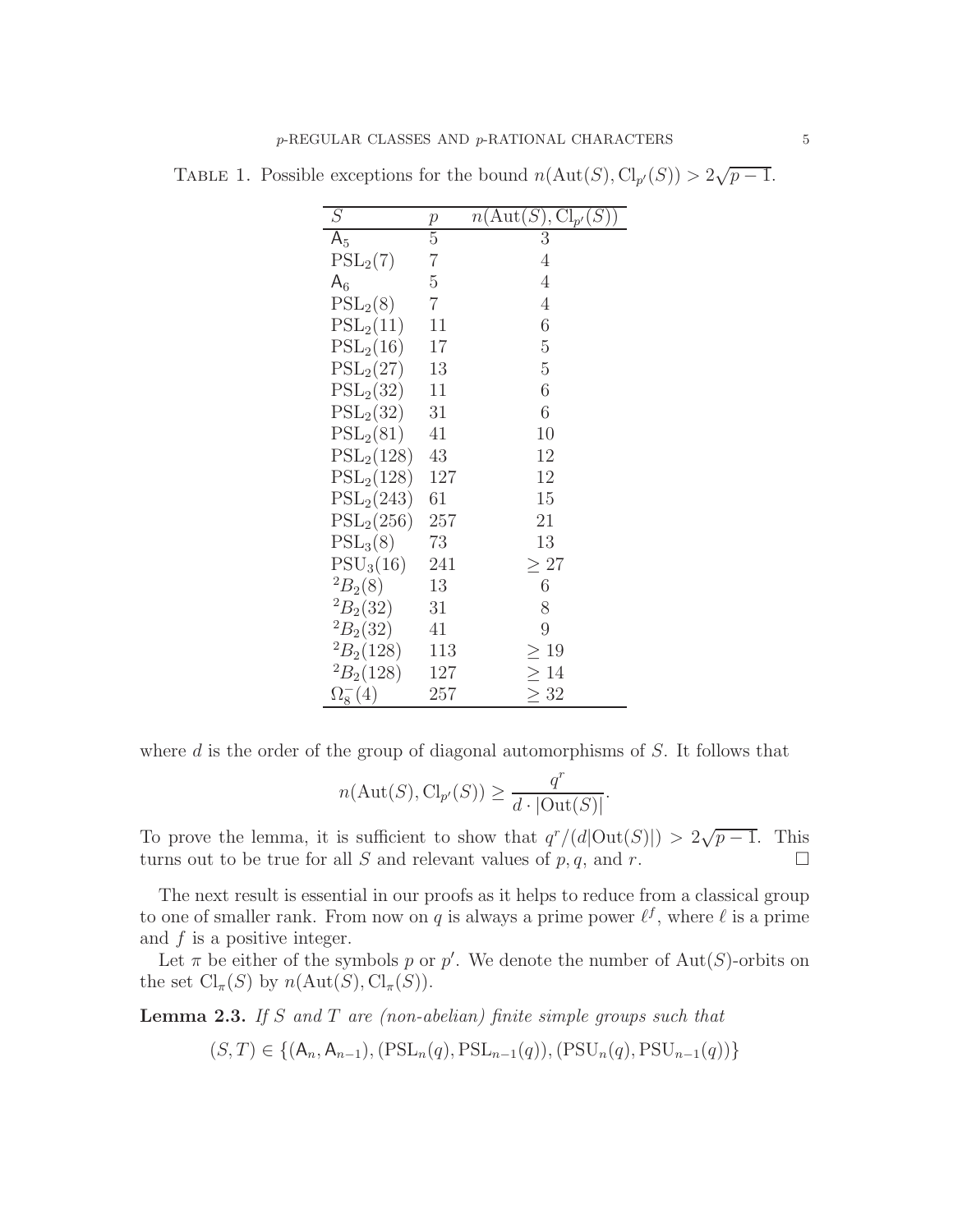or 
$$
(S,T) = (\text{PSp}_{2n}(q), \text{PSp}_{2n-2}(q))
$$
 with q odd, then  

$$
n(\text{Aut}(S), \text{Cl}_{\pi}(S)) \ge n(\text{Aut}(T), \text{Cl}_{\pi}(T)).
$$

*Proof.* Let  $(S, T) = (\mathsf{A}_n, \mathsf{A}_{n-1})$ . Observe that  $n \geq 6$  by assumption. The group T may be considered as a point-stabilizer in S. Note that  $Aut(A_m) = S_m$  for every integer m at least 5 and different from 6. Assume that  $n \geq 8$ . In this case  $n(\text{Aut}(S), \text{Cl}_{\pi}(S))$ and  $n(\text{Aut}(T), \text{Cl}_{\pi}(T))$  are equal to the number of elements in  $S_{\pi}$  and  $T_{\pi}$  of different cycle shapes. The desired bound follows since  $T_{\pi}$  is contained in  $S_{\pi}$ . Assume that  $n \in \{6, 7\}$ . The group  $\text{Aut}(\mathsf{A}_6)$  contains  $\mathsf{S}_6$  as a subgroup of index 2 and  $\text{Aut}(\mathsf{A}_6)$  fuses the two conjugacy classes of  $A_6$  both consisting of elements of order 3. Since  $p \geq 5$ , we see that  $n(\text{Aut}(\mathsf{A}_6), \text{Cl}_p(\mathsf{A}_6))$  is equal to the number of possible cycle shapes of nontrivial p-elements in  $A_6$  and  $n(\text{Aut}(A_6), \text{Cl}_{p'}(A_6))$  is equal to the number of possible cycle shapes of p-regular elements in  $A_6$  minus 1. The desired bound follows for  $\pi = p$ and also for  $n = 7$ . Let  $n = 6$  and  $\pi = p'$ . Since  $p \ge 5$  and  $n = 6$ , we must have  $p = 5$ . Finally,  $n(\text{Aut}(\mathsf{A}_{6}), \text{Cl}_{5'}(\mathsf{A}_{6})) = 4 > 3 = n(\text{Aut}(\mathsf{A}_{5}), \text{Cl}_{5'}(\mathsf{A}_{5}))$ .

Observe that  $n \geq 3$  since T is assumed to be non-abelian and simple.

Consider the case when both S and T are projective special linear groups.

Let V be the natural  $GL_n(q)$ -module of dimension n defined over the field of size q. The group  $SL_n(q)$  acts naturally on V. Let W be a 1-dimensional subspace in V and let U be a complementary  $(n-1)$ -dimensional subspace in V. There is a group  $SL_{n-1}(q)$  which acts naturally on U and which fixes W. All automorphisms of S can be described by automorphisms of  $SL_n(q)$  and the group  $Out(S)$  is isomorphic to  $D_{2(n,q-1)} \times C_f$ , see [\[Wi09,](#page-45-2) Section 3.3.4]. The field automorphisms and the inverse transpose automorphism of  $SL_n(q)$  restrict naturally to the subgroup  $SL_{n-1}(q)$  just defined. Moreover, elements a and b of  $SL_{n-1}(q)$  lie in the same  $GL_n(q)$ -orbit if and only if a and b are conjugate in  $GL_{n-1}(q)$  by a theorem on rational canonical forms.

It follows that the number N of orbits of  $Aut(SL_n(q))$  on the subset consisting of those elements of  $\text{Cl}_{\pi}(\text{SL}_n(q))$  whose members fix some 1-dimensional subspace of V is at least  $n(\text{Aut}(\text{SL}_{n-1}(q)), \text{Cl}_{\pi}(\text{SL}_{n-1}(q)))$ , which in turn is at least  $n(\text{Aut}(\text{PSL}_{n-1}(q)), \text{Cl}_{\pi}(\text{PSL}_{n-1}(q))).$ 

On the other hand, N is at most  $n(\text{Aut}(\text{PSL}_n(q)), \text{Cl}_{\pi}(\text{PSL}_n(q))).$ 

Let S and T be projective special unitary groups.

Let V be the natural  $GU_n(q)$ -module of dimension n defined over the field of size  $q^2$ . The module V is equipped with a non-singular conjugate-symmetric sesquilinear form f. The group  $SU_n(q)$  acts naturally on V. Let W be a 1-dimensional non-singular subspace in V with respect to f. Let U be the  $(n-1)$ -dimensional non-singular subspace of V perpendicular to W with respect to the form  $f$ . There is a subgroup  $SU_{n-1}(q)$  which acts naturally on U and which fixes W. The automorphisms of the simple group  $PSU_n(q)$  are described in [\[Wi09,](#page-45-2) Section 3.6.3]. All outer automorphisms of  $PSU_n(q)$  come from outer automorphisms of  $SU_n(q)$ , these are diagonal automorphisms or field automorphisms. Field automorphisms preserve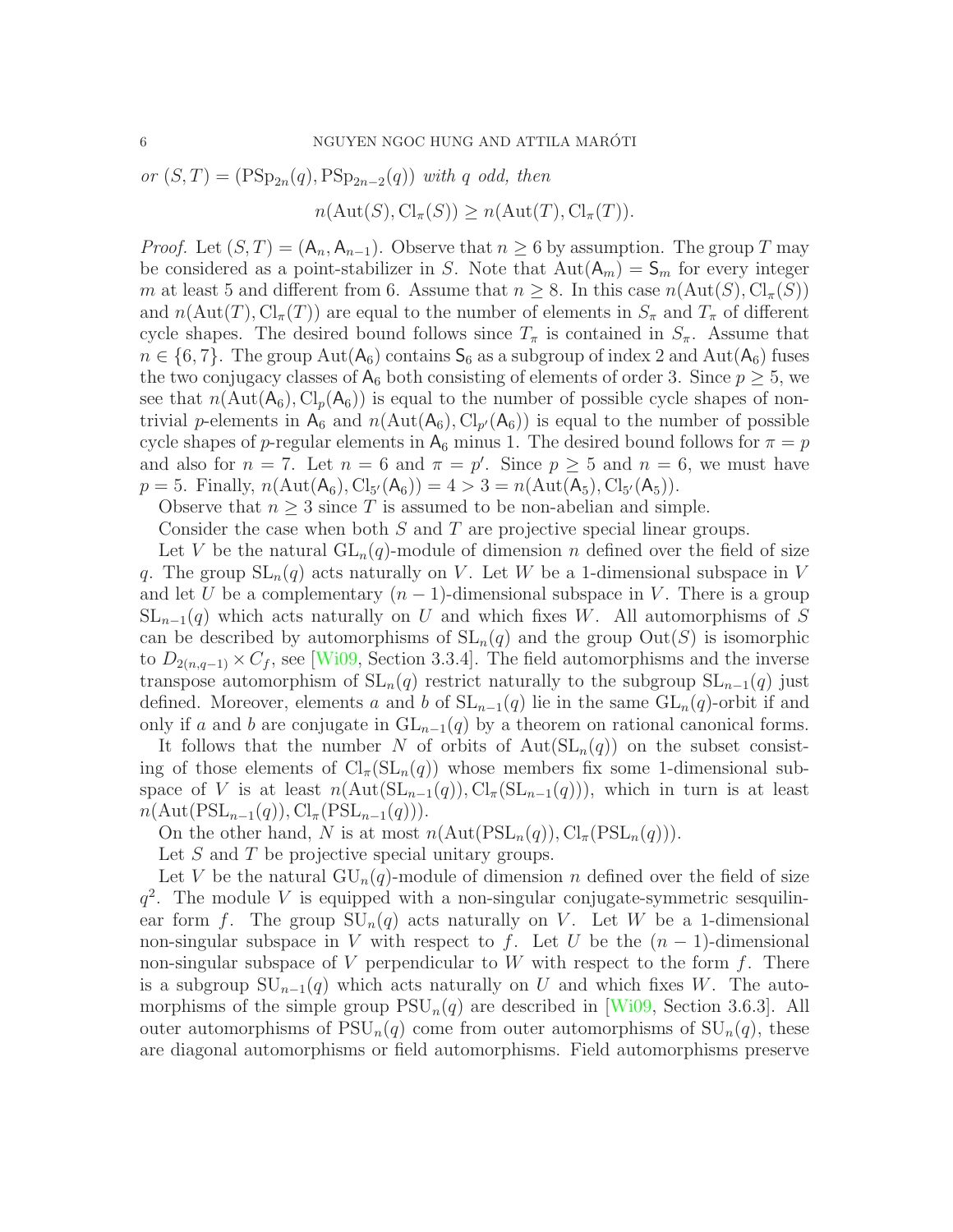the subgroup  $SU_{n-1}(q)$ . By a result of Wall [\[Wa63,](#page-45-3) p. 34, 13, 2], elements a and b of  $SU_{n-1}(q)$  lie in the same  $GU_n(q)$ -orbit if and only if a and b are conjugate in  $\mathrm{GU}_{n-1}(q).$ 

The proof can now be completed as in the linear case by replacing the groups  $\operatorname{SL}_n(q)$ ,  $\operatorname{SL}_{n-1}(q)$ ,  $\operatorname{PSL}_{n-1}(q)$ ,  $\operatorname{PSL}_n(q)$  by  $\operatorname{SU}_n(q)$ ,  $\operatorname{SU}_{n-1}(q)$ ,  $\operatorname{PSU}_{n-1}(q)$ ,  $\operatorname{PSU}_n(q)$ respectively.

Let S and T be projective symplectic groups.

Let V be the natural  $\text{Sp}_{2n}(q)$ -module of dimension n defined over the field of size q. The module V is equipped with a non-singular alternating bilinear form  $f$ . Let W be a 2-dimensional non-singular subspace in V with respect to f. Let U be the  $(2n-2)$ dimensional non-singular subspace of V perpendicular to W with respect to the form f. There is a subgroup  $\text{Sp}_{2n-2}(q)$  which acts naturally on U and which fixes W. The automorphisms of the simple group  $PSp_{2n}(q)$  are described in [\[Wi09,](#page-45-2) Section 3.5.5]. All outer automorphisms of  $\text{PSp}_{2n}(q)$  come from outer automorphisms of  $\text{Sp}_{2n}(q)$  and these are diagonal automorphisms and field automorphisms since we are assuming that q is odd. All outer automorphisms of  $\text{Sp}_{2n}(q)$  preserve the subgroup  $\text{Sp}_{2n-2}(q)$ . By a result of Wall [\[Wa63,](#page-45-3) p. 36], elements a and b of  $\text{Sp}_{2n-2}(q)$  lie in the same  $\text{Sp}_{2n}(q)$ -orbit if and only if a and b are conjugate in  $\text{Sp}_{2n-2}(q)$ . See also [\[Fu00,](#page-44-9) 210, 211].

The proof can now be completed as in the linear or unitary case.  $\Box$ 

To have good estimates of  $n(\text{Aut}(S), \text{Cl}_{p'}(S))$  and  $n(\text{Aut}(S), \text{Cl}_{p}(S) \cup \text{Cl}_{p'}(S)),$ especially for low rank classical groups and exceptional groups, we will use so-called strongly self-centralizing maximal tori. A subgroup T of G is said to be *strongly self-centralizing* if  $\mathbf{C}_G(t) = T$  for every  $1 \neq t \in T$ . These groups are useful because of the following lemma due to Babai, Pálfy and Saxl.

<span id="page-6-0"></span>Lemma 2.4. *Let* G *be a finite group with a strongly self-centralizing subgroup* T*. Let* p *be a prime.*

 $(i)$  *If*  $p \mid |T|$ *, then* 

$$
|G_{p'}| > |G| - \frac{|G|}{|\mathbf{N}_G(T)/T|}
$$

*and*

$$
|G_p| \ge \frac{|G|}{|\mathbf{N}_G(T)/T|} \frac{|T| - 1}{|T|} > \frac{|G|}{|\mathbf{N}_G(T)/T| + 1}.
$$

 $(iii)$  *If*  $p \nmid |T|$ *, then* 

$$
|G_{p'}| \ge \frac{|G|}{|\mathbf{N}_G(T)/T|} \frac{|T|-1}{|T|} > \frac{|G|}{|\mathbf{N}_G(T)/T|+1}.
$$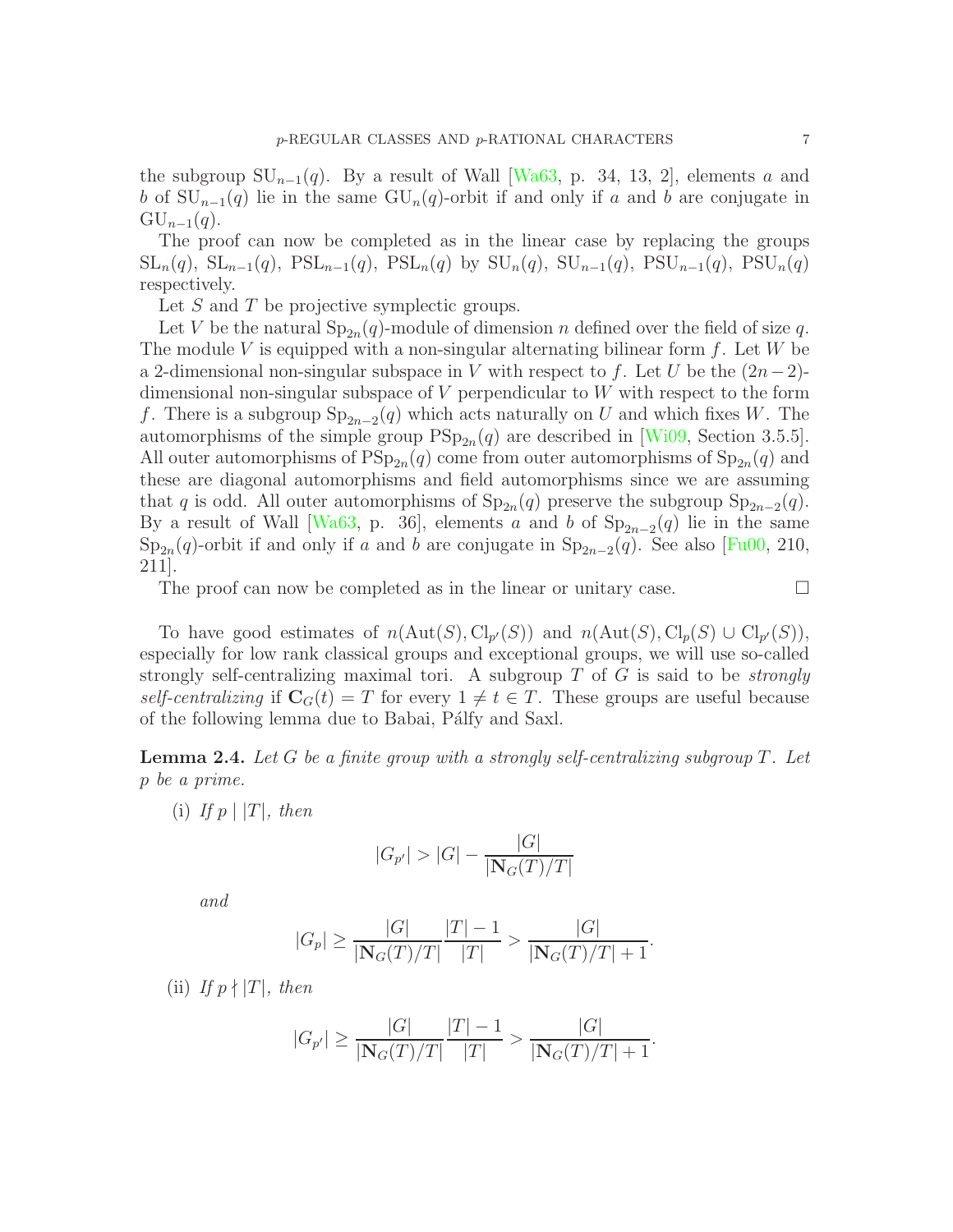*Moreover, if* G *contains pairwise non-conjugate strongly self-centralizing subgroups*  $T_1, T_2, \ldots, T_k$  *such that*  $p \nmid |T_i|$  *for all*  $1 \le i \le k$ *, then* 

$$
|G_{p'}| > \sum_{i=1}^{k} \frac{|G|}{|\mathbf{N}_G(T_i)/T_i|+1}.
$$

*Proof.* See [\[BPS09,](#page-43-6) Proposition 1.15] and its proof. There the authors used the language of proportion of p-regular elements but one can transfer to the number of  $p$ -regular elements.

2.2. Alternating groups. We finish this section by proving Theorem [2.1](#page-3-1) for the alternating groups.

**Lemma 2.5.** *Theorem [2.1](#page-3-1) holds for*  $S = A_n$  *with*  $n \geq 5$ *.* 

*Proof.* Assume first that  $p \ge 7$ . We claim that  $n(\text{Aut}(S), \text{Cl}_{p'}(S)) > 2\sqrt{p-1}$ . Assume for a contradiction that  $S = A_n$  is a counterexample to the claim with  $n \geq 7$ minimal. The prime p divides  $|A_n|$  but does not divide  $|A_{n-1}|$  by Lemma [2.3.](#page-4-1) It follows that  $n = p$ . The group  $A_p$  has cycles of every odd length up to  $p - 2$  and has  $\lfloor p/3 \rfloor$  cycle types of elements of order 3. Therefore we have

$$
n(\text{Aut}(S), \text{Cl}_{p'}(S)) \ge (p-1)/2 + \lfloor p/3 \rfloor > 2\sqrt{p-1},
$$

from which the claim follows.

Let  $p = 5$ . From the previous paragraph we have  $n(\text{Aut}(A_7), \text{Cl}_{p'}(A_7)) > 2\sqrt{p-1}$ . This implies  $n(\text{Aut}(S), \text{Cl}_{p'}(S)) > 2\sqrt{p-1}$  for  $n \ge 7$  by Lemma [2.3.](#page-4-1) We find  $n(\text{Aut}(\mathsf{A}_{6}), \text{Cl}_{5'}(\mathsf{A}_{6})) = 4$  and  $n(\text{Aut}(\mathsf{A}_{5}), \text{Cl}_{5'}(\mathsf{A}_{5})) = 3$ . Parts (ii) and (iii) follow.

<span id="page-7-0"></span>The number of orbits of Aut(S) on  $\text{Cl}_p(S) \cup \text{Cl}_{p'}(S)$  is 4 if  $S = \mathsf{A}_5$  and is 5 if  $S = \mathsf{A}_6$ . Part (i) follows and the proof is complete.

## 3. Theorem [2.1:](#page-3-1) Linear and unitary groups

<span id="page-7-2"></span>3.1. Linear groups. In this subsection, we will prove Theorem [2.1\(](#page-3-1)i) for  $S =$  $PSL_n(q)$  with  $n \geq 2$ ,  $q = \ell^f$  where  $\ell$  is a prime, and  $(n, q) \notin \{(2, 2), (2, 3)\}.$  We keep the notation introduced in Section [2](#page-3-0) and start with the following technical lemma.

<span id="page-7-1"></span>**Lemma 3.1.** Let  $n \geq 2$  be an integer and let  $\epsilon$  be 1 or 2 depending on whether  $n = 2$ *or*  $n > 2$  *respectively.* Let  $S = \text{PSL}_n(q)$  be a simple group. Let

$$
m = \frac{q^n - 1}{(q - 1)(n, q - 1)}.
$$

*If* p *divides* m*, then*

$$
n(\text{Aut}(S), \text{Cl}_p(S)) \ge \frac{p-1}{\epsilon fn}.
$$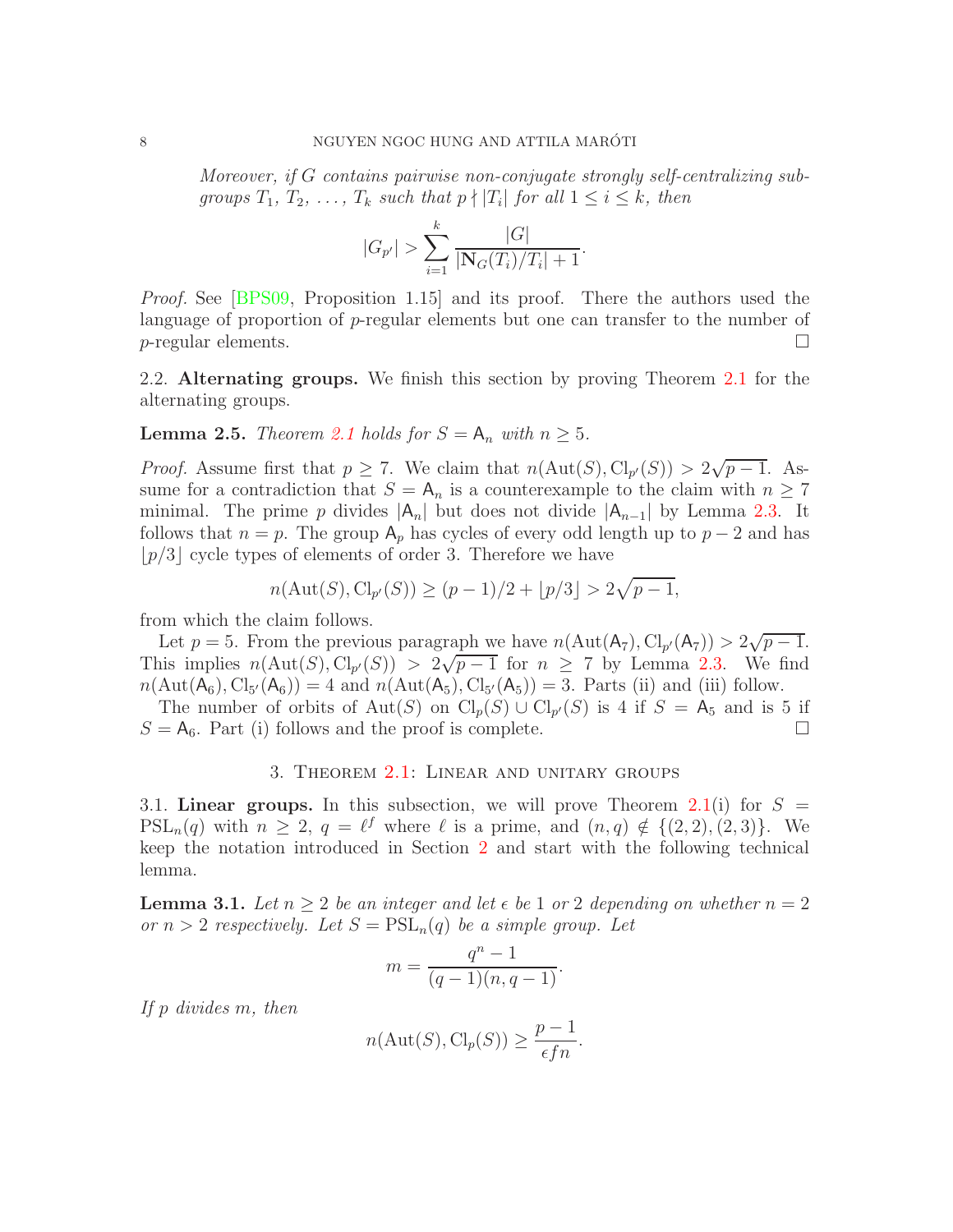*If* p *does not divide* m*, then*

$$
n(\text{Aut}(S), \text{Cl}_{p'}(S)) \ge \frac{\varphi(m)}{\epsilon fn}
$$

*where*  $\varphi$  *is Euler's totient function.* 

*Proof.* Let  $A = Aut(S)$  and let a be an element of S. Let g be the preimage of a in  $SL_n(q) \leq GL_n(q)$ . Assume that g acts irreducibly on V. The centralizer of g in  $GL_n(q)$  is a cyclic group C of order  $q^n-1$  and the normalizer of  $\langle g \rangle$  in  $GL_n(q)$  is  $C : \langle \sigma \rangle$  where  $\sigma$  is a field automorphism of order n. There is a subgroup B in A defined in a natural way which contains S and which is isomorphic to  $PGL_n(q)$ . We have  $|B : S| = (n, q - 1)$  and  $|A : B| = \epsilon f$ . Observe that

$$
|\mathbf{C}_B(a)| = \frac{|C|}{(n, q-1)}
$$

and

$$
|\mathbf{N}_B(\langle a \rangle)| = \frac{n|C|}{(n, q-1)}.
$$

It follows that  $|\mathbf{C}_A(a)| \geq |\mathbf{C}_B(a)| = |C|/(n, q - 1)$  and

$$
|\mathbf{N}_A(\langle a \rangle)| \le \epsilon f |\mathbf{N}_B(\langle a \rangle)| \le \frac{\epsilon f n |C|}{(n, q - 1)}.
$$

Thus  $|\mathbf{N}_A(\langle a \rangle)/\mathbf{C}_A(\langle a \rangle)| \leq \epsilon f n$ . Assume now that a is of order m. It follows that there are at least  $\varphi(m)/(\epsilon f n)$  conjugacy classes of A all contained in S which consist of elements of order m. The desired bound now follows in the case when  $p$  does not divide m. If p divides m, then the bound also follows by noting that  $\varphi(m) \geq p-1$ .  $\Box$ 

<span id="page-8-0"></span>**Lemma 3.2.** *Theorem [2.1](#page-3-1) holds for*  $S = \text{PSL}_2(q)$  *with*  $q \geq 4$ *.* 

*Proof.* Let  $q \leq 256$ . By a Gap [\[GAP\]](#page-44-8) calculation  $n(\text{Aut}(S), \text{Cl}_{p'}(S)) > 2\sqrt{p-1}$ unless  $q \in \{4, 5, 7, 8, 9, 11, 16, 27, 32, 81, 128, 243, 256\}$ . The exceptional cases ac-count for the possibilities in Table [1.](#page-4-0) Furthermore, if q belongs to  $\{512, 1024\}$ , then  $n(\text{Aut}(S), \text{Cl}_{p'}(S)) > 2\sqrt{p-1}$  for every possible value of p.

Assume first that p divides  $q + 1$ . There are  $q - 1$  diagonal elements in  $SL_2(q)$  with respect to a fixed basis. Thus there are at least  $q-1$  conjugacy classes of p-regular elements in  $GL_2(q)$  and so at least  $(q-1)/2$  conjugacy classes of  $PGL_2(q)$  consisting of p-regular elements in  $PSL_2(q)$ . Thus  $n(\text{Aut}(S), \text{Cl}_{p'}(S)) \ge (q-1)/(2f)$ . This is larger than 2 $\sqrt{q}$  subject to the restrictions  $q > 256$  and  $q \notin \{512, 1024\}$ . This proves parts (ii) and (iii) in the case when p divides  $q + 1$ . We now turn to the proof of part (i) in the case when p divides  $q + 1$ . We may assume that the pair  $(S, p)$  appears in Table [1.](#page-4-0)

We have  $n(\text{Aut}(S), \text{Cl}_p(S)) \ge (p-1)/(2f)$  by Lemma [3.1.](#page-7-1) The exact values of  $n(\text{Aut}(S), \text{Cl}_{p'}(S))$  may be found in Table [1.](#page-4-0) Using this information, for any pair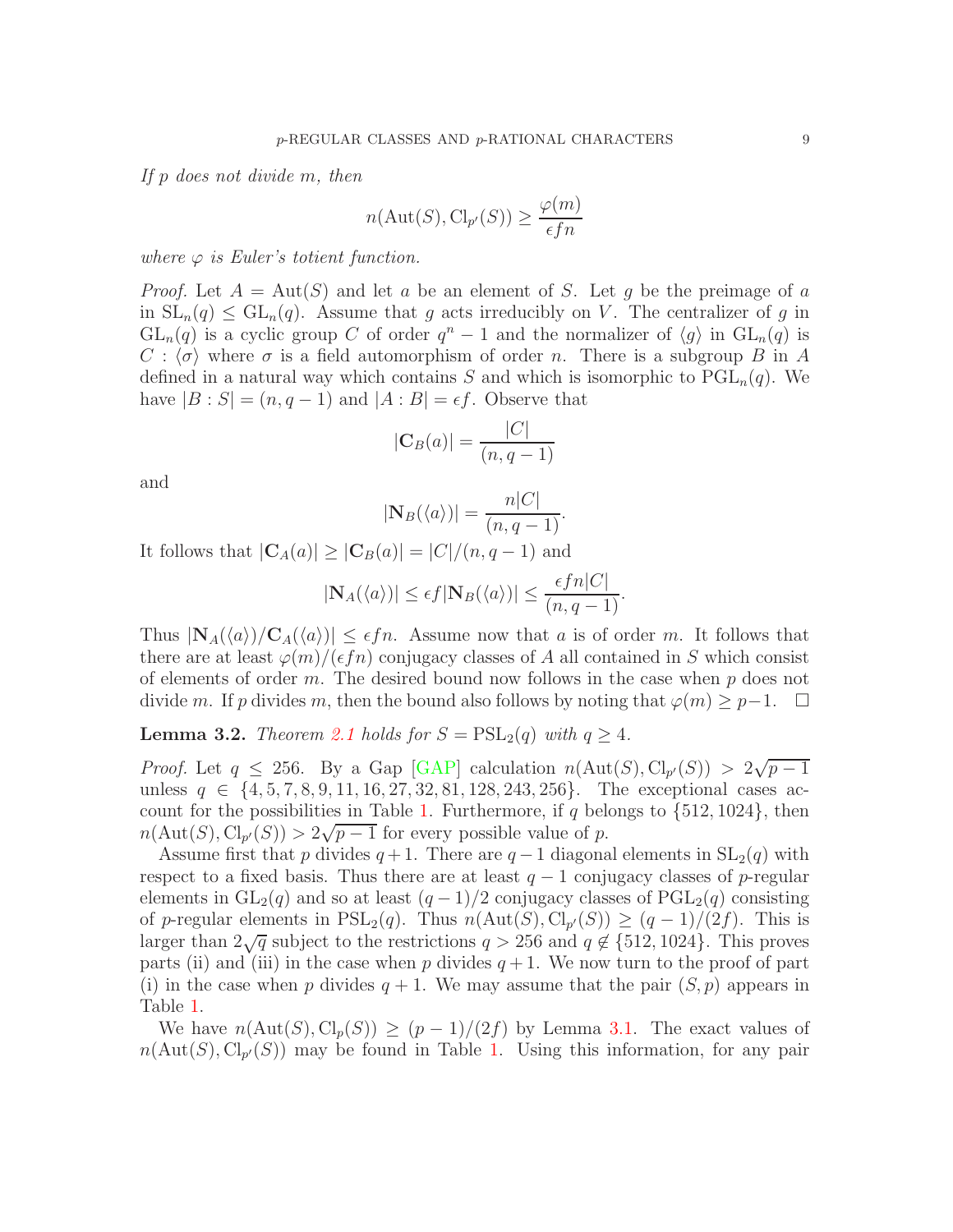$(S, p)$  in Table [1](#page-4-0) such that p divides  $q + 1$ , we get

$$
n(\mathrm{Aut}(S),\mathrm{Cl}_{p'}(S))+n(\mathrm{Aut}(S),\mathrm{Cl}_p(S))>2\sqrt{p-1},
$$

unless  $(S, p) = (PSL_2(16), 17)$  when  $n(Aut(S), Cl_{p'}(S)) + n(Aut(S), Cl_p(S)) = 7$ . This latter pair is an exception in part (i). This proves part (i) in the case p divides  $q + 1$ . Assume now that p does not divide  $q + 1$ . In this case  $p = \ell$  or  $p | q - 1$ .

Let  $p = \ell$ . There are at least  $(\ell-1)/2$  diagonal elements in  $SL_2(\ell)$ . These elements

are fixed by field automorphisms and no two of them are conjugate in  $GL_2(q)$ . Thus  $n(\text{Aut}(S), \text{Cl}_{p'}(S)) \geq (\ell - 1)/2$ . In fact, by the proof of Lemma [3.1,](#page-7-1)

$$
n(\text{Aut}(S), \text{Cl}_{p'}(S)) \ge \varphi\Big(\frac{q+1}{(2,q-1)}\Big)/(2f) + (\ell - 1)/2.
$$

This is larger than  $2\sqrt{\ell-1}$  unless  $\ell = q \in \{5, 7, 11\}$ . The pairs  $(S, p)$  in

 $\{(\text{PSL}_2(5), 5), (\text{PSL}_2(7), 7), (\text{PSL}_2(11), 11)\}\$ 

appear in Table [1.](#page-4-0) This proves parts (ii) and (iii) in the case  $p = \ell$ . Part (i) in the case  $p = \ell$  also follows by a direct check using [\[Atl\]](#page-43-4).

Finally, assume that p divides  $q-1$ . We may assume by the first paragraph of this proof that  $q > 256$  and  $q \notin \{512, 1024\}$ . We have

$$
n(\text{Aut}(S), \text{Cl}_{p'}(S)) \ge \varphi\Big(\frac{q+1}{(2,q-1)}\Big)/(2f)
$$

by Lemma [3.1.](#page-7-1) This is larger than  $2\sqrt{p-1}$  unless  $q \in \{263, 359\}$ . Another [\[GAP\]](#page-44-8) calculation gives  $n(\text{Aut}(S), \text{Cl}_{p'}(S)) > 2\sqrt{p-1}$  for  $S \in \{\text{PSL}_2(263), \text{PSL}_2(359)\}\.$  □

<span id="page-9-0"></span>**Lemma 3.3.** *Theorem [2.1](#page-3-1) holds for*  $S = \text{PSL}_3(q)$ *.* 

*Proof.* We will show that  $n(\text{Aut}(S), \text{Cl}_{p'}(S)) > 2\sqrt{p-1}$  in all cases except when  $(S, p) = (PSL<sub>3</sub>(8), 73).$ 

We may exclude  $q \leq 9$  using [\[Atl\]](#page-43-4) and  $q \in \{13, 16, 19\}$  using [\[GAP\]](#page-44-8).

From [\[SF73\]](#page-45-4) we observe that  $|\mathbf{C}_S(g)| \geq q^2/(3, q-1)$  for every  $g \in S$ . We also know that S has a strongly self-centralizing maximal torus T of order

$$
(q2 + q + 1)/(3, q - 1) = \Phi_3(q)/(3, q - 1)
$$

with  $|\mathbf{N}_S(T)/T| = 3$ , see [\[BPS09,](#page-43-6) p. 16] for instance.

Suppose first that  $p \mid |T|$ . Then by Lemma [2.4,](#page-6-0) we have  $|S_{p'}| > \frac{2}{3}$  $\frac{2}{3}|S|$  and thus

$$
k_{p'}(S) > \frac{2q^2}{3(3, q - 1)},
$$

which yields

$$
n(\text{Aut}(S), \text{Cl}_{p'}(S)) > \frac{q^2}{3f(3, q-1)^2} =: R(q).
$$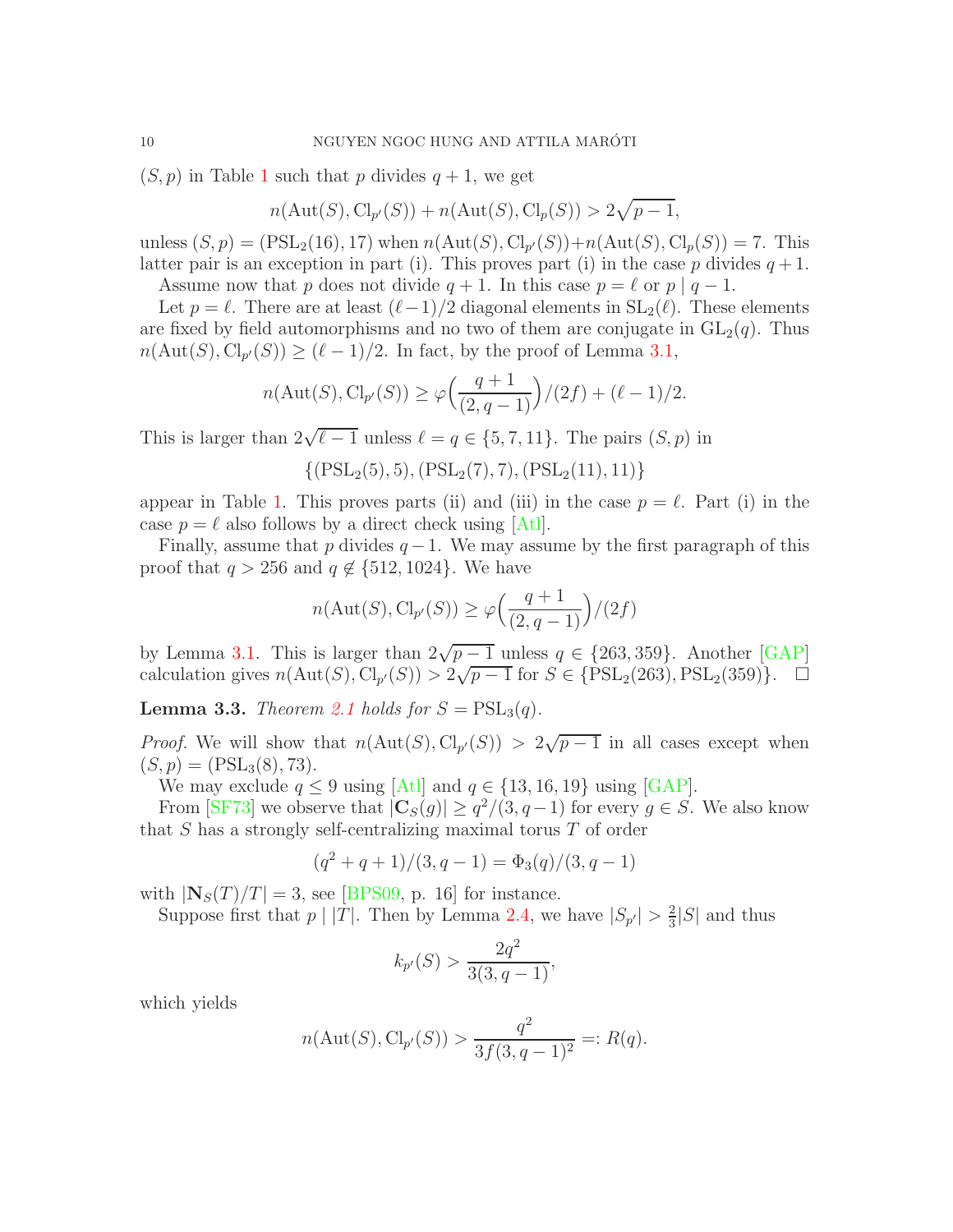One can check that  $R(q) \geq 2\sqrt{\Phi_3(q)/(3,q-1)-1}$  unless  $q \in \{25, 49, 64\}$  (as we already excluded the case  $q \in \{13, 16, 19\}$ . Checking further, we find that the desired inequality  $R(q) \geq 2\sqrt{p-1}$  still holds.

Now we suppose  $p \nmid |T|$ . By Lemma [2.4,](#page-6-0) we have  $|S_{p'}| > |S|(|T|-1)/3|T|$ . Hence

$$
k_{p'}(S) > \frac{q^2(|T|-1)}{3(3,q-1)|T|},
$$

implying that

$$
n(\text{Aut}(S), \text{Cl}_{p'}(S)) > \frac{q^2(|T|-1)}{6f(3, q-1)^2|T|} := R'(q).
$$

It is easy to check that  $R'(q) \geq 2\sqrt{q} \geq 2\sqrt{p-1}$  unless  $q \in \{25, 64\}$  (as we excluded the case  $q \in \{13, 16\}$ . In fact we still have  $R'(q) \geq 2\sqrt{p-1}$  when  $q \in \{25, 64\}$ since  $p \leq 13$  in those cases. This proves parts (ii) and (iii) by noting that the pair  $(S, p) = (PSL<sub>3</sub>(8), 73)$  appears in Table [1.](#page-4-0)

For the proof of part (i) we may now assume that  $(S, p) = (PSL<sub>3</sub>(8), 73)$ . Then S has a maximal torus of order  $\Phi_3(8) = 73$  with the relative Weyl group of order 3, and thus S has at least  $72/3 = 24$  conjugacy classes of elements of order 73. It follows that there are at least  $24/3 = 8$  Aut(S)-orbits on Cl<sub>p</sub>(S). We now have  $n(\text{Aut}(S), \text{Cl}_p(S) \cup \text{Cl}_{p'}(S)) \ge 8 + 13 > 2\sqrt{p-1}$ , as desired. □

**Lemma 3.4.** *Theorem [2.1\(](#page-3-1)i) holds for*  $S = \text{PSL}_n(q)$  *with*  $n \geq 4$ *.* 

*Proof.* Assume for a contradiction that part (i) fails for the group  $S = \text{PSL}_n(q)$  with  $n \geq 4$  minimal.

The prime p divides  $|PSL_n(q)|$  but does not divide  $|PSL_{n-1}(q)|$  by Lemma [2.3.](#page-4-1) This implies that p divides

$$
m = \frac{q^n - 1}{(q - 1)(n, q - 1)}.
$$

We get

$$
n(\text{Aut}(S), \text{Cl}_p(S)) \ge \frac{p-1}{2fn}
$$

by Lemma [3.1.](#page-7-1) By Lemma [2.3](#page-4-1) and  $[FG12, Corollary 3.7 (2)]$  we also have

$$
n(\text{Aut}(S), \text{Cl}_{p'}(S)) \ge \frac{k(\text{PSL}_{n-1}(q))}{2f(n-1, q-1)} \ge \frac{q^{n-2}}{2f(n-1, q-1)^2}.
$$

From these it follows that

$$
n(\mathrm{Aut}(S),\mathrm{Cl}_p(S)) + n(\mathrm{Aut}(S),\mathrm{Cl}_{p'}(S)) \ge
$$

$$
\geq \frac{p-1}{2fn} + 2fn + \frac{q^{n-2}}{\delta f(n-1, q-1)^2} - 2fn \geq 2\sqrt{p-1} + \frac{q^{n-2}}{2f(n-1, q-1)^2} - 2fn.
$$
  
We may thus assume that  $q^{n-2} \leq 4f^2n(n-1, q-1)^2$ .

We may thus assume that  $q$  $n-2 \leq 4f$  $^{2}n(n-1,q-1)^{2}$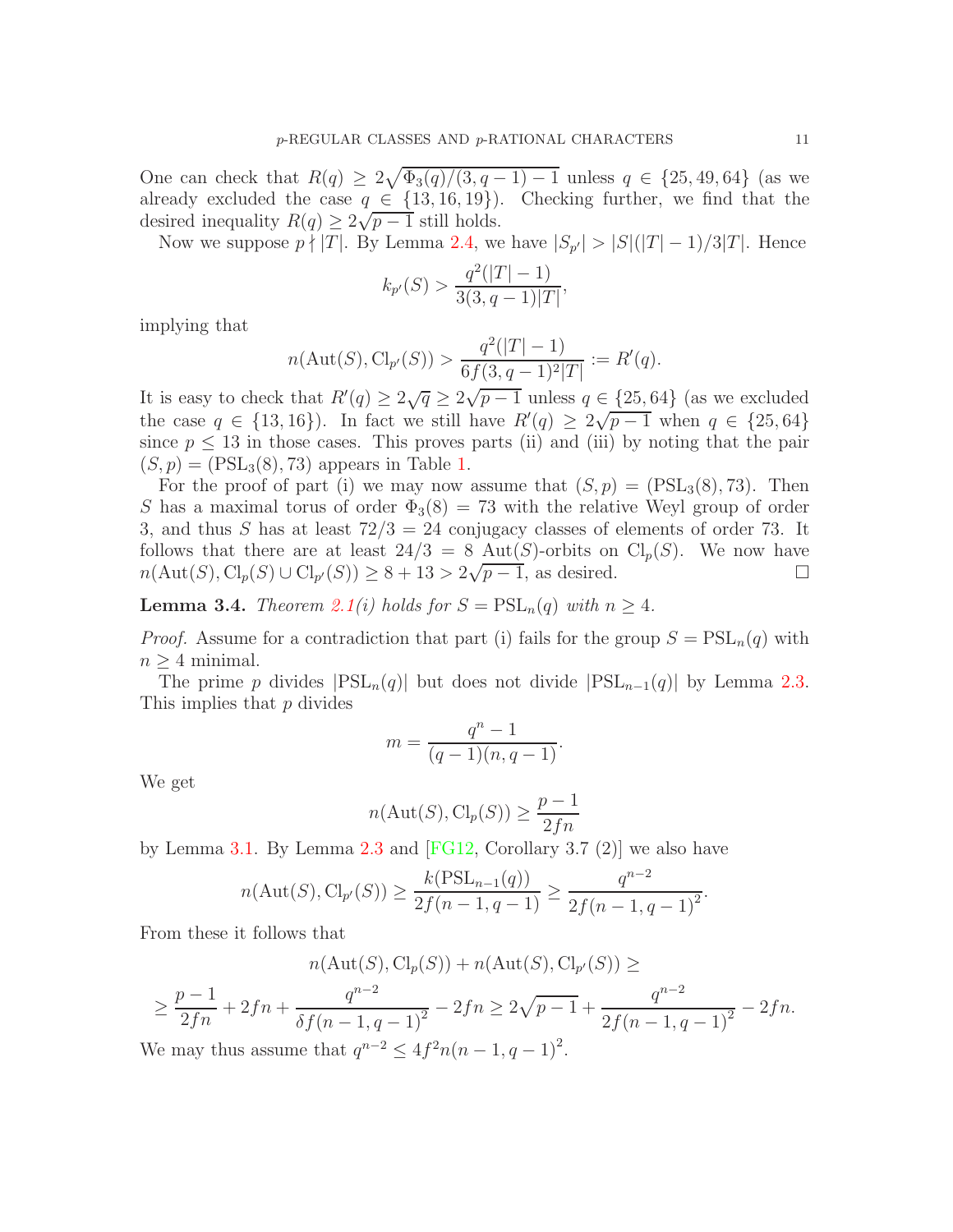An easy calculation gives  $n \leq 9$  and  $q < 128$ . Moreover, for  $n \leq 9$  and  $q < 128$ , a Gap  $[GAP]$  computation yields that  $(n, q)$  must belong in

 $\{(4, 2), (4, 3), (4, 4), (4, 7), (4, 8), (4, 16), (4, 64), (5, 2), (5, 3), (5, 4), (5, 5), (5, 9), (6, 2)\}.$ 

Since p divides m but  $p \nmid \text{PSL}_{n-1}(q)$ , the triple  $(n, q, p)$  must be  $(4, 2, 5)$ ,  $(4, 3, 5)$ ,  $(4, 4, 17), (4, 7, 5), (4, 8, 5), (5, 8, 13), (4, 16, 257), (4, 64, 17), (4, 64, 241), (5, 2, 31),$  $(5, 3, 11), (5, 4, 11), (5, 4, 31), (5, 5, 11), (5, 5, 71), (5, 9, 11)$  or  $(5, 9, 61)$ . In all these cases, except when  $(n, q, p) = (4, 16, 257)$ , we find that  $n(Aut(S), Cl_{p'}(S)) > 2\sqrt{p-1}$ , using Gap  $[GAP]$  calculations combined with Lemma [2.3](#page-4-1) together with the bound  $n(\text{Aut}(S), \text{Cl}_{p'}(S)) \geq k(\text{PSL}_{n-1}(q))/2f(n-1, q-1).$ 

Let  $(n, q, p) = (4, 16, 257)$ . The number of conjugacy classes of  $S = \text{PSL}_4(16)$  is 4368 by [\[GAP\]](#page-44-8). Observe that  $m = 17 \cdot 257$  in this case. Every element a in S which is not p-regular and not a p-element has order m. There are  $\varphi(m)/2 = 2048$  possible conjugacy classes of such elements a in S. It follows that

$$
n(\text{Aut}(S), \text{Cl}_p(S)) + n(\text{Aut}(S), \text{Cl}_{p'}(S)) \ge (4368 - 2048)/2f(n - 1, q - 1) > 2\sqrt{p - 1},
$$
  
and the proof is complete.

<span id="page-11-1"></span>3.2. Unitary groups. We continue to prove Theorem [2.1\(](#page-3-1)i) for  $S = \text{PSU}_n(q)$ .

<span id="page-11-0"></span>**Lemma 3.5.** *Theorem [2.1](#page-3-1) holds for*  $S = \text{PSU}_3(q)$ *.* 

*Proof.* We show that  $n(\text{Aut}(S), \text{Cl}_{p'}(S)) > 2\sqrt{p-1}$  unless  $(S, p) = (\text{PSU}_3(16), 241)$ . This exceptional case appears in Table [1.](#page-4-0)

We follow the same idea as in the proof of Lemma [3.3.](#page-9-0) The case  $q \leq 11$  can be checked directly using [\[Atl\]](#page-43-4). Thus assume that  $q > 13$ .

For every  $g \in G := \text{PGU}_3(q)$  we have  $|\mathbf{C}_G(g)| \geq q^2 - q + 1$  by [\[SF73\]](#page-45-4). Therefore the centralizer size in Aut(S) of an element in S is at least  $q^2 - q + 1$ , which in turn implies that the size of every Aut(S)-orbit on S is at most  $|\text{Aut}(S)|/(q^2-q+1)$ .

On the other hand,  $S$  has a strongly self-centralizing maximal torus  $T$  of order

$$
(q2 - q + 1)/(3, q + 1) = \Phi6(q)/(3, q + 1)
$$

with  $|\mathbf{N}_S(T)/T| = 3$ . Suppose first that  $p | |T|$ . Using Lemma [2.4,](#page-6-0) we obtain  $|S_{p'}| > 2|S|/3$  and, together with the conclusion of the previous paragraph, we deduce that

$$
n(\text{Aut}(S), \text{Cl}_{p'}(S)) > \frac{(q^2 - q + 1)}{3f(3, q + 1)}.
$$

One can check that  $(q^2 - q + 1)/(3f(3, q + 1)) > 2\sqrt{(q^2 - q + 1)/(3, q + 1)} - 1$  unless  $q = 16$  (since we are assuming  $q > 13$ ).

For  $q = 16$  we have  $p = 241$ ,  $n(\text{Aut}(S), \text{Cl}_{p'}(S)) > 20$ , and

$$
n(\text{Aut}(S), \text{Cl}_p(S)) > (q^2 - q + 1)(|T| - 1)/(24|T|) = 10,
$$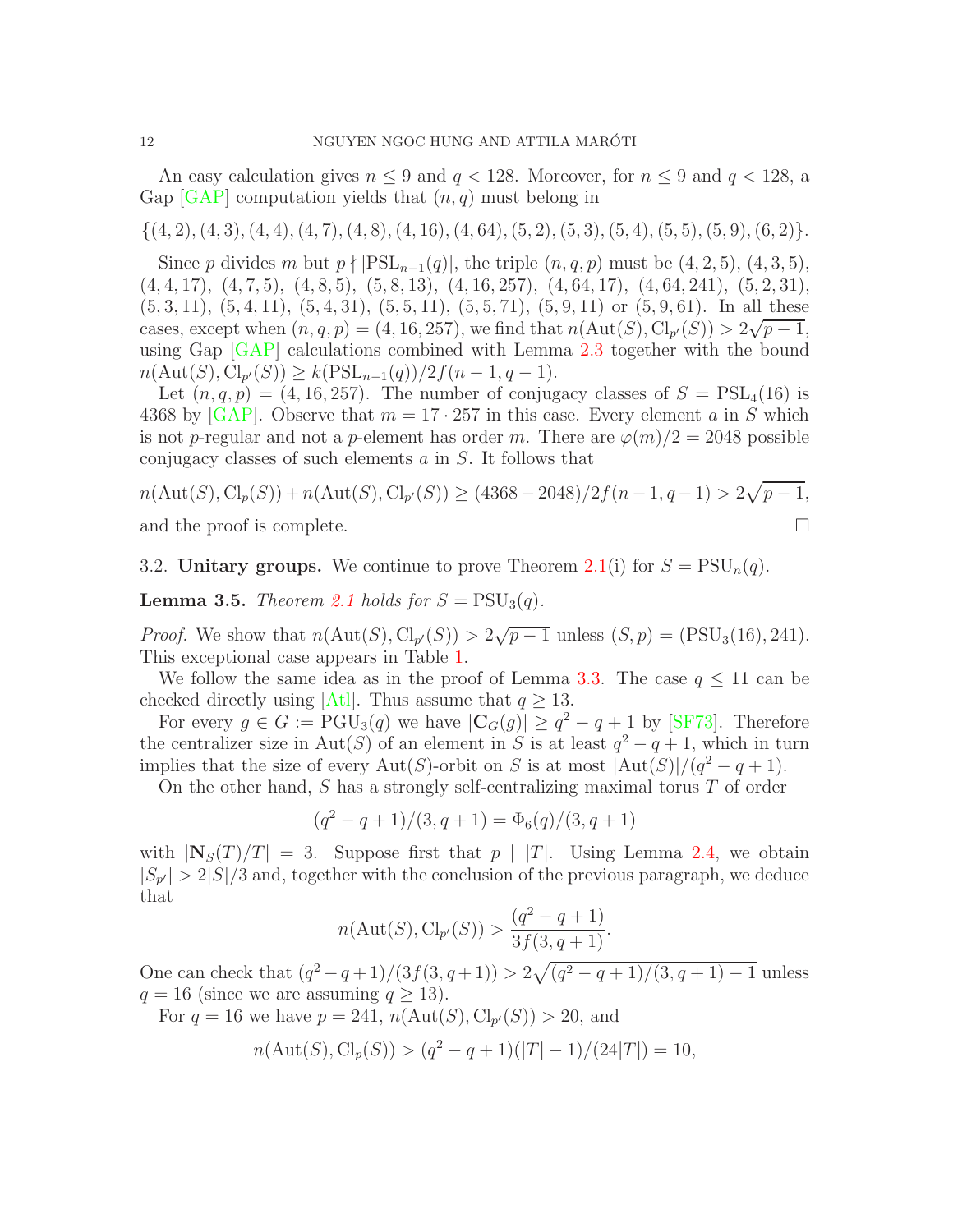which implies that  $n(\text{Aut}(S), \text{Cl}_{p'}(S) \cup \text{Cl}_{p}(S)) > 31 > 2\sqrt{p-1}$ , as wanted. In fact, we are going to show that  $n(\text{Aut}(S), \text{Cl}_n(S)) \geq 27$  for  $(S, p) = (\text{PSU}_3(16), 241)$ , as appeared in Table [1.](#page-4-0)

The conjugacy classes and the character table of  $SU<sub>3</sub>(q)$  as well as of  $PSU<sub>3</sub>(q)$  are available in  $\text{[SF73]}$ . We observe that S has three unipotent classes, each of which is invariant under Aut(S). We will see that S has at least 24 Aut(S)-orbits on semisimple elements of order coprime to  $p = 241$ . First S has 16 classes labeled by  $C_4^{(k)}$  $\binom{k}{4}$  for  $1 \leq k \leq 16$  of elements of order 17 and these classes produce at least 2 Aut(S)-orbits. Next there are 40 classes labeled by  $C_6^{(k,l,m)}$  $\int_6^{(k,l,m)}$  for  $1 \leq k,l,m \leq 17$ ,  $k < l < m$ , and  $k + l + m \equiv 0 \pmod{17}$  of elements of order 17, which produces at least 5 other orbits. Finally there are 119 classes labeled by  $C_7^{(k)}$  $f_7^{(k)}$  for  $1 \leq k < 15 \cdot 17$ and  $k \neq 0 \pmod{15}$  elements of orders dividing 15 · 17. Among those 119 classes there is a single class of elements of order 3 and hence that class constitutes a single orbit. The other 118 classes make up at least 16 orbits, with the notice that the size of each orbit is a divisor of  $|\text{Out}(S)| = 8$ .

Now we suppose  $p \nmid |T|$  and thus  $p \leq q+1$ . Again by Lemma [2.4,](#page-6-0) we have  $|S_{p'}| > |S|(|T|-1)/(3|T|)$ . Hence

$$
k_{p'}(S) > \frac{(q^2 - q + 1)(|T| - 1)}{3(3, q + 1)|T|} = \frac{|T| - 1}{3},
$$

implying that

$$
n(\text{Aut}(S),\text{Cl}_{p'}(S)) > \frac{(|T|-1)}{6f(3,q+1)} = \frac{q^2-q+1-(3,q+1)}{6f(3,q+1)^2} := R(q).
$$

We have  $R(q) \ge 2\sqrt{q} \ge 2\sqrt{p-1}$  unless  $q \in \{16, 17, 23\}$  (assuming that  $q \ge 13$ ). For  $q \in \{16, 17, 23\}$  the bound  $R(q) > 2\sqrt{p-1}$  still holds.

We proceed to prove part (i) for the groups  $S = \text{PSU}_n(q)$  with  $n \geq 4$ . If  $(n, q) =$  $(4, 2)$ , then  $p = 5$  since we are assuming  $p \ge 5$  and so  $n(\text{Aut}(S), \text{Cl}_{p'}(S)) = 14 > 4$  by [\[GAP\]](#page-44-8). Assume from now on that  $(n, q) \neq (4, 2)$  (and  $n \geq 4$ ). In this case PSU<sub>n-1</sub>(q) is a simple group.

<span id="page-12-0"></span>**Lemma 3.6.** In order to prove Theorem [2.1\(](#page-3-1)*i*) for  $S = \text{PSU}_n(q)$  with  $n \geq 4$ , we may *assume that*

$$
n(\text{Aut}(S), \text{Cl}_{p'}(S)) \ge \frac{q^{n-2}}{2f(n-1, q+1)^2}
$$

and that the prime p divides  $q^n - (-1)^n$ . Moreover, if n is odd then p is a primitive *prime divisor of*  $q^{2n} - 1$ *.* 

*Proof.* The prime p divides |S| by assumption and  $p > 5$ . Since  $(n, q) \neq (4, 2)$ , we may assume by Lemma [2.3](#page-4-1) that p does not divide  $|PSU_{n-1}(q)|$ . This has two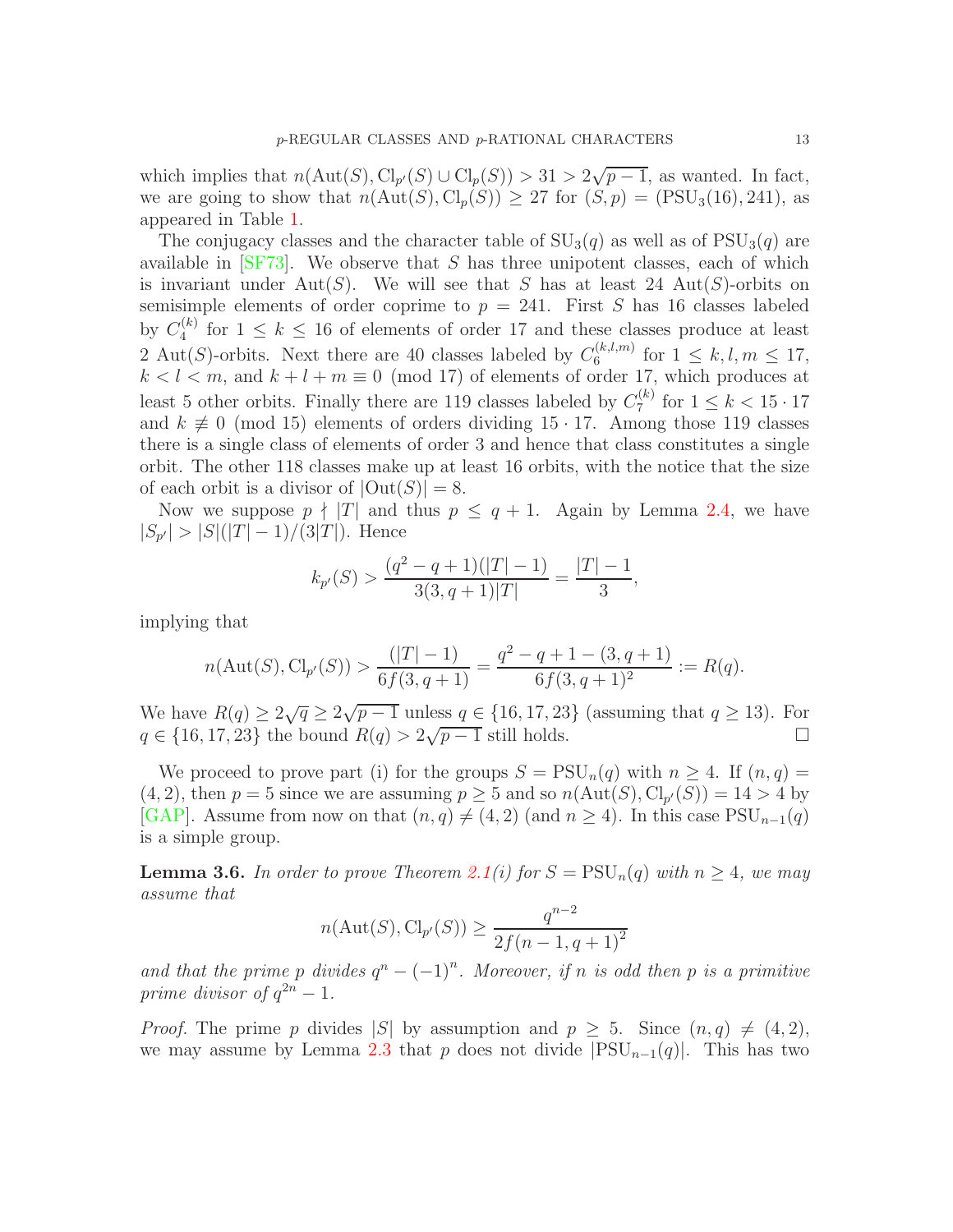implications. Firstly,

$$
n(\text{Aut}(S), \text{Cl}_{p'}(S)) \ge \frac{k(\text{PSU}_{n-1}(q))}{2f(n-1, q+1)} \ge \frac{q^{n-2}}{2f(n-1, q+1)^2}
$$

by Lemma [2.3](#page-4-1) and [\[FG12,](#page-44-7) Corollary 3.11 (2)] and secondly  $p \mid q^n - (-1)^n$ .

Let  $n \geq 5$  be odd. We claim that p is a primitive prime divisor of  $q^{2n} - 1$ . Assume for a contradiction that  $p \mid q^k - 1$  for some integer k with  $1 \leq k < 2n$ . Since p does not divide  $|PSU_{n-1}(q)|$ , it cannot divide  $q^r + 1$  for  $r < n$  odd and it cannot divide  $q^r - 1$  for  $r < n$  even.

Assume that  $k \leq n$ . By the previous paragraph, k must be odd. Since p divides  $(q^n + 1) + (q^k - 1)$ , the prime p must divide  $q^{n-k} + 1$ . Thus  $k < n$ . Since p divides  $(q^k-1) + (q^{n-k}+1)$ , it must divide  $q^{|n-2k|}+1$ . This is a contradiction since  $|n-2k|$ is odd. It follows that  $n < k$ . Since p divides  $(q^{2n} - 1) - (q^k - 1)$ , it must divide  $q^{2n-k} - 1$ . This is a contradiction since  $2n - k < n$ .

**Lemma 3.7.** *Theorem [2.1\(](#page-3-1)i) holds for*  $S = \text{PSU}_n(q)$  *with*  $n > 4$  *even.* 

*Proof.* Let *n* be even. In this case *p* divides  $q^n - 1$  and thus  $p - 1 \leq q^{n/2}$  by Lemma [3.6.](#page-12-0) Again by Lemma [3.6](#page-12-0) we are finished if  $q^{n-2}/(2f(n-1, q+1)^2) > 2q^{n/4}$ . We may assume that  $q^{(3n/4)-2} \leq 4f(n-1, q+1)^2$ . It follows that  $(n, q)$  belongs to the set

 $\{(4, 3), (4, 4), (4, 5), (4, 8), (4, 11), (4, 16), (4, 17), (4, 23), (4, 29), (4, 32), (4, 128), (6, 4)\}.$ 

Taking into account that  $p \geq 5$  divides  $q^n - 1$  but p does not divide  $|PSU_{n-1}(q)|$  by Lemma [2.3,](#page-4-1) the triple  $(n, q, p)$  must be  $(4, 3, 5), (4, 4, 17), (4, 5, 13), (4, 8, 5), (4, 8, 13),$  $(4, 11, 61), (4, 16, 257), (4, 17, 5), (4, 17, 29), (4, 23, 5), (4, 23, 53), (4, 29, 421), (4, 32, 5),$ (4, 32, 41), (4, 128, 5), (4, 128, 29), (4, 128, 113), (4, 128, 127) or (6, 4, 7). We get

$$
\frac{q^{n-2}}{2f(n-1,q+1)^2} > 2\sqrt{p-1}
$$

unless  $(n, q, p)$  is equal to  $(4, 4, 17)$ ,  $(4, 5, 13)$ ,  $(4, 8, 5)$ ,  $(4, 8, 13)$ ,  $(4, 11, 61)$ ,  $(4, 16, 257)$ ,  $(4, 32, 41)$  or  $(6, 4, 7)$ . A Gap [\[GAP\]](#page-44-8) computation using Lemma [2.3](#page-4-1) gives

$$
n(\text{Aut}(S), \text{Cl}_{p'}(S)) > 2\sqrt{p-1}
$$

unless  $(n, q, p) = (4, 32, 41)$ . If  $(n, q, p) = (4, 32, 41)$ , then the bound still holds since 331 is a prime factor of  $|PSU_3(q)|$ , unlike  $p = 41$ , and

$$
n(\text{Aut}(S), \text{Cl}_{p'}(S)) \ge n(\text{Aut}(\text{PSU}_3(q)), \text{Cl}_{p'}(\text{PSU}_3(q))) \ge
$$
  

$$
\ge n(\text{Aut}(\text{PSU}_3(q)), \text{Cl}_{331'}(\text{PSU}_3(q))) > 2\sqrt{331 - 1} > 2\sqrt{p - 1}
$$

by Lemma [2.3](#page-4-1) and the proof of Lemma [3.5.](#page-11-0)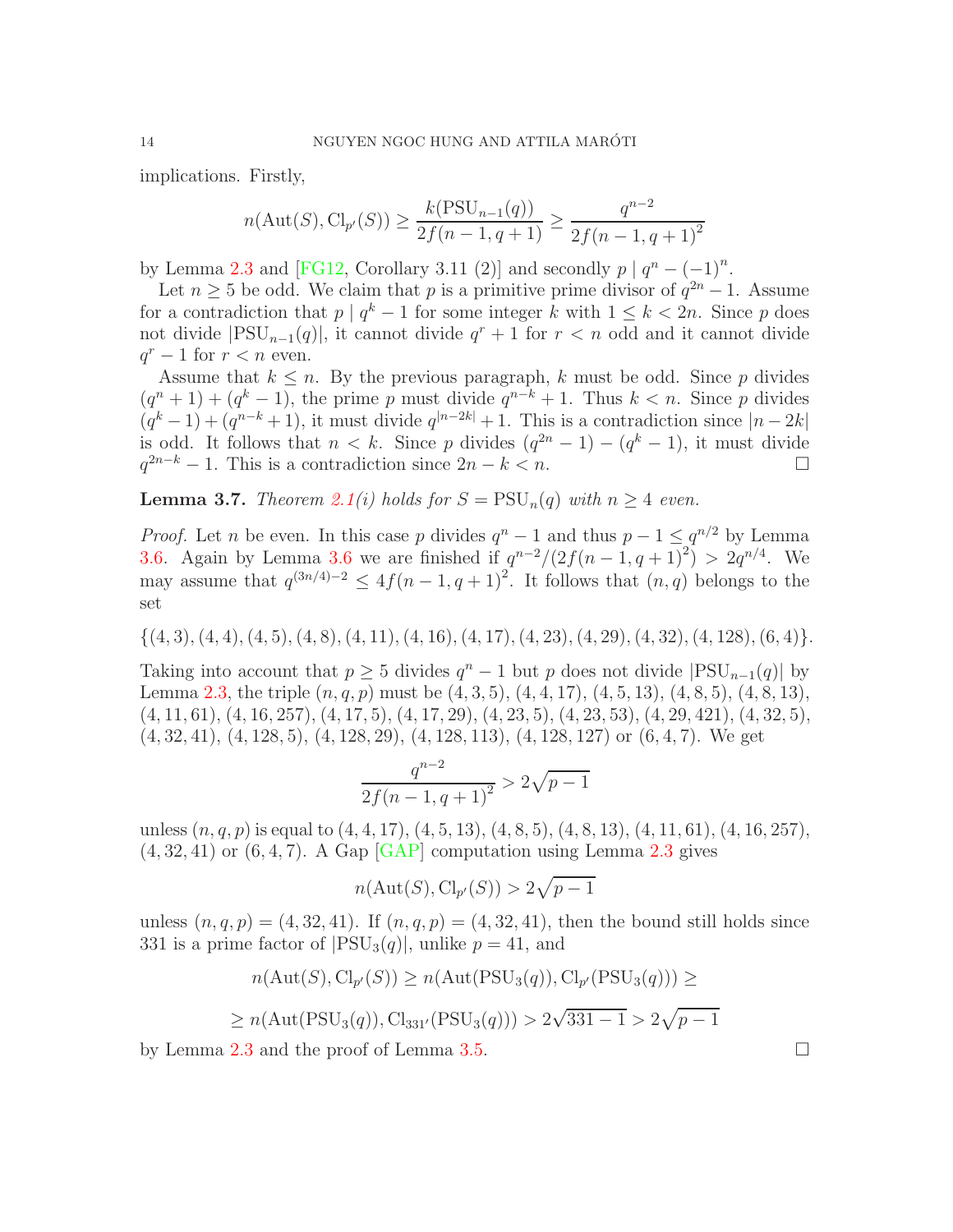<span id="page-14-0"></span>**Lemma 3.8.** Let  $n \geq 5$  be odd. Let  $p \geq 5$  be a prime which divides  $q^n + 1$  and which *is a primitive prime divisor of*  $q^{2n} - 1$ *. Let*  $S = \text{PSU}_n(q)$ *. The number of orbits of* Aut(S) *on the set of elements of* S *of orders divisible by* p *but not equal to* p *is*

$$
\frac{\frac{q^n+1}{(q+1)(n,q+1)}-p}{2fn}.
$$

*Proof.* Let  $g \in \mathrm{GU}_n(q)$  be an element of order divisible by p. Since  $\mathrm{GU}_n(q) \leq \mathrm{GL}_n(q^2)$ and p is a primitive prime divisor of  $q^{2n} - 1$ , we see that g acts irreducibly on the underlying vector space of dimension *n* over the field of size  $q^2$ . It is contained in a Singer cycle C of  $GU_n(q)$  defined to be a cyclic irreducible subgroup of  $GU_n(q)$  of maximal possible order and whose existence is proved by Huppert in [\[Hu70\]](#page-44-10). The group C is the intersection of  $GU_n(q)$  with the Singer cycle of  $GL_n(q^2)$  (which is a cyclic subgroup) containing g. Since the centralizer of g in  $GL_n(q^2)$  is the Singer cycle containing g, it follows that the centralizer of g in  $GU_n(q)$  is C. The group C has order  $q^{n} + 1$  by [\[Hu70,](#page-44-10) Satz 4]. Since p is a primitive prime divisor of  $q^{2n} - 1$ , C contains a Sylow p-subgroup P of  $GU_n(q)$ . The centralizer in  $GU_n(q)$  of any nontrivial element of P is C. It follows that all Singer cycles in  $GU_n(q)$  are conjugate and also that the centralizer of g in  $\mathrm{GU}_{n}(q)$  is C. The group  $\mathbf{N}_{\mathrm{GL}_{n}(q^{2})}(\langle g \rangle)/\mathbf{C}_{\mathrm{GL}_{n}(q^{2})}(\langle g \rangle)$ is cyclic of order n, so  $N_{GU_n(q)}(\langle g \rangle) = C.m$  for some divisor m of n. Since g is contained in an extension field subgroup  $GU_{1}(q^{n}).n$  of  $GU_{n}(q)$ , we obtain  $m = n$ .

The image F of  $C \cap \mathrm{SU}_n(q)$  in S has order  $(q^n + 1)/((q + 1)(n, q + 1))$ . Cyclic subgroups of this order are all conjugate in  $Aut(S)$  by the previous paragraph. Every element of S of order divisible by p is contained in some conjugate of F in  $Aut(S)$ . Observe that  $|\mathbf{N}_{\text{Aut}(S)}(F)/F| = 2fn$ . The lemma follows.

We are now in position to complete the proof for the unitary case.

**Lemma 3.9.** *Theorem [2.1\(](#page-3-1)i) holds for*  $S = \text{PSU}_n(q)$  *with*  $n \geq 5$  *odd.* 

*Proof.* Let  $n \geq 5$  be odd. We may assume that p is a primitive prime divisor of  $q^{2n} - 1$  by Lemma [3.6.](#page-12-0) Thus

$$
n(\text{Aut}(S), \text{Cl}_{p'}(S)) + n(\text{Aut}(S), \text{Cl}_p(S)) \ge \frac{k(S)}{2f(n, q + 1)} - \frac{q^n + 1}{2fn(q + 1)(n, q + 1)} + \frac{p}{2fn}
$$

by Lemma [3.8.](#page-14-0) This is at least

$$
\frac{p}{2fn} + 2fn - 2fn + \frac{q^{n-1}}{2f(n, q+1)^2} - \frac{q^n + 1}{2fn(q+1)(n, q+1)} \ge
$$
  
 
$$
\geq 2\sqrt{p} + \frac{q^{n-1}}{2f(n, q+1)^2} - \frac{q^n + 1}{2fn(q+1)(n, q+1)} - 2fn
$$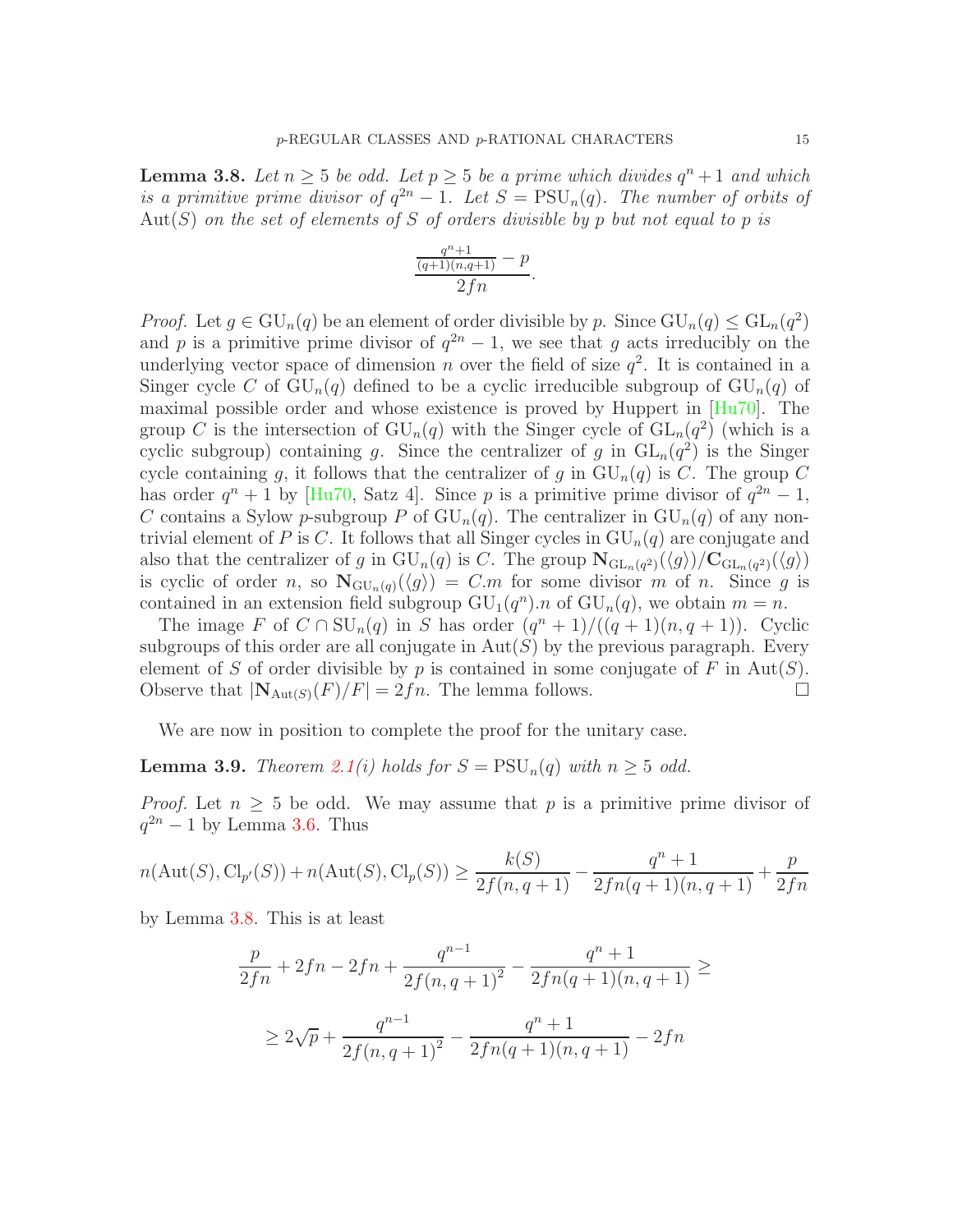by [\[FG12,](#page-44-7) Corollary 3.11 (2)]. This latter expression is at least  $2\sqrt{p}$  if and only if

$$
q^{n-1} \ge \frac{(q^n+1)(n,q+1)}{n(q+1)} + 4f^2 n(n,q+1)^2.
$$

This is satisfied unless  $(n,q) \in \{(5,2), (5,4), (5,9), (9,2)\}.$  Taking into account that the prime  $p \ge 5$  divides  $q^n + 1$ , the triple  $(n, q, p)$  must belong to

 $\{(5, 2, 11), (5, 4, 5), (5, 4, 41), (5, 9, 5), (5, 9, 1181), (9, 2, 19)\}.$ 

Among these exceptions, we have

$$
\frac{q^{n-1}}{2f(n,q+1)^2} - \frac{q^n+1}{2fn(q+1)(n,q+1)} > 2\sqrt{p-1}
$$

unless  $(n, q, p) \in \{(5, 4, 5), (5, 4, 41), (5, 9, 1181)\}.$  If  $(n, q, p) \in \{(5, 4, 5), (5, 4, 41)\}.$ then

$$
n(\mathrm{Aut}(S),\mathrm{Cl}_{p'}(S))\geq n(\mathrm{Aut}(\mathrm{PSU}_4(q)),\mathrm{Cl}_{p'}(\mathrm{PSU}_4(q)))>2\sqrt{p-1}
$$

by Lemma [2.3](#page-4-1) and [\[GAP\]](#page-44-8). Let  $(n, q, p) = (5, 9, 1181)$ . The precise number of conju-gacy classes of S can be computed using [\[Ma81\]](#page-44-11). This is  $k(S) = 7596$ . Plugging this into the first displayed expression of the present proof, we obtain

$$
n(\text{Aut}(S), \text{Cl}_{1181'}(S)) + n(\text{Aut}(S), \text{Cl}_{1181}(S)) > 2\sqrt{1180},
$$

and this finishes the proof.

3.3. Theorem  $2.1$ (ii) and (iii): Linear and unitary groups of dimension at least 4. The method in Subsections [3.1](#page-7-2) and [3.2](#page-11-1) can be revised to prove parts (ii) and (iii) for  $S = \text{PSL}_n(q)$  and  $\text{PSU}_n(q)$ , but we present here another path to do it. As the case  $n \leq 3$  has been proved in Lemmas [3.2,](#page-8-0) [3.3,](#page-9-0) and [3.5,](#page-11-0) we will assume that  $n \geq 4$  in this subsection.

We use  $PSL_n^+(q)$  for the linear groups and  $PSL_n^-(q)$  for the unitary groups.

<span id="page-15-0"></span>**Lemma 3.10.** *Let*  $S = \text{PSL}_{n}^{\epsilon}(q)$  *for*  $n \geq 4$  *and* p *a prime divisor of*  $|S|$  *but*  $p \nmid q$ . *Assume that*  $p \mid (q^n - (\epsilon 1)^n)$  *but*  $p \nmid (q^i - (\epsilon 1)^i)$  *for every*  $1 \le i \le n - 1$ *. Then* 

$$
n(\text{Aut}(S),\text{Cl}_{p'}(S)) > \frac{q^{n-1}(n-1)}{2nf(n,q-\epsilon)}H(n,q,\epsilon),
$$

*where*

$$
H(n,q,+) = \frac{1}{er}
$$

 $with r := min\{x \in \mathbb{N} : x \ge log_q(n+1)\}$  *and* 

$$
H(n,q,-) = \left(\frac{q^2 - 1}{er'(q+1)^2}\right)^{1/2}
$$

*with*  $r' := \min\{x \in \mathbb{N} : x \text{ odd and } x \ge \log_q(n+1)\}.$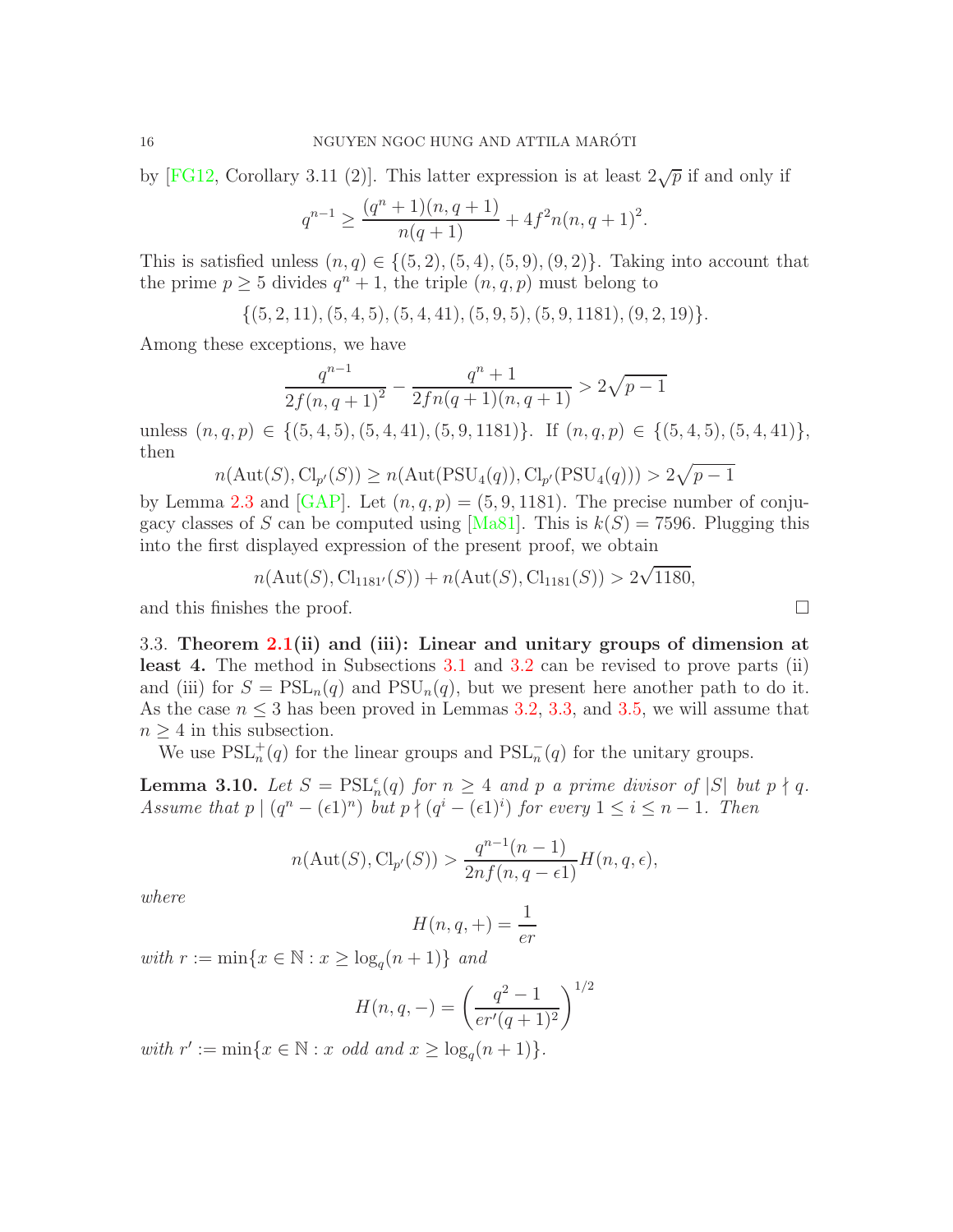*Proof.* By [\[FG12,](#page-44-7) Theorems 6.4 and 6.7] and their proofs, the minimal centralizer size of an element in  $\mathrm{GL}_n^{\epsilon}(q)$  is at least

$$
q^{n-1}(q-\epsilon 1)H(n,q,\epsilon).
$$

Since  $\operatorname{GL}_n^{\epsilon}(q)$  has center of order  $q - \epsilon 1$ , the minimal centralizer size of an element in PGL<sup> $\epsilon$ </sup><sub>n</sub> $(q)$  is at least  $q^{n-1}H(n, q, \epsilon)$ . There exists a normal subgroup B of Aut(S) isomorphic to  $\text{PGL}_n^{\epsilon}(q)$  with the property that S is normal in B. Thus the minimal centralizer size in Aut(S) of an element in S is at least  $q^{n-1}H(n, q, \epsilon)$ . It follows that every  $Aut(S)$ -orbit on S has size at most

$$
\frac{|\mathrm{Aut}(S)|}{q^{n-1}H(n,q,\epsilon)}.
$$

On the other hand, by [\[BGPW13,](#page-43-7) Lemmas 3.1 and 4.1], we know that the proportion of p-regular elements in  $PSL_n^{\epsilon}(q)$  is at least the proportion of elements in  $\mathsf{S}_n$  that have no cycles of length divisible by n. As the latter proportion is  $(n-1)/n$ , we have  $|S_{p'}| \ge (n-1)|S|/n$ , and it follows from the conclusion of the previous paragraph that

$$
n(\text{Aut}(S), \text{Cl}_{p'}(S)) > \frac{(n-1)|S|}{n|\text{Aut}(S)|} \cdot q^{n-1} H(n, q, \epsilon).
$$

The result now follows by  $|\text{Aut}(S)| = 2f(n, q - \epsilon 1)|S|$ .

**Proposition 3.11.** Let  $S = \text{PSL}_{n}^{\epsilon}(q)$  for  $n \geq 4$  and  $\epsilon = \pm$  and let p be a prime *divisor of* |S|*. The number of* Aut(S)*-orbits on* p*-regular classes of* S *is greater than*  $\frac{2\sqrt{p-1}}{p}$ .

*Proof.* Note that the case  $p \mid q$  has been done in Lemma [2.2,](#page-3-2) and so we assume that  $p \nmid q$ . Furthermore, if  $p \mid \left| \text{PSL}_{n-1}^{\epsilon}(q) \right|$  then we are done by Lemma [2.3](#page-4-1) and induction. So we assume also that  $p \mid (q^n - (\epsilon 1)^n)$  but  $p \nmid (q^i - (\epsilon 1)^i)$  for every  $1 \leq i \leq n - 1$ , which means that p is a primitive prime divisor of  $q^{n} - 1$  when  $\epsilon = +$  or 4 | n and  $\epsilon = -$ , and a primitive prime divisor of  $q^{n/2} - 1$  when  $n \equiv 2 \pmod{4}$  and  $\epsilon = -$ , and a primitive prime divisor of  $q^{2n} - 1$  when n is odd and  $\epsilon = -$ . Lemma [3.10](#page-15-0) then implies that

$$
n(\text{Aut}(S),\text{Cl}_{p'}(S)) > \frac{q^{n-1}(n-1)}{2nf(n,q-\epsilon)}H(n,q,\epsilon).
$$

A straightforward computation shows that this bound is greater than  $2\sqrt{p-1}$ , and therefore we are done, unless  $q = 2$  and  $n \leq 9$ , or  $q = 3$  and  $n \leq 5$ , or  $(n, q, \epsilon) \in$  $\{(4, 4, \pm), (4, 5, +), (5, 4, \pm)\}.$ 

We now consider these exceptions in a case by case basis.

Let  $q = 2$ . First the cases  $S = SL_4^{\pm}(2)$ ,  $SL_5^{\pm}(2)$ , and  $PSU_6(2)$  can be checked directly using [\[Atl\]](#page-43-4). The case of  $SL_6(2)$  is not under consideration since  $2^6 - 1$  has no primitive prime divisor. For  $n = 7, 8, 9$  we will show that the number of different element orders coprime to p is greater than  $2\sqrt{p-1}$ , and for that purpose it is enough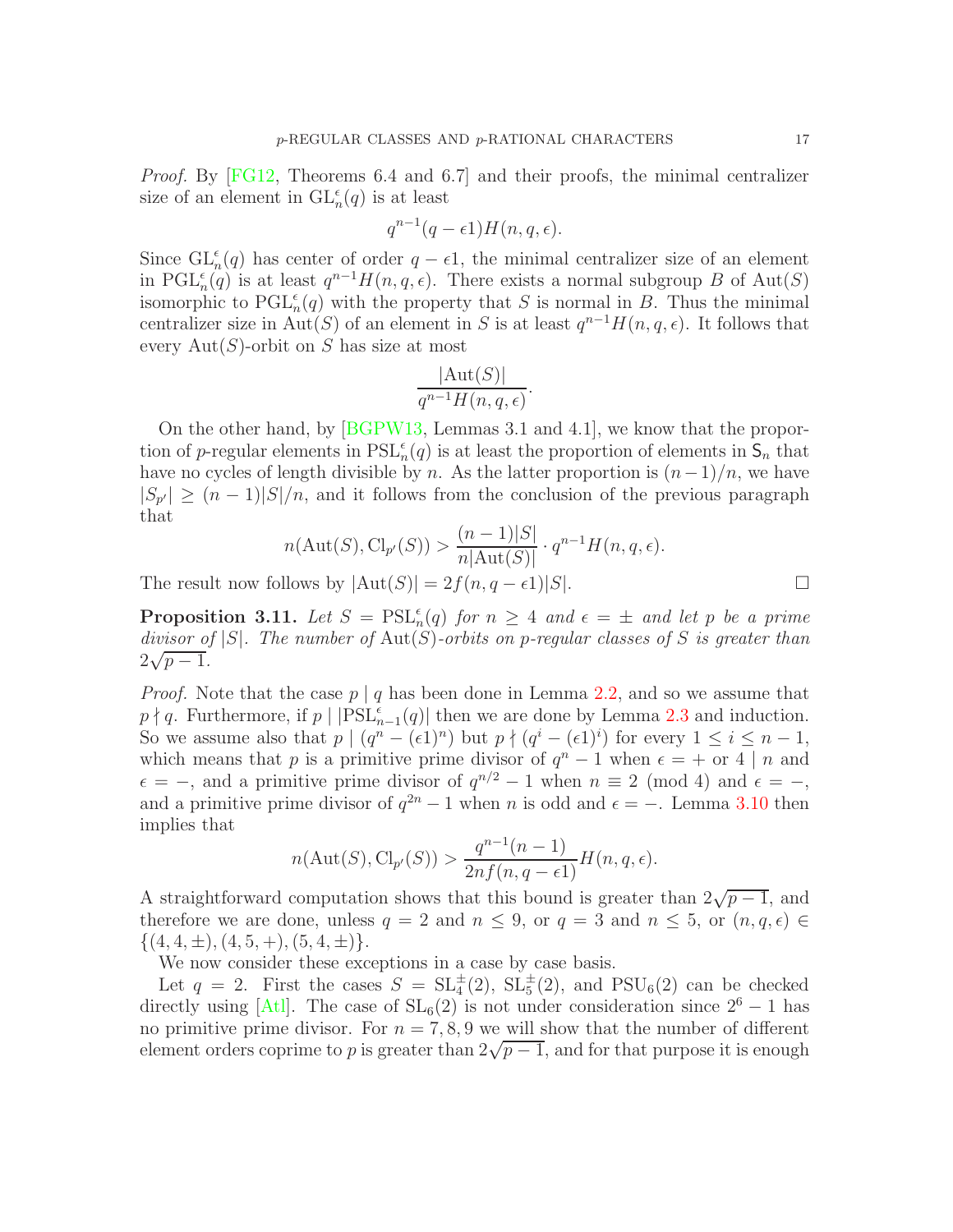to, and we will, assume that  $n = 7$  as the maximal prime divisor of S is a divisor of  $|\text{SL}_7^{\epsilon}(2)|$ . Here in fact  $p = 127 = 2^7 - 1$  for  $\epsilon = +$  and  $p = 43 = (2^7 + 1)/3$  for  $\epsilon = -$ . We consider the embeddings  $SL_4^{\epsilon}(2) \times SL_3^{\epsilon}(2) \subset SL_7^{\epsilon}(2)$  and  $SL_5^{\epsilon}(2) \times SL_2^{\epsilon}(2) \subset SL_7^{\epsilon}(2)$ and inspect the element orders in the groups  $\mathrm{SL}_k^{\epsilon}(2)$  for  $2 \leq k \leq 5$  in [\[Atl\]](#page-43-4) to produce more than  $2\sqrt{p-1}$  element orders of  $SL_7^{\epsilon}(2)$ , proving the desired inequality.

Let  $q = 3$ . Again the case of  $S = \text{PSL}_4^{\pm}(3)$  is available in [\[Atl\]](#page-43-4), and so we assume that  $S = \text{PSL}_5^{\pm}(3)$ . The case  $S = \text{PSL}_5(3)$  is in fact easy as  $p = 11$  and  $\text{PSL}_5(3) =$  $SL_5(3)$  contains  $SL_4(3)$ , which has more than 7 different element orders. So it remains to consider  $S = \text{PSU}_5(3)$ , in which case p must be  $61 = (3^5 + 1)/4$ . But by using the embedding  $SU_4(3) \subset SU_5(3) = PSU_5(3)$  and inspecting the element orders of  $SU_4(3)$ , we find that  $PSU_5(3)$  has at least 17 element orders coprime to  $p = 61$ , and hence the bound follows in this case.

Let  $(n, q, \epsilon) = (4, 4, \pm)$ . Then we have  $p = 17$ . From [\[Atl\]](#page-43-4) we observe that  $SL_3^{\epsilon}(4)$ has more than  $8 = 2\sqrt{p-1}$  different element orders, and thus, as  $S = SL_4^c(4) \ge$  $SL_3^{\epsilon}(4)$ , it follows that  $n(\text{Aut}(S), \text{Cl}_{p'}(S)) > 2\sqrt{p-1}$ . Similarly when  $(n, q, \epsilon) =$  $(5, 4, \pm)$ , by using [\[Atl\]](#page-43-4) and considering the embeddings  $SL_3(4) \subset SL_5(4) = PSL_5(4)$ and  $SU_3(4) \times SL_2(4) \subset SU_5(4)$  one can produce at least 13 different orders coprime to p of S, and therefore proving the inequality as  $p \leq 41$  in this case.

Finally for  $(n, q, \epsilon) = (4, 5, +)$  we have  $p = 13$  and on the other hand, using the embeddings  $SL_2(5) \times SL_2(5) \subset SL_4(5)$  and  $SL_3(5) \subset SL_4(5)$  one easily sees that S has element orders 1, 2, 3, 5, 6, 15, 31, implying that  $n(\text{Aut}(S), \text{Cl}_{p'}(S)) \geq 7 >$  $2\sqrt{ }$  $p-1.$ 

## 4. Theorem [2.1:](#page-3-1) Symplectic and orthogonal groups

<span id="page-17-0"></span>The aim of this section is to prove the following theorem, which implies Theorem [2.1](#page-3-1) for the symplectic and orthogonal groups.

<span id="page-17-1"></span>**Theorem 4.1.** Let  $S = \text{PSp}_{2n}(q)$ ,  $\Omega_{2n+1}(q)$  for  $n \ge 2$  and  $(n,q) \ne (2,2)$ , or  $S =$  $P\Omega_{2n}^{\pm}(q)$  *for*  $n \geq 4$ *. Let* p *be a prime divisor of*  $|S|$ *. Then* 

$$
n(\text{Aut}(S), \text{Cl}_{p'}(S)) > 2\sqrt{p-1},
$$

with a single possible exception of  $(S, p) = (\Omega_8^-(4), 257)$ *, in which case*  $2\sqrt{p-1}$  $32 \leq n(\text{Aut}(S), \text{Cl}_{p'}(S)).$ 

We note that for the exception  $(S, p) = (\Omega_8^-(4), 257)$ , we found by using [\[GAP\]](#page-44-8) that S has exactly 32 different element orders coprime to  $p$ , and therefore it is unlikely that this pair is a true exception. In any case, since  $n(\text{Aut}(S), \text{Cl}_p(S)) \geq 1$ , the wanted bound  $n(\text{Aut}(S), \text{Cl}_p(S) \cup \text{Cl}_{p'}(S)) > 2\sqrt{p-1}$  in Theorem [2.1\(](#page-3-1)i) still holds for this exception.

As the cases  $p = 2, 3$  $p = 2, 3$  $p = 2, 3$  or  $p \mid q$  and  $n \geq 3$  have been considered in Section 2, we will assume that  $p \geq 5$ . Moreover, we assume  $p \nmid q$  except in the case of  $S = \text{PSp}_4(q) \cong$  $\Omega_5(q)$ , due to Lemma [2.2.](#page-3-2)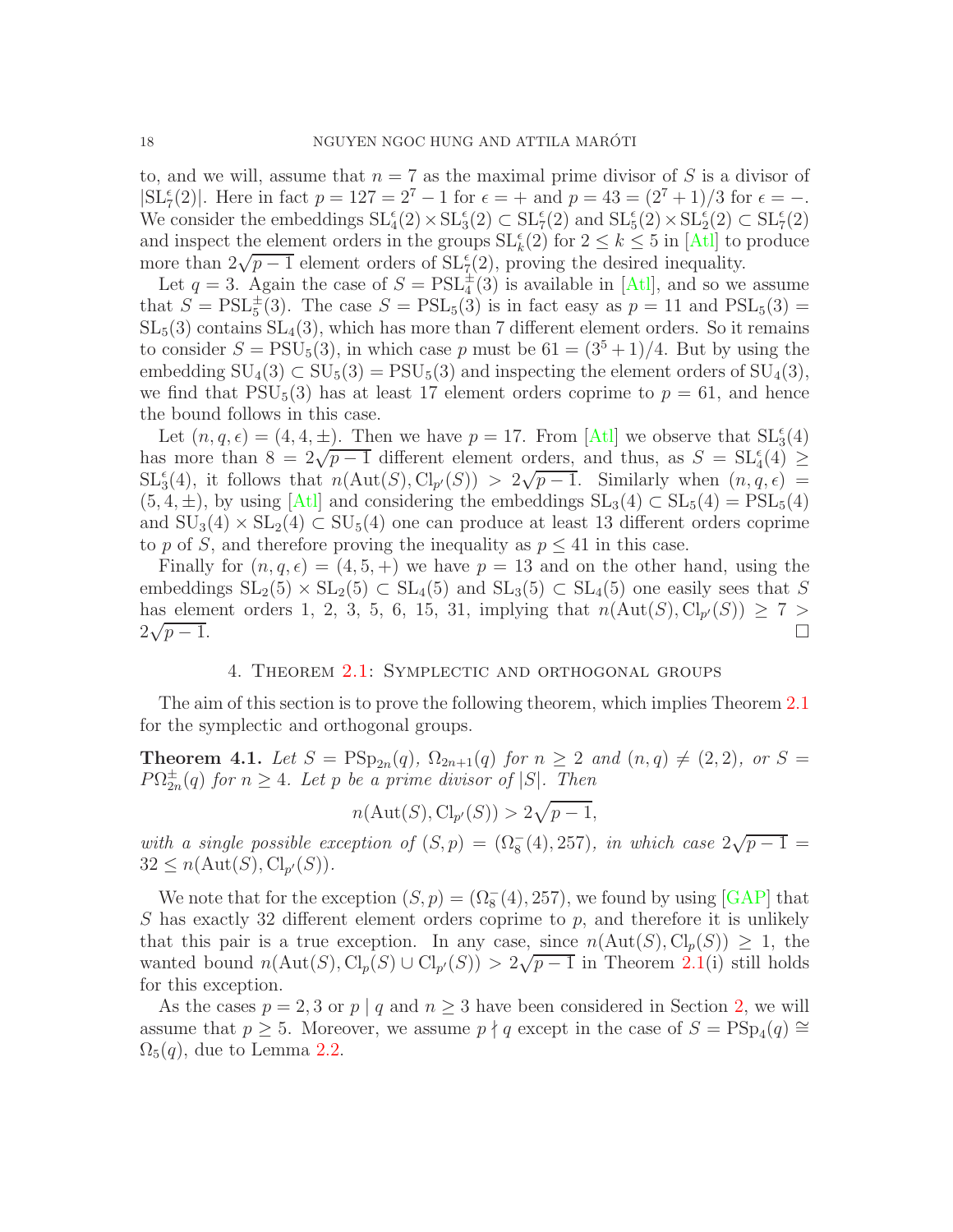#### 4.1. Symplectic groups and odd-dimensional orthogonal groups.

**Lemma 4.2.** *Theorem [4.1](#page-17-1) holds for*  $S = \text{PSp}_4(q) \cong \Omega_5(q)$  *with*  $q \neq 2$ *.* 

*Proof.* We assume that  $q \ge 7$  as the cases  $q = 3, 4, 5$  can be confirmed directly using [\[Atl\]](#page-43-4). First suppose that  $p | q$ . Recall that  $p \ge 5$ , and so q is odd. Then  $k_{p'}(S) \ge \frac{q^2}{2}$ and therefore  $n(\text{Aut}(S), \text{Cl}_{p'}(S)) > q^2/4f$ . One can check that  $q^2/(4f) > 2\sqrt{p-1}$ for all  $q \geq 7$ .

So it remains to assume that  $p \nmid q$ . From [\[En72,](#page-44-12) [Sr68\]](#page-45-5), we observe that  $|\mathbf{C}_S(q)| \ge$  $(q^2-1)/(2, q-1)$  for every  $g \in S$ . Suppose that  $p \mid (q^2-1)$ . [\[BGPW13,](#page-43-7) Lemma 5.1] then implies that the proportion of  $p$ -regular elements in S is at least  $3/8$ . Therefore  $k_{p'}(S) \geq 3(q^2-1)/8(2,q-1)$ , and thus

$$
n(\text{Aut}(S), \text{Cl}_{p'}(S)) > \frac{3(q^2-1)}{8f(2,q-1)^2(2,q)}.
$$

This bound is larger than  $2\sqrt{q} \ge 2\sqrt{p-1}$  if  $q \ge 23$ . When  $q < 23$  we must have  $p \leq 7$  since  $p \mid (q^2 - 1)$  and we are done as  $|S|$  is divisible by at least four primes.

We now consider the case  $p \mid (q^4 - 1)$  but  $p \nmid (q^2 - 1)$ . The proportion of p-regular elements in S is now at least  $1/2$  again by [\[BGPW13,](#page-43-7) Lemma 5.1]. We then have

$$
n(\text{Aut}(S), \text{Cl}_{p'}(S)) > \frac{(q^2 - 1)}{2f(2, q - 1)^2(2, q)}.
$$

This bound is larger than 2q, which in turn is at least  $2\sqrt{p-1}$  unless

$$
q \in \{7, 8, 9, 11, 13, 16, 25, 27, 32\}.
$$

For each  $q$  in this set, we find that the inequality

$$
\lceil (q^2-1)/(2f(2,q-1)^2(2,q)) \rceil > 2\sqrt{p-1}
$$

still holds, unless  $(q, p) \in \{(8, 13), (9, 41)\}$ . These two exceptions can be confirmed using [GAP]. using [\[GAP\]](#page-44-8).

Let  $p(i)$  be the number of distinct ways of representing i as a sum of positive integers and  $\mathbf{p}_0(i)$  be the number of distinct ways of representing i as a sum of odd positive integers.

<span id="page-18-0"></span>**Lemma 4.3.** Let  $p \geq 3$  be a prime not dividing q. We have

$$
k_{p'}(\text{PSp}_{2n}(q)) \ge \begin{cases} \sum_{i=0}^{n} \mathbf{p}(i)\mathbf{p}_0(n-i) + \left\lceil \frac{q^n - 2}{4n} \right\rceil & \text{if } q \text{ is odd} \\ \mathbf{p}(n) + \left\lceil \frac{q^n - 2}{2n} \right\rceil & \text{if } q \text{ is even,} \end{cases}
$$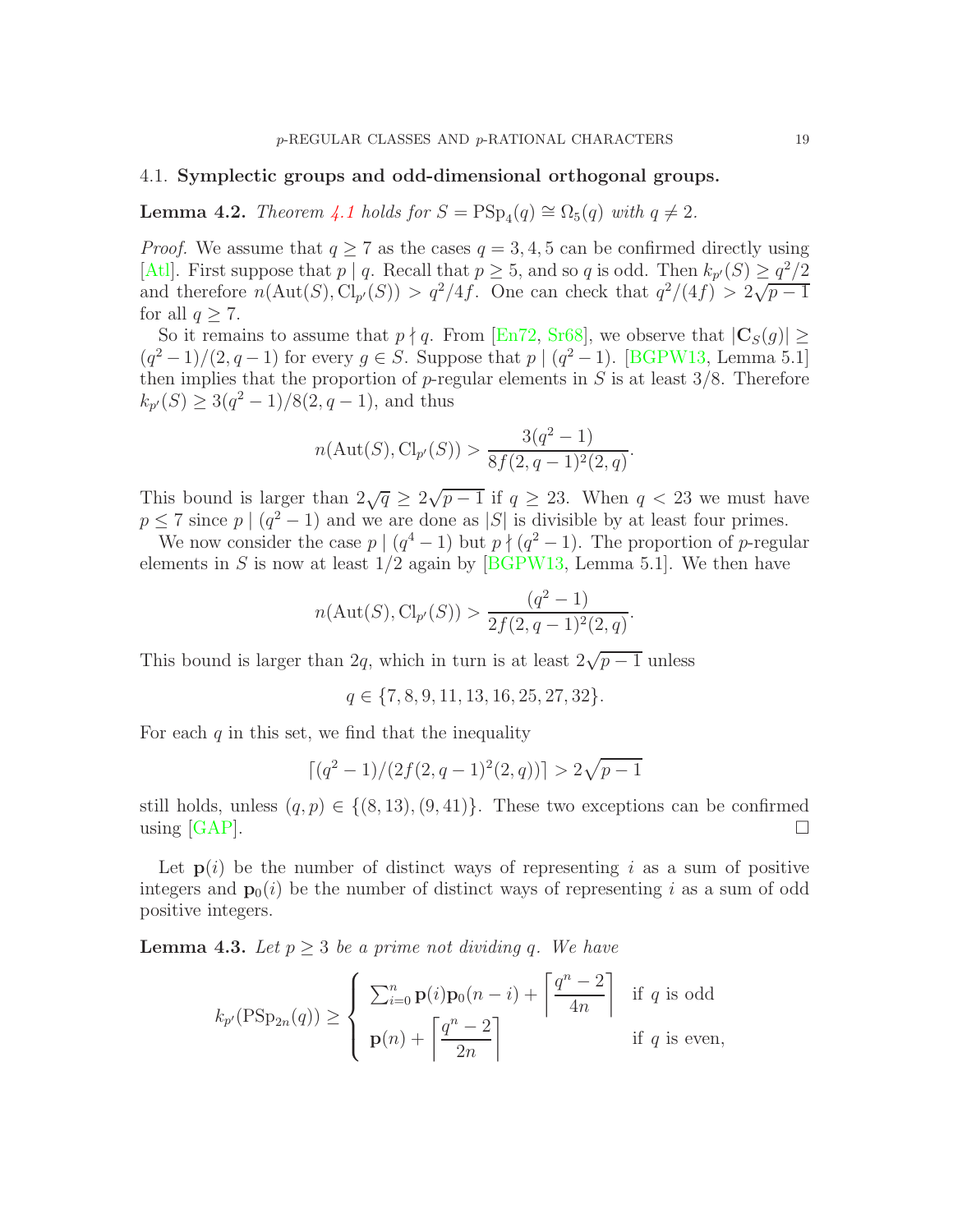*and*

$$
k_{p'}(\Omega_{2n+1}(q)) \ge \left\{\begin{array}{ll} \sum_{i=0}^{\lfloor (2n+1)/4 \rfloor} \mathbf{p}(i)\mathbf{p}_0(2n+1-4i) + \left\lceil \frac{q^n-2}{4n} \right\rceil & \text{if } q \text{ is odd} \\ \mathbf{p}(n) + \left\lceil \frac{q^n-2}{2n} \right\rceil & \text{if } q \text{ is even.} \end{array}\right.
$$

*Proof.* Note that, by the assumption, p cannot divide both  $q^n - 1$  and  $q^n + 1$ . So let T be a maximal torus of  $G := \text{Sp}_{2n}(q)$  of order  $q^n \pm 1$  such that  $p \nmid |T|$ . Since the fusion of (semisimple) elements in this torus is controlled by the relative Weyl group of a Sylow *n*-torus with order  $2n$  (see [\[MM16,](#page-45-6) Proposition 5.5] and its proof), there exist at least  $(|T|-1)/(2n)$  nontrivial semisimple classes of G with representatives in T. It follows that S has at least  $(q^{n} - 2)/(2n(2, q - 1))$  nontrivial p-regular semisimple classes.

Suppose first that q is odd. Let  $J_k$  denote the Jordan block of size k. By [\[GLO17,](#page-44-13) Proposition 2.3] we know that for each Jordan form

$$
\sum_{i=1}^r (J_{2k_i})^{a_i} + \sum_{j=1}^s (J_{2l_j+1})^{b_j},
$$

where the  $k_i$  are distinct, the  $l_j$  are distinct, and  $\sum_{i=1}^r a_i k_i + \sum_{j=1}^s b_j (2l_j + 1) = n$ , there are 2<sup>*r*</sup> corresponding unipotent classes of  $Sp_{2n}(q)$  (and therefore of  $PSp_{2n}(q)$ ) of elements having that form. These classes are all p-regular since  $p \nmid q$ . Since there are  $\sum_{i=0}^{n} \mathbf{p}(i)\mathbf{p}_0(n-i)$  such Jordan forms, we obtain the desired bound in this case.

Symplectic groups in even characteristic and odd-dimensional orthogonal groups follow from  $[GLO17,$  Proposition 2.4 and Theorem 3.1 in a similar way.  $\square$ 

We are now ready to prove Theorem [4.1](#page-17-1) for  $S = \text{PSp}_{2n}(q)$  and  $S = \Omega_{2n+1}(q)$  for  $n \geq 3$ . The treatments for these two families are almost identical, so let us provide details only for symplectic groups.

Suppose first that  $q$  is odd. Then by Lemma [4.3](#page-18-0) and its proof, we obtain

$$
n(\mathrm{Aut}(S),\mathrm{Cl}_{p'}(S)) \ge 1 + \left\lceil \frac{\sum_{i=0}^{n} \mathbf{p}(i)\mathbf{p}_0(n-i)-1}{2f} \right\rceil + \left\lceil \frac{q^n-2}{8fn} \right\rceil =: R(q,n),
$$

as  $|\text{Out}(S)| = 2f$  and note that the trivial class is an Aut(S)-orbit itself. Note also that  $p \le (q^n + 1)/2$  for  $n \ge 4$  and  $p \le q^2 + q + 1$  for  $n = 3$ . One now can check that  $R(q, n) > 2\sqrt{p-1}$  for all relevant values.

Next suppose that  $q$  is even. We now have

$$
n(\text{Aut}(S), \text{Cl}_{p'}(S)) \ge 1 + \left\lceil \frac{\mathbf{p}(n) - 1}{f} \right\rceil + \left\lceil \frac{q^n - 2}{2fn} \right\rceil =: R'(q, n),
$$

Again one can check that  $\lceil (q^n-2)/(2fn) \rceil > 2q^{n/2} \ge 2\sqrt{p-1}$  unless  $(n, q) \in S :=$  $\{(3, 2), (3, 4), (4, 2), (4, 4), (5, 2), (5, 4)\}\text{ or } 6 \leq n \leq 10 \text{ and } q = 2.$  We then observe that  $R'(n,q) > 2\sqrt{p-1}$  in the latter case.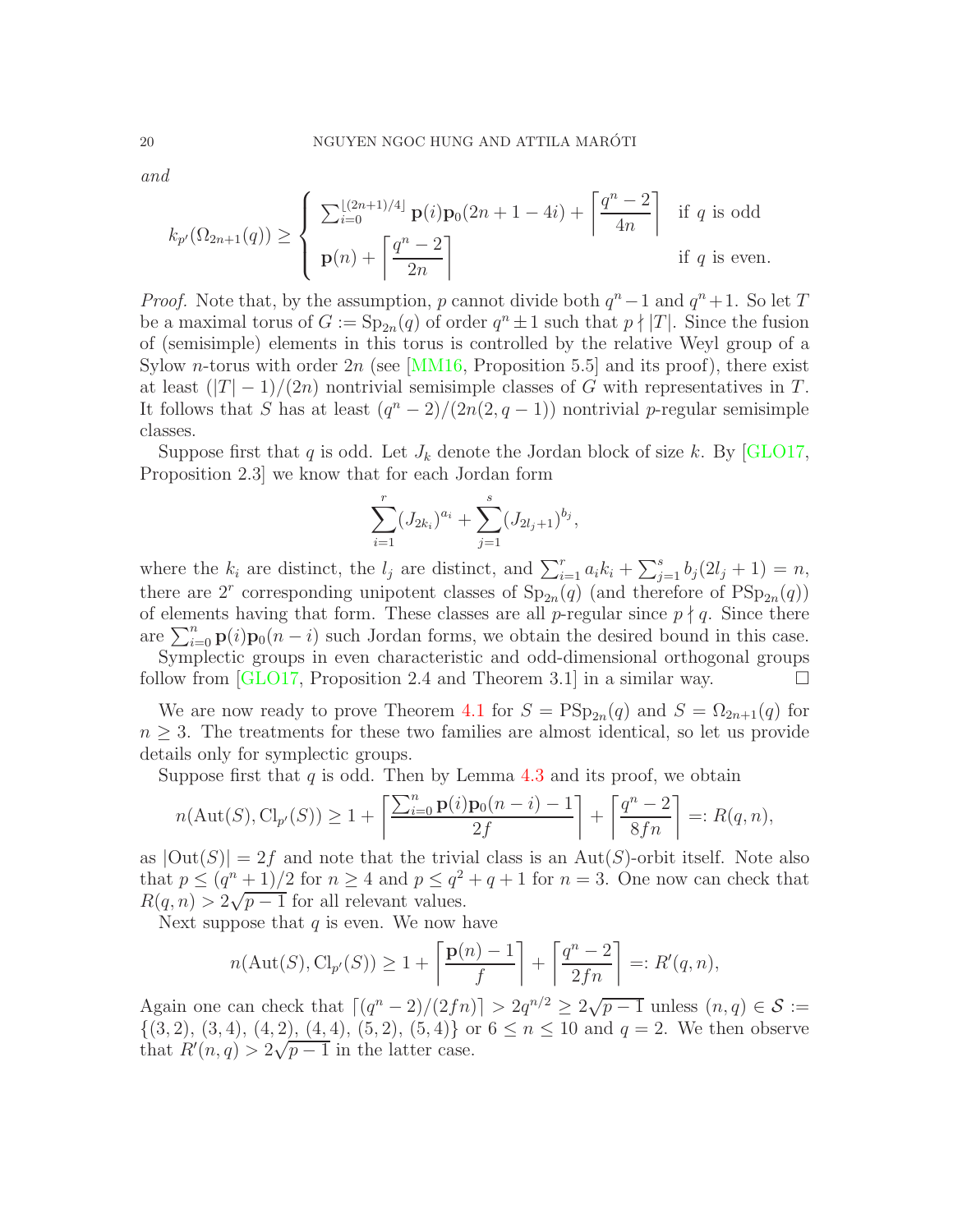Note that if  $n = 5$  then  $p \leq (q^5 - 1)/(q - 1)$  and the desired bound  $R'(n, q)$  $2\sqrt{p-1}$  still holds for  $(n,q) = (5,4)$ . For  $(n,q) = (5,2)$ , the only prime failing the inequality  $R'(n, q) > 2\sqrt{p-1}$  is  $p = 31 = q<sup>n</sup> - 1$ , but in this case we remark that there are at least  $\lceil (q^n/10f) \rceil = 4$  nontrivial semisimple p-regular classes and at least  $p(5) - 1 = 6$  nontrivial unipotent classes, totaling to at least 11 p-regular classes of S, and hence  $n(\text{Aut}(S), \text{Cl}_{p'}(S)) = k_{p'}(S) \ge 11 > 2\sqrt{p-1}$ , as required.

For  $n = 3$  we note that  $p \leq q^2 + q + 1$  and  $PSp_6(q)$  has at least 9 unipotent classes, and thus the bound holds for  $(n, q) = (3, 2)$  or  $(3, 4)$ . For  $n = 4$  we note that  $\text{PSp}_8(q)$  has at least 24 unipotent classes and so we are done for  $(n,q) = (4,2)$  and  $(n, q) = (4, 4)$  as well. The proof is complete.

<span id="page-20-1"></span>4.2. Orthogonal groups in even dimension. Let  $S = P\Omega_{2n}^{\epsilon}(q)$  for  $n \geq 4$ ,  $\epsilon = \pm$ , and  $q = \ell^f$  where  $\ell$  is a prime.

We start this subsection by proving a lower bound for the number of unipotent classes in even-dimensional orthogonal groups.

<span id="page-20-0"></span>Lemma 4.4. *The following holds:*

- (i)  $P\Omega_{2n}^{\pm}(q)$  has at least  $\sum_{i=0}^{\lfloor n/2 \rfloor} \mathbf{p}(i)\mathbf{p}_0(2n-4i)$  *unipotent classes if* q *is odd.*
- (ii)  $P\Omega_{2n}^{+}(q)$  has at least  $\overline{\mathbf{p}(n)} + \sum_{i \neq j; i+j \leq n; i,j \text{ odd}} \mathbf{p}(n-i-j)$  unipotent classes if q *is even.*
- (iii)  $P\Omega_{2n}^-(q)$  has at least  $\sum_{1 \leq i \leq n; i \text{ odd}} \mathbf{p}(n-i)$  *unipotent classes if* q *is even.*

*Proof.* First suppose that q is odd. Consider the Jordan forms

$$
\sum_{i=1}^r (J_{2k_i+1})^{a_i} + \sum_{j=1}^s (J_{2l_j})^{b_j},
$$

where  $k_i \geq 0$  are distinct and  $l_j \geq 1$  are distinct such that

$$
\sum_{i=1}^{r} a_i (2k_i + 1) + 4 \sum_{j=1}^{s} b_j l_j = 2n.
$$

Here we recall that  $J_k$  denotes the Jordan block of size k. It was shown in [\[GLO17,](#page-44-13) Proposition 2.4] that the unipotent elements with such a Jordan form fall into  $2^{r-1}$ classes in each of  $\mathrm{GO}_{2n}^+(q)$  and  $\mathrm{GO}_{2n}^-(q)$ , with the exception that if  $r=0$ , it is 1 class in  $GO_{2n}^+(q)$  and none in  $GO_{2n}^-(q)$ . As q is odd, these classes are inside  $\Omega_{2n}^+(q)$  and different classes produce different corresponding classes of  $S$ . Now  $(i)$  follows since the number of those Jordan forms is  $\sum_{i=0}^{\lfloor n/2 \rfloor} \mathbf{p}(i) \mathbf{p}_0(2n-4i)$ , with the remark that there is at least one such form with  $r \geq 2$ .

In a similar way, (ii) and (iii) follow from the description of unipotent classes of  $GO_{2n}^{\pm}(2^f)$  as well as  $P\Omega_{2n}^{\pm}(2^f) = \Omega_{2n}^{\pm}(2^f)$  in [\[GLO17,](#page-44-13) Theorem 3.1].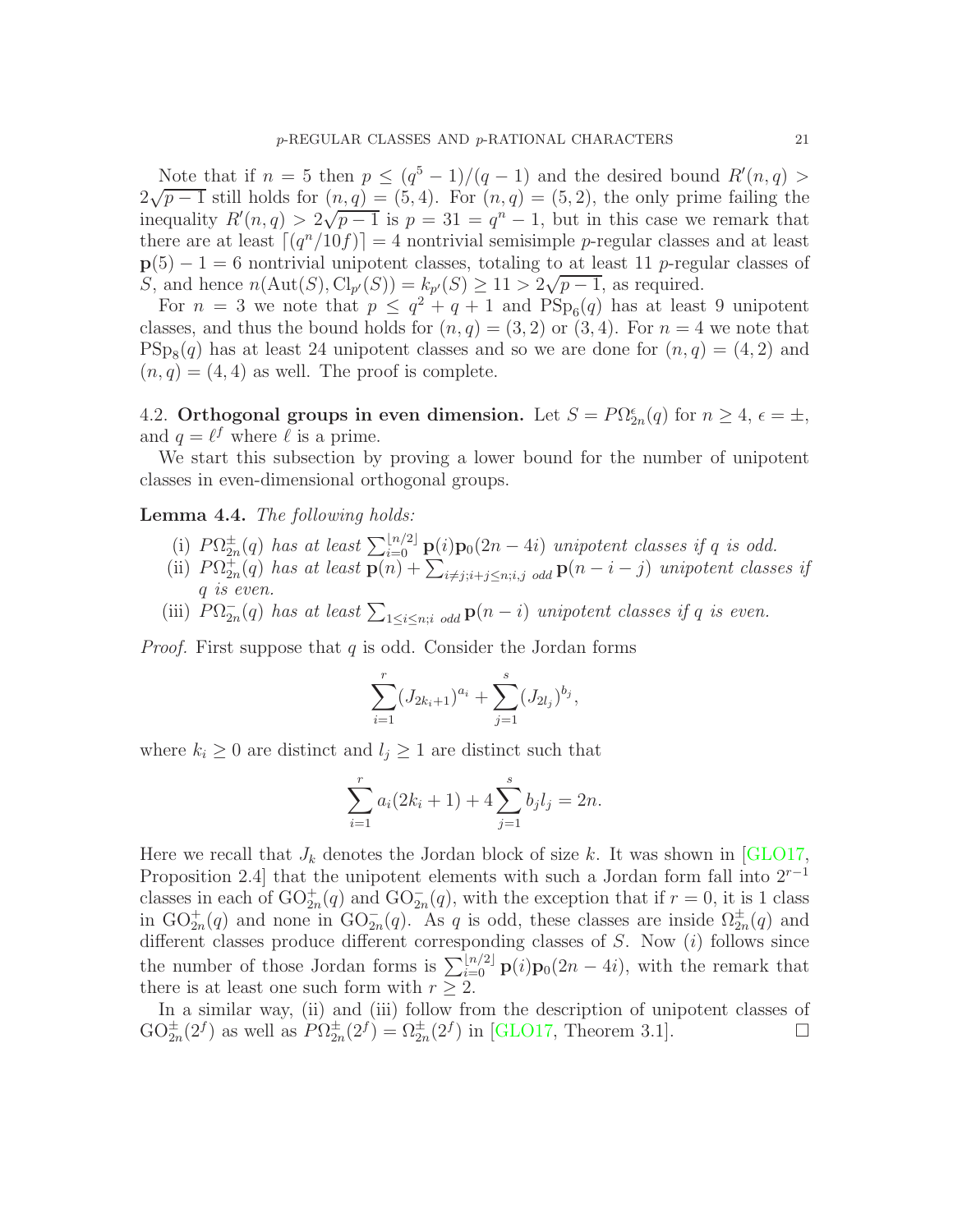<span id="page-21-0"></span>**Lemma 4.5.** Suppose that p is odd and  $(n, \epsilon) \neq (4, +)$ . There are at least

$$
1 + \left\lceil \frac{q^{n-1} - 2}{4f(n-1)(4, q^n - \epsilon 1)^2} \right\rceil.
$$

 $Aut(S)$ -orbits of p-regular semisimple classes of  $S = P\Omega_{2n}^{\pm}(q)$ .

*Proof.* From the assumption on p, we know that p does not divide both  $q^{n-1} - 1$  and  $q^{n-1}+1$ . Let T be a maximal torus of  $G := \mathrm{Spin}_{2n}^{\epsilon}(q)$  of order  $q^{n-1} \pm 1$  such that  $p \nmid |T|$ . The relative Weyl group of a Sylow  $(n-1)$ -torus has order  $2(n-1)$ , and thus there are at least  $(|T|-1)/(2(n-1))$  nontrivial semisimple classes of G with representatives in T. It follows that S has at least  $(q^{n-1}-2)/(2(n-1)(4,q^n-6))$  nontrivial p-regular semisimple classes. The lemma now follows as  $|\text{Out}(S)| = 2f(4, q^n - \epsilon 1)$ .

Now we are ready to prove Theorem [4.1](#page-17-1) for even-dimensional orthogonal groups of rank at least 4. We recall that  $p \geq 5$  and  $p \nmid q$ .

A) Suppose that  $p \mid (q^m \pm 1)$  for some  $m \leq n/2$ . One can check that the bound in Lemma [4.5](#page-21-0) is greater than  $2\sqrt{p-1}$  unless  $n = 5$  and  $q = 2, 3, 5, 7, 9$ ;  $n = 6$  and  $q = 2, 3, 5;$  or  $(n, q) = (7, 2), (7, 3), (8, 2), (8, 3).$ 

For these exceptional cases, we will prove the desired bound by also taking into account the unipotent classes of S. For instance, when  $(n, q) = (8, 3)$  we have that S has at least  $\sum_{i=0}^{4} \mathbf{p}(i) \mathbf{p}_0(16-4i) = 69$  unipotent classes by Lemma [4.4\(](#page-20-0)i), producing at least  $\lceil 69/8 \rceil = 9$  orbits of Aut(S) on unipotent classes of S. Together with at least 5 orbits on nontrivial p-regular semisimple classes by Lemma  $4.5$ , we obtain  $n(\text{Aut}(S), \text{Cl}_{p'}(S)) \ge 14 > 2\sqrt{p-1}$  since  $p \le 41$ . All other cases are treated similarly, except when  $(n, q) = (5, 2), (5, 3)$  or  $(5, 5)$ . If  $(n, q) = (5, 2)$  or  $(5, 3)$  then p must be 5, but  $|S|$  is divisible by at least 4 different primes other than 5, and thus we still have  $n(\text{Aut}(S), \text{Cl}_{p'}(S)) \ge 5 > 2\sqrt{p-1}$ . Finally if  $(n, q) = (5, 5)$  then  $p \le 13$ , but  $|S|$  is divisible by at least 7 different primes, and we are done as well.

B) Suppose that p does not divide  $q^i \pm 1$  for every  $i \leq n/2$ . Let m be minimal subject to the condition  $p \mid q^m \pm 1$ . In particular,  $m \geq 3$ . Using [\[BGPW13,](#page-43-7) Lemma 6.1, we then know that the proportion of p-regular elements in  $S$  is at least the proportion of elements in  $S_n$  that have no cycles of length divisible by m. As the latter proportion is  $(m-1)/m$ , we deduce that

$$
|S_{p'}| \ge \frac{m-1}{m}|S| > \frac{n-2}{n}|S|,
$$

where we recall that  $S_{p'}$  denotes the set of p-regular elements in S.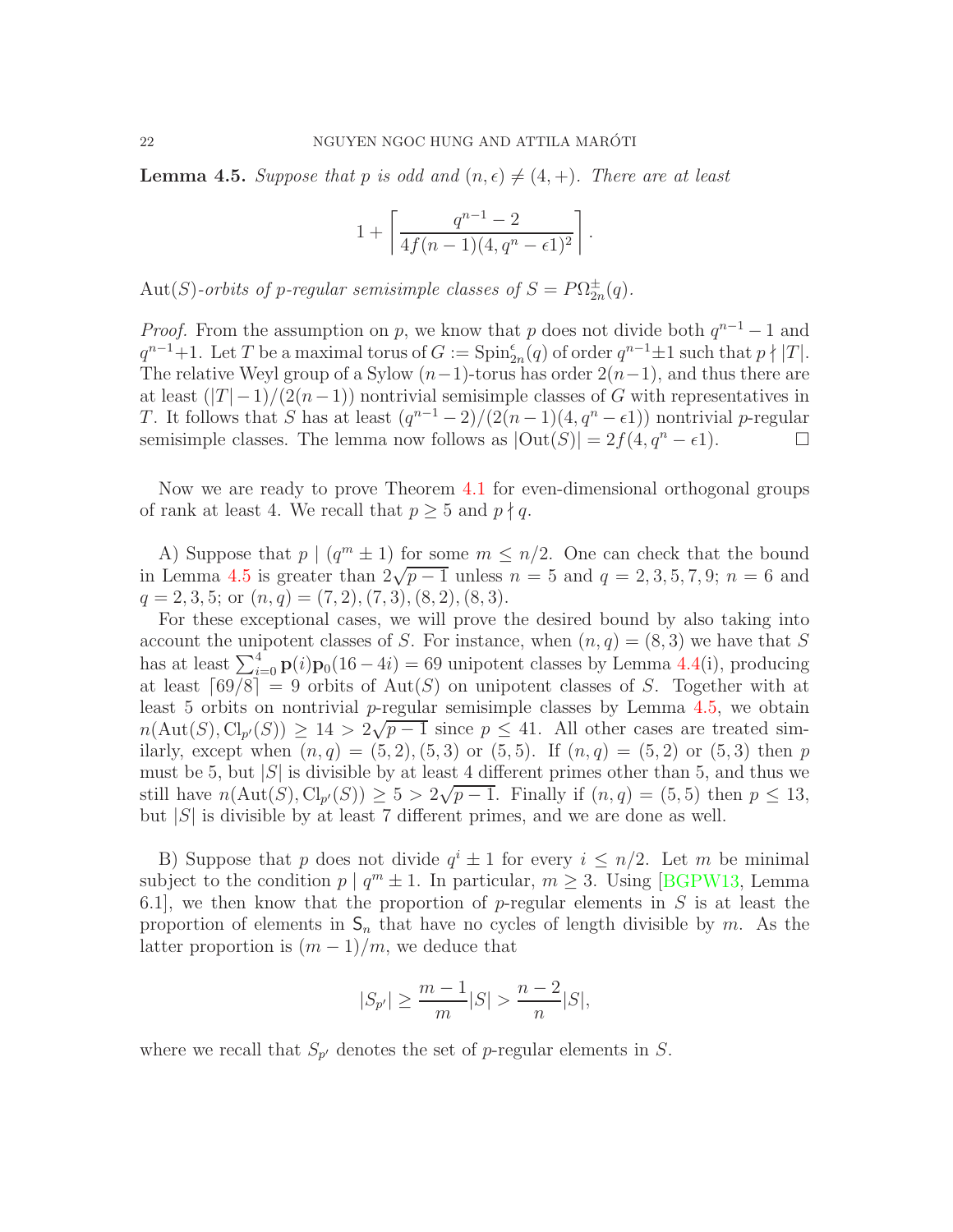On the other hand, according to the proof of  $|FG12,$  Theorem 6.13, the centralizer size of an element in  $SO^{\pm}_{2n}(q)$  is at least

$$
q^n \left[ \frac{1 - 1/q}{2^r e} \right]^{1/2},
$$

where

$$
r := \min\{x \in \mathbb{N} : \max\{4, \log_q(4n)\} \le 2^x\}.
$$

Thus, for every  $g \in S$ , we have

$$
|\mathbf{C}_S(g)| \ge \frac{q^n(2, q^n - \epsilon 1)}{2(4, q^n - \epsilon 1)} \left[\frac{1 - 1/q}{2^r e}\right]^{1/2},
$$

and therefore

$$
k_{p'}(S) \ge \frac{q^n(n-2)(2, q^n - \epsilon)}{2n(4, q^n - \epsilon)} \left[\frac{1 - 1/q}{2^r e}\right]^{1/2}
$$

for every prime p, since  $|S_{p'}| \ge (n-2)|S|/n$ . It follows that

$$
n(\text{Aut}(S), \text{Cl}_{p'}(S)) \ge \frac{q^n(n-2)(2, q^n - \epsilon)}{4fn(4, q^n - \epsilon)} \left[ \frac{1 - 1/q}{2^r e} \right]^{1/2} =: R(n, q)
$$

as  $|\text{Out}(S)| = 2f(4, q^n - \epsilon 1).$ 

Taking into account the maximum value of p and assuming that  $n \geq 5$ , we get  $R(n,q) > 2\sqrt{p-1}$  unless possibly if  $n = 5$  and  $q \in \{2, 3, 4, 5\}$ , or  $n \in \{6, 7\}$  and  $q \in \{2, 3\}$ , or  $(n, q, \epsilon) = (8, 3, +)$ , or  $q = 2$  and  $n \in \{8, 9, 10\}$ .

We now use various techniques to prove the inequality  $n(\text{Aut}(S), \text{Cl}_{p'}(S)) > 2\sqrt{p-1}$ for all these exceptions.

The case  $(n, q) = (5, 2)$  can be checked using [\[Atl\]](#page-43-4). For  $(n, q) = (5, 4)$  we still have  $R(n,q) > 2\sqrt{p-1}$  unless  $p = 257 = 4^4 + 1$ , in which case there are at least  $1 + \lceil (4^5 2/20$  = 52 Aut(S)-orbits on p-regular semisimple classes with representatives in a maximal torus of order  $4^5 - \epsilon 1$ , and thus we are done.

For  $(n, q) = (5, 3)$  we have  $p \le 61$  and one can check from [\[Atl\]](#page-43-4) that  $\text{P}\Omega_8^{\epsilon}(3)$ , and therefore  $\widehat{P}\Omega_{10}^{(\epsilon)}(3)$  has more than  $2\sqrt{p-1}$  different element orders coprime to p, producing more than  $2\sqrt{p-1}$  Aut(S)-orbits on p-regular classes of S.

Next we suppose  $(n, q) = (5, 5)$ . First we observe that the inequality  $R(n, q)$  $2\sqrt{p-1}$  still holds unless  $p = 521 = (5^5 + 1)/6$ , which happens only when  $\epsilon = -$ , or  $p = 313 = (5^4 + 1)/2$ , which could happen when either  $\epsilon = +$  or  $\epsilon = -$ . Consider the natural embeddings

 $Spin_6^+(5) \times Spin_4^+(5) \subset Spin_{10}^+(5)$ 

and

 $\text{Spin}_{6}^{-}(5) \times \text{SL}_{2}(25) \cong \text{Spin}_{6}^{-}(5) \times \text{Spin}_{4}^{-}(5) \subset \text{Spin}_{10}^{-}(5),$ 

which produce the embeddings

$$
PSL_4(5) \times PSL_2(5) \times PSL_2(5) \subset P\Omega_{10}^+(5)
$$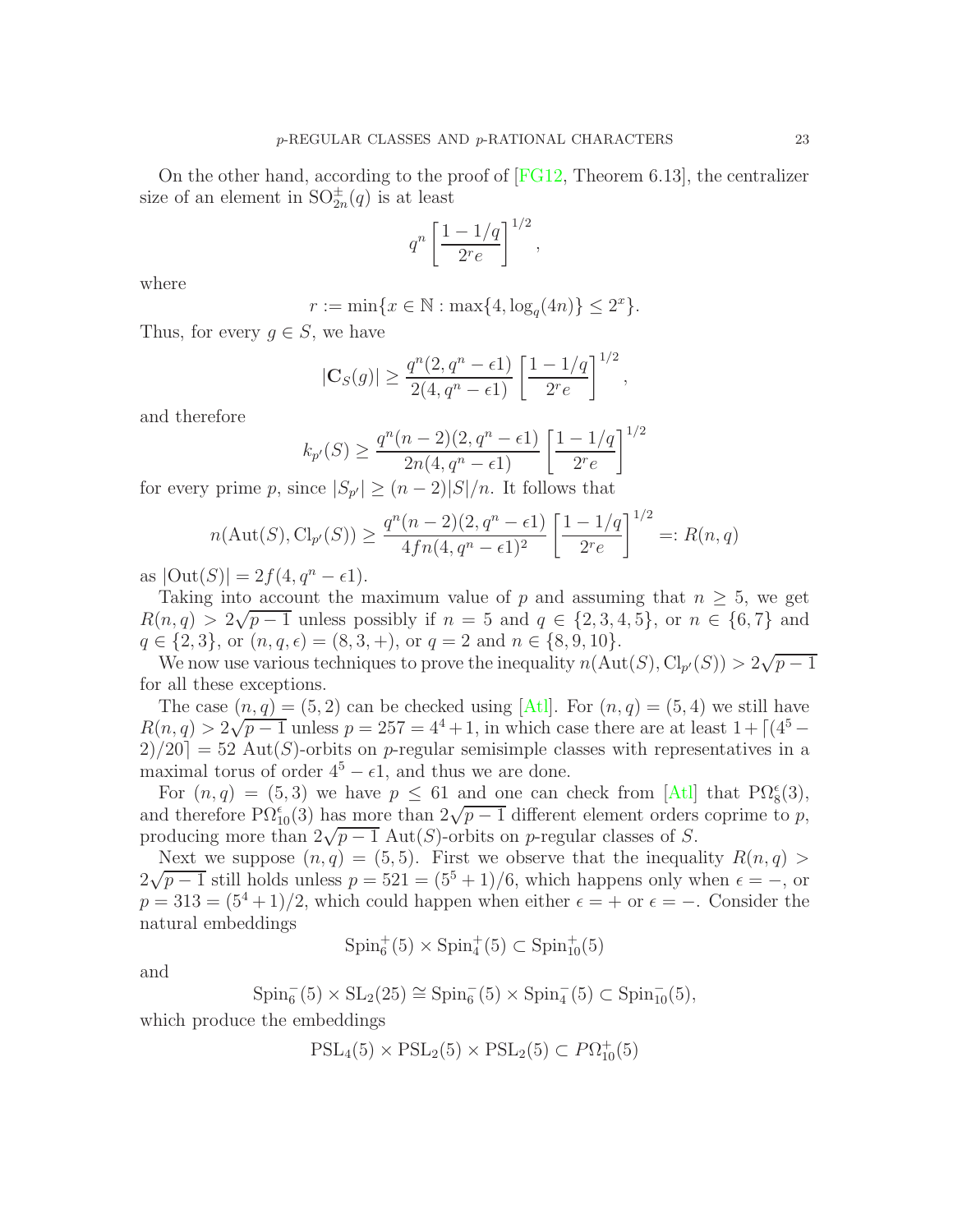and

$$
PSU_4(5) \times PSL_2(25) \subset P\Omega_{10}^{-}(5),
$$

respectively. Let us first consider  $\epsilon = -$ . Using the information on element orders of  $PSU_4(5)$  and  $PSL_2(25)$  in [\[Atl\]](#page-43-4) and [\[GAP\]](#page-44-8), we find that the set of all the numbers of the form ab where a is an element order of  $PSU<sub>4</sub>(5)$  and b is an element order of  $PSL<sub>2</sub>(25)$  has cardinality greater than 46. Every element in this set is coprime to both 313 and 521 and is certainly an element order of  $S = P\Omega_{10}^{-}(5)$  by the above embedding. It follows that  $n(\text{Aut}(S), \text{Cl}_{p'}(S)) > 46 > 2\sqrt{520} \geq 2\sqrt{p-1}$  as wanted. The case  $\epsilon = +$  works in the exact same way.

Now we consider the case  $n \in \{6, 7\}$  and  $q = 2$ . If  $p \neq 127 = 2^7 - 1$  then  $p \leq 43$ . Going through all the cyclic tori of orders  $2^k \pm 1$  which are divisors of |S|, we can find more than  $2\sqrt{p-1}$  different element orders, proving the bound. If  $p = 127$  then of course  $S = \Omega_7^+(2)$ , and Lemma [4.4](#page-20-0) shows that S has at least  $p(7) + p(3) = 18$ nontrivial unipotent classes, producing at least  $9 \text{ Aut}(S)$ -orbits on them. Moreover we can find 13 different orders of semisimple elements of S. Indeed, there are at least three classes of elements of order  $31 = 2^5 - 1$  since fusion of classes in a torus of order 31 are controlled by the relative Weyl group of order 10, and these three classes are contained in at least 2 orbits of  $Aut(S)$ . Altogether, we have shown that  $n(\text{Aut}(S), \text{Cl}_{p'}(S)) \geq 9 + 14 = 23 > 2\sqrt{126} = 2\sqrt{127 - 1}$ , as desired.

The case of  $(n, q) = (6, 3)$  is handled similarly to the case  $(n, q) = (5, 3)$  by bounding the number of different element orders. One just examines all the element orders of  $\text{P}\Omega_8^{\epsilon}(3)$  using [\[GAP\]](#page-44-8) together with odd orders of elements in the cyclic tori (of  $Spin_{12}^{\epsilon}(3)$  of orders  $3^{5} \pm 1$  and  $3^{6} - \epsilon 1$  to see that the number of different element orders coprime to p in S is greater than  $2\sqrt{p-1}$  for every p | |S|.

Next we consider the case  $(n, q, \epsilon) = (7, 3, \pm)$  or  $(8, 3, +)$ . The trick in the previous paragraph still works unless  $p = 547 = (3^7 + 1)/4$  or  $p = 1093 = (3^7 - 1)/2$ . As in the case of  $(n, q) = (5, 5)$ , we consider the natural embeddings

$$
Spin_8^+(3) \times SL_4(3) \cong Spin_8^+(3) \times Spin_6^+(3) \subset Spin_{14}^+(3) \subset Spin_{16}^+(3)
$$

and

$$
\operatorname{Spin}_8^-(3) \times \operatorname{SU}_4(3) \cong \operatorname{Spin}_8^-(3) \times \operatorname{Spin}_6^-(3) \subset \operatorname{Spin}_{14}^-(3),
$$

which lead to the embeddings

$$
P\Omega_8^+(3) \times PSL_4(3) \subset P\Omega_{14}^+(3) \subset P\Omega_{16}^+(3)
$$

and

$$
P\Omega_8^-(3) \times PSU_4(3) \subset P\Omega_{14}^-(3),
$$

respectively (see [\[Ng10,](#page-45-7) Lemma 2.5]). We now use the information on element orders of  $P\Omega_8^{\pm}(3)$  and  $PSL_4^{\pm}(3)$  (here  $PSL_4^{\pm}(3) := PSU_4(3)$ ) in [\[Atl,](#page-43-4) [GAP\]](#page-44-8) to find that the set of element orders of  $P\Omega_{14,16}^{\epsilon}(3)$  coprime to both 547 and 1093 is greater than 67. It then follows that  $n(\text{Aut}(S), \text{Cl}_{p'}(S)) > 67 > 2\sqrt{1092} \ge 2\sqrt{p-1}$  as wanted.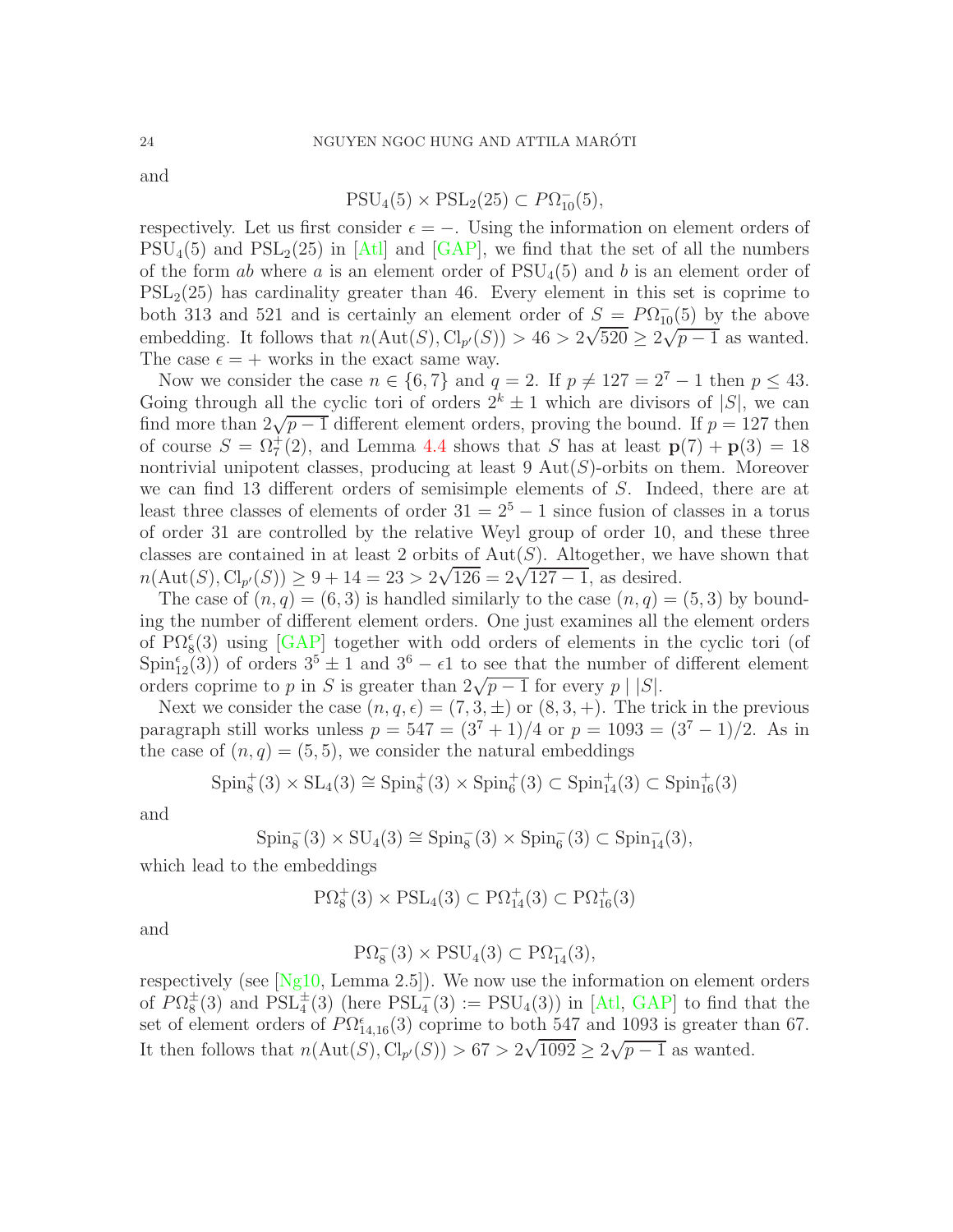For  $(n, q) = (10, 2)$  or  $(9, 2)$ , one just uses Lemmas [4.4](#page-20-0) and [4.5](#page-21-0) to obtain the desired bound. For  $(n, q) = (8, 2)$  the same trick works unless  $p = 127 = 2^7 - 1$  or  $p = 257 = 2^8 + 1$  and  $\epsilon = -.$  If  $p = 127$  there are at least  $\lceil (2^8)/32 \rceil + \lceil 2^7/28 \rceil = 13$  $Aut(S)$ -orbits on nontrivial p-regular semisimple classes with representatives in the two tori of coprime orders  $2^8 - \epsilon 1$  and  $2^7 + 1$ , and at least  $\lceil (\mathbf{p}(7) + \mathbf{p}(5) + \mathbf{p}(3))/2 \rceil = 13$  $Aut(S)$ -orbits on nontrivial unipotent classes, and hence

$$
n(\text{Aut}(S), \text{Cl}_{p'}(S)) \ge 13 + 13 + 1 = 27 > 2\sqrt{126} = 2\sqrt{p-1}.
$$

If  $p = 257$  we consider all the nontrivial classes with representatives in the tori of orders  $2^7 \pm 1$ ,  $2^6 \pm 1$  and  $2^5 - 1$ . These orders are pairwise coprime and so the classes are different and the total number of  $Aut(S)$ -orbits on them is at least

$$
\left\lceil \frac{2^7}{28} \right\rceil + \left\lceil \frac{2^7 - 2}{28} \right\rceil + \left\lceil \frac{2^6}{24} \right\rceil + \left\lceil \frac{2^6 - 2}{24} \right\rceil + \left\lceil \frac{2^5 - 2}{20} \right\rceil = 18.
$$

On the other hand there are at least 13 orbits on nontrivial unipotent classes, as estimated above, and another orbit on the classes of elements of order  $2^4 + 1 = 17$ , implying that  $n(\text{Aut}(S), \text{Cl}_{p'}(S)) \ge 18 + 13 + 1 + 1 = 33 > 2\sqrt{256} = 2\sqrt{p-1}$ .

The proof of Theorem [4.1](#page-17-1) is completed by the following two lemmas.

<span id="page-24-0"></span>**Lemma 4.6.** *Theorem [4.1](#page-17-1) holds for*  $S = \text{P}\Omega_8^+(q)$ 

*Proof.* Note that

$$
|S| = q^{12} \Phi_1(q)^4 \Phi_2(q)^3 \Phi_3(q) \Phi_4(q)^2 \Phi_6(q)/(4, q^4 - 1).
$$

First we suppose that p divides  $\Phi_3(q)$ ,  $\Phi_4(q)$  or  $\Phi_6(q)$ . According to [\[BGPW13,](#page-43-7) Lemma 6.1, the proportion of  $p$ -regular elements in  $S$  is then at least the proportion of elements in  $S_4$  with no cycles of length divisible by 2, which is 13/24. As above, we get

$$
n(\text{Aut}(S), \text{Cl}_{p'}(S)) \ge \frac{13q^4}{288f(2, q-1)^3} \left[ \frac{1-1/q}{4e} \right]^{1/2}.
$$

The assumption on p guarantees that this bound is greater than  $2\sqrt{p-1}$ , unless  $q \in \{2, 3, 4, 5, 7, 9\}.$ 

If  $q = 2$ , then  $n(\text{Aut}(S), \text{Cl}_{p'}(S)) \geq 24 > 2\sqrt{p-1}$  by [\[GAP\]](#page-44-8), as  $p \leq 7$ . Let  $q = 3$ . Since  $p \geq 5$ , we have  $p \in \{5, 7, 13\}$ . The number of different orders of elements in S which are coprime to p is at least 12 by [\[GAP\]](#page-44-8). Thus  $n(\text{Aut}(S), \text{Cl}_{p'}(S)) \geq 12 >$  $2\sqrt{13-1}$ . Let  $q = 4$ . The set of prime divisors of the order of S is  $\{2, 3, 5, 7, 13, 17\}$ . Thus  $n(\text{Aut}(S), \text{Cl}_{p'}(S)) \geq 6$ . This forces  $p \in \{13, 17\}$ . Using random searches by  $[GAP]$  one finds that S contains elements of orders 15, 21, 30. It follows that  $n(\text{Aut}(S), \text{Cl}_{p'}(S)) \geq 9 > 2\sqrt{p-1}$ . Let  $q = 5$ . The set of prime divisors of |S| is  $\{2, 3, 5, 7, 13, 31\}.$  Thus  $n(\text{Aut}(S), \text{Cl}_{p'}(S)) \geq 6.$  Assume that  $p \in \{13, 31\}.$  Using random searches by  $[GAP]$ , one finds that S contains elements of orders 10, 62, 63 from which we obtain the desired bound for  $p = 13$ , and elements of orders 10, 26, 39,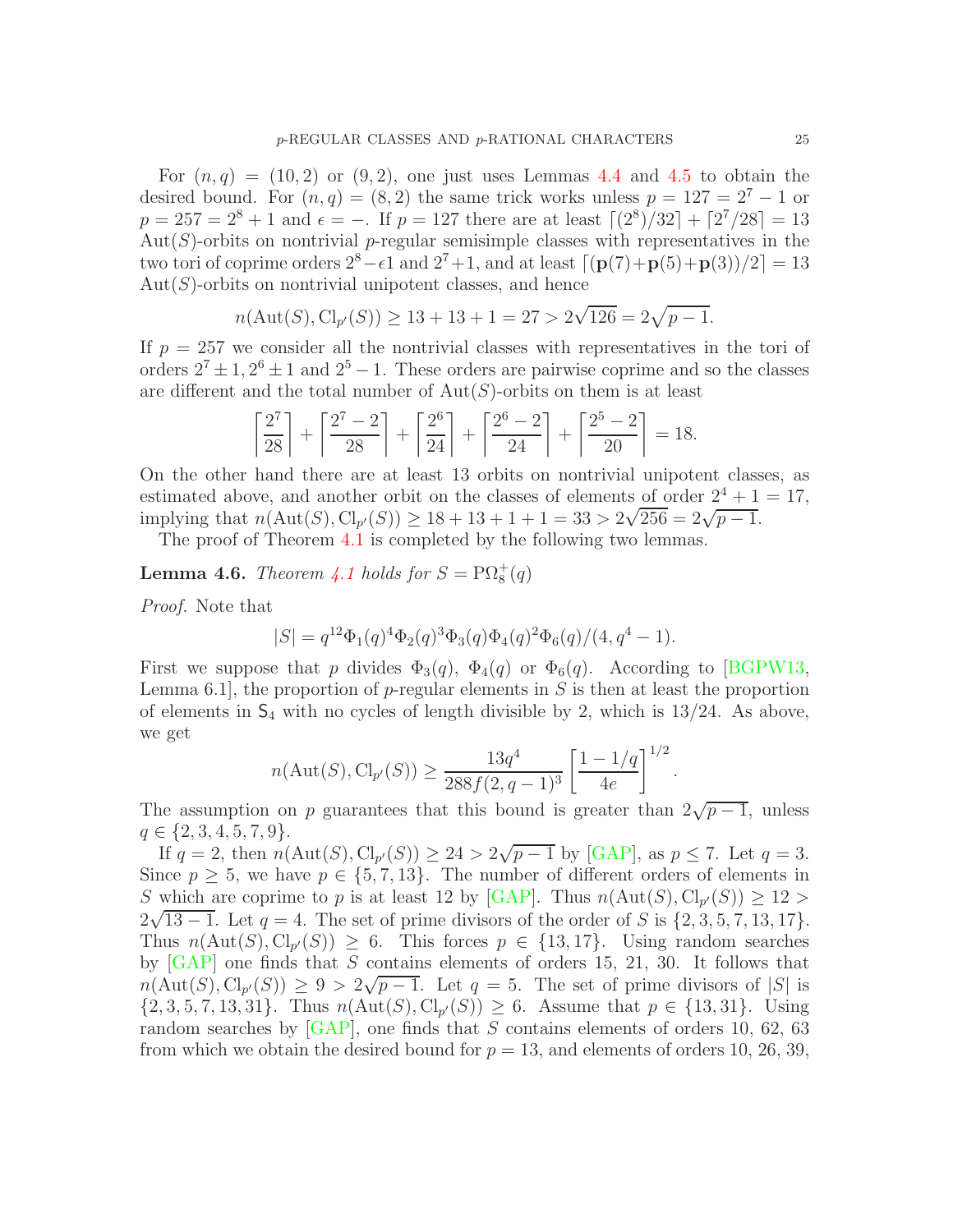63, 156, from which we get the bound for  $p = 31$ . Let  $q = 7$ . The set of prime divisors of |S| is  $\{2, 3, 5, 7, 19, 43\}$ . Thus  $n(\text{Aut}(S), \text{Cl}_{p'}(S)) \ge 6$ . Assume that  $p \in \{19, 43\}$ . Using random searches by  $\overline{[GAP]}$ , one finds that S contains elements of orders 16, 25, 168, 600, from which the desired bound follows for  $p = 19$ , and 16, 24, 25, 57, 168, 171, 600, from which we get the bound for  $p = 43$ . Let  $q = 9$ . The set of prime divisors of  $|S|$  is  $\{2, 3, 5, 7, 13, 41, 73\}$ . Thus  $n(\text{Aut}(S), \text{Cl}_{p'}(S)) \geq 7$ . Assume that  $p \in \{41, 73\}$ . Since  $\text{GO}_{6}^{+}(9) \times \text{GO}_{2}^{+}(9)$  is a subgroup of  $\text{GO}_{8}^{+}(9)$ , there is a subgroup of S isomorphic to  $\text{P}\Omega_6^+(9) \cong \text{PSL}_4(9)$ . Using random searches by [\[GAP\]](#page-44-8), one sees that  $\mathrm{P}\Omega_6^+(9)$  (and so S) contains elements of orders 9, 16, 20, 24, 40, 60, 80, 91, 182, from which the desired bound follows for  $p = 41$ , and an additional element of order 205 from which the case  $p = 73$  follows.

Next we suppose that p divides  $\Phi_1(q)$  or  $\Phi_2(q)$ . Arguing similarly as in Lemma [4.5,](#page-21-0) we then have that  $S$  has at least

$$
1+\left\lceil \frac{q^3-2}{36f(2,q-1)^4} \right\rceil
$$

Aut(S)-orbits on its p-regular semisimple classes. This bound is greater than  $2\sqrt{p-1}$ unless  $q \in \{2, 3, 4, 5, 7, 9, 11\}$ . For all these exceptions, we have  $p \leq 5$  as  $p \mid (q^2 - 1)$ , and the bound easily holds as  $|S|$  has at least 5 different prime divisors.

<span id="page-25-0"></span>**Lemma 4.7.** *Theorem [4.1](#page-17-1) holds for*  $S = \text{P}\Omega_8^-(q)$ 

*Proof.* The proof goes along similar lines as in that of Lemma [4.6.](#page-24-0) Note that

$$
|S| = q^{12} \Phi_1(q)^3 \Phi_2(q)^3 \Phi_3(q) \Phi_4(q) \Phi_6(q) \Phi_8(q) / (4, q^4 + 1).
$$

The case p divides  $\Phi_i(q)$  for  $i = 1, 2, 3, 4$ , or 6 is proved similarly as we did for  $\text{P}\Omega_8^+(q)$ . So suppose that  $p | \Phi_8(q)$  but  $p \nmid \Phi_i(q)$  for all  $i = 1, 2, 3, 4, 6$ . According to [\[BGPW13,](#page-43-7) Lemma 6.1, the proportion of p-regular elements in S is then at least  $3/4$ . As above, we get

$$
n(\text{Aut}(S), \text{Cl}_{p'}(S)) \ge \frac{3q^4(2, q^4 + 1)}{16f(4, q^4 + 1)^2} \left[\frac{1 - 1/q}{4e}\right]^{1/2}
$$

.

Note that  $p \leq q^2 + 1$  as  $p | \Phi_8(q)$ , and thus this bound is greater than  $2\sqrt{p-1}$  as we wish, unless  $q \in \{2, 3, 4, 5, 7, 9\}.$ 

If  $q = 2$ , then  $5 \leq p \leq 17$  and  $n(\text{Aut}(S), \text{Cl}_{p'}(S)) \geq 30$  by Gap [\[GAP\]](#page-44-8). Let  $q = 3$ . The set of prime divisors of the order of S is  $\{2, 3, 5, 7, 13, 41\}$ . Thus  $n(\text{Aut}(S), \text{Cl}_{p'}(S)) \geq 6$ . We may assume that  $p \in \{13, 41\}$ . Element orders of S include by [\[GAP\]](#page-44-8) every positive integer at most 10 and also 12, 14, 15. It follows that  $n(\text{Aut}(S), \text{Cl}_{p'}(S)) \geq 13 > 2\sqrt{p-1}$ . Let  $q = 4$ . The set of prime divisors of  $|S|$  is  $\{2, 3, 5, 7, 13, 17, 257\}$ . Thus  $n(\text{Aut}(S), \text{Cl}_{p'}(S)) \geq 7$ . We may assume that  $p \in \{17, 257\}$ . Random searches using  $\lbrack \text{GAP} \rbrack$  show that element orders of S include 39 and 60. This gives the desired bound for  $p = 17$ . Assume that  $p = 257$ . Again by  $[GAP]$  we find elements in S of orders at most 10 and 12, 13, 15, 17,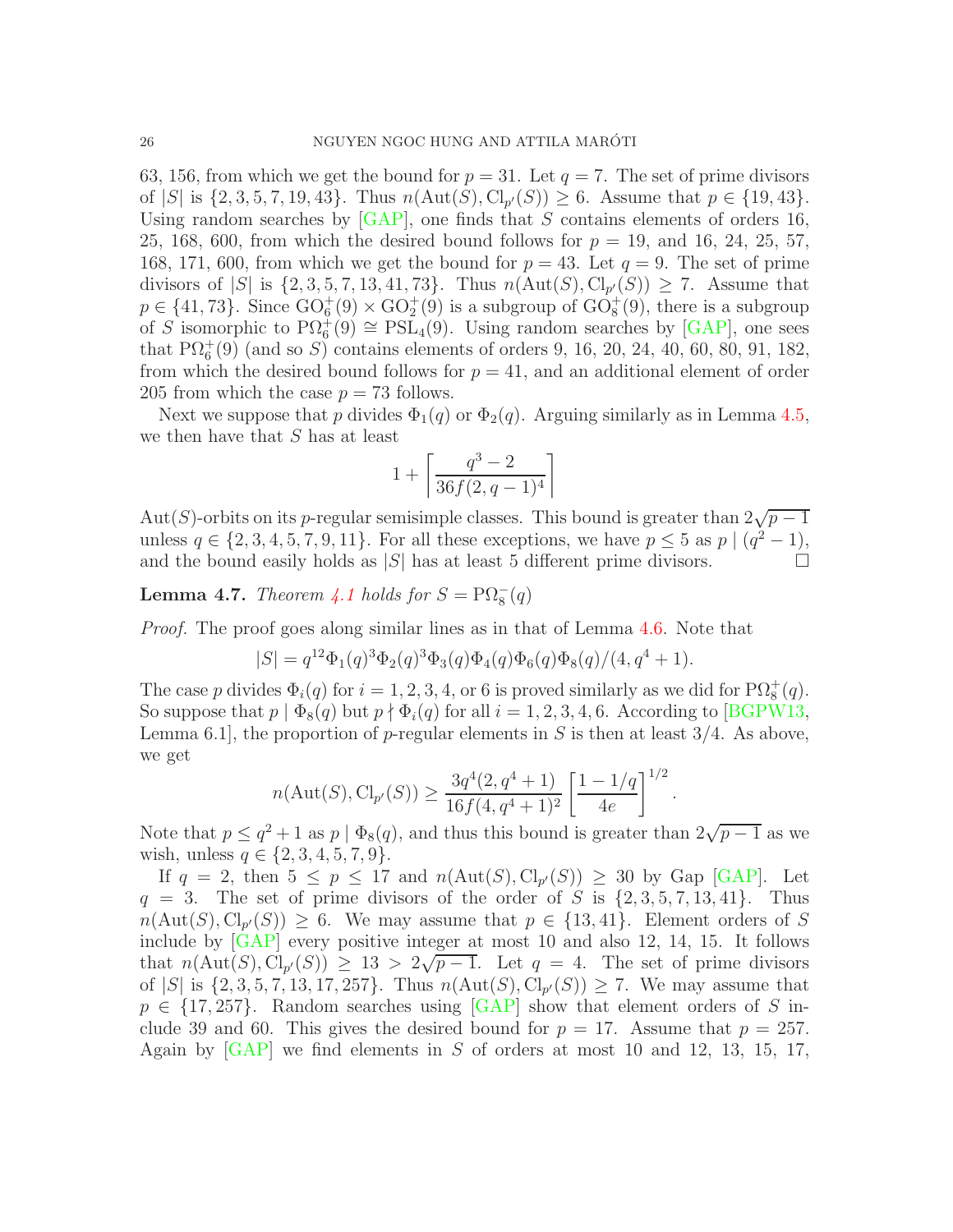20, 21, 30, 34, 35, 39, 45, 51, 60, 63, 65, 85, 102, 105, 170, 195, 255, 315. Thus  $n(\text{Aut}(S), \text{Cl}_{p'}(S)) \geq 2\sqrt{p-1}$ . Note that we do not have strict inequality here and this possible exception is listed in Table [1.](#page-4-0)

Let  $q = 5$ . The set of prime divisors of  $|S|$  is  $\{2, 3, 5, 7, 13, 31, 313\}$ . Thus  $n(\text{Aut}(S), \text{Cl}_{p'}(S)) \ge 7$ . We may assume that  $p \in \{31, 313\}$ . A random search using [\[GAP\]](#page-44-8) shows that there is an element of order 104 in S and thus also elements of orders 4, 8, 26, 52. We may thus assume that  $p = 313$ . Several random searches give element orders 24, 12, 36, 60, 15, 30, 6, 20, 252, 84, 42, 21, 126, 63, 9, 130, 65, 260, 124, 62, 93, 372, 186, 312. From this we obtain  $n(\text{Aut}(S), \text{Cl}_{p'}(S)) > 2\sqrt{313 - 1}$ . Let  $q = 7$ . The set of prime divisors of  $|S|$  is  $\{2, 3, 5, 7, 19, 43, 1201\}$ . This gives  $n(\text{Aut}(S), \text{Cl}_{p'}(S)) \geq 7$  and so  $p \in \{19, 43, 1201\}$ . Further element orders of S (larger than 1 and different from a prime) include 4 and 8, from which the desired bound follows for  $p = 19$ . Even further element orders are 10, 20, 40, 50, from which the case  $p = 43$  is completed. Many [\[GAP\]](#page-44-8) searches give a total of 70 different element orders in S each of which is coprime to 1201. This finishes the proof of the bound for  $p = 1201$ .

Finally let  $q = 9$ . The set of prime divisors of  $|S|$  is  $\{2, 3, 5, 7, 13, 17, 41, 73, 193\}$ . It follows that  $n(\text{Aut}(S), \text{Cl}_{p'}(S)) \geq 9$  and so  $p \in \{41, 73, 193\}$ . As in the proof of Lemma [4.1,](#page-17-1) the group  $\mathrm{P}\Omega_6^+(9)$  may be viewed as a subgroup of S. Element orders in  $\text{P}\Omega_6^+(9)$  include 4, 8, 16, 91, 182. The desired bound follows for  $p = 41$ . Further element orders in P $\Omega_6^+(9)$  are 205, 15, 40. The bound follows for  $p = 73$ . Further element orders in  $\mathrm{P}\Omega_6^+(9)$  include 6, 10, 12, 20, 24, 26, 30, 60, 80. The group  $\mathrm{P}\Omega_6^-(9)$ is also a subgroup of S and two of its element orders are 328 and 365. From these we get the desired bound for  $p = 193$ .

#### 5. Theorem [2.1:](#page-3-1) Exceptional groups

<span id="page-26-0"></span>In this section  $S$  will be a simple exceptional group of Lie type, but not the Tits group. Then S is of the form  $G/\mathbf{Z}(G)$ , where  $G = \mathcal{G}^F$  is the set of fixed points of a simple algebraic group of simply connected type, under a Frobenius endomorphism F associated to the field of  $q = \ell^f$  elements, where  $\ell$  is a prime. Let r be the rank of G, which we also call the rank of S. We then have  $\mathbf{C}_G(g) \geq (q-1)^r$  for all  $g \in G$ , which implies that  $\mathbf{C}_S(g) \geq (q-1)^r/|\mathbf{Z}(G)|$  for all  $g \in S$ .

Let  $\Phi_n(q)$  denote the value of the *n*-cyclotomic polynomial at q and let  $p(S)$  be the maximal prime divisor of S. Also, let  $\Phi_4^{\pm}(q) := q \pm \sqrt{2q} + 1$  for  $q = 2^{2m+1}$ ,  $\Phi_6^{\pm}(q) := q \pm \sqrt{3q} + 1$  for  $q = 3^{2m+1}$ , and  $\Phi_{12}^{\pm}(q) := q^2 \pm \sqrt{2q^3} + q \pm \sqrt{2q} + 1$  for  $q = 2^{2m+1}$ . Using the order formulas of S [\[Atl\]](#page-43-4), one can find an upper bound for  $p(S)$ , which we record in Table [2.](#page-27-0) We observe that in all the cases  $p(S) \leq \Psi_S(q)$  for a polynomial  $\Psi_S$  of degree at most  $r(S)$ . In fact,  $\deg(\Psi_{n(S)}) = r$  in all cases except  $S = E_7(q)$ .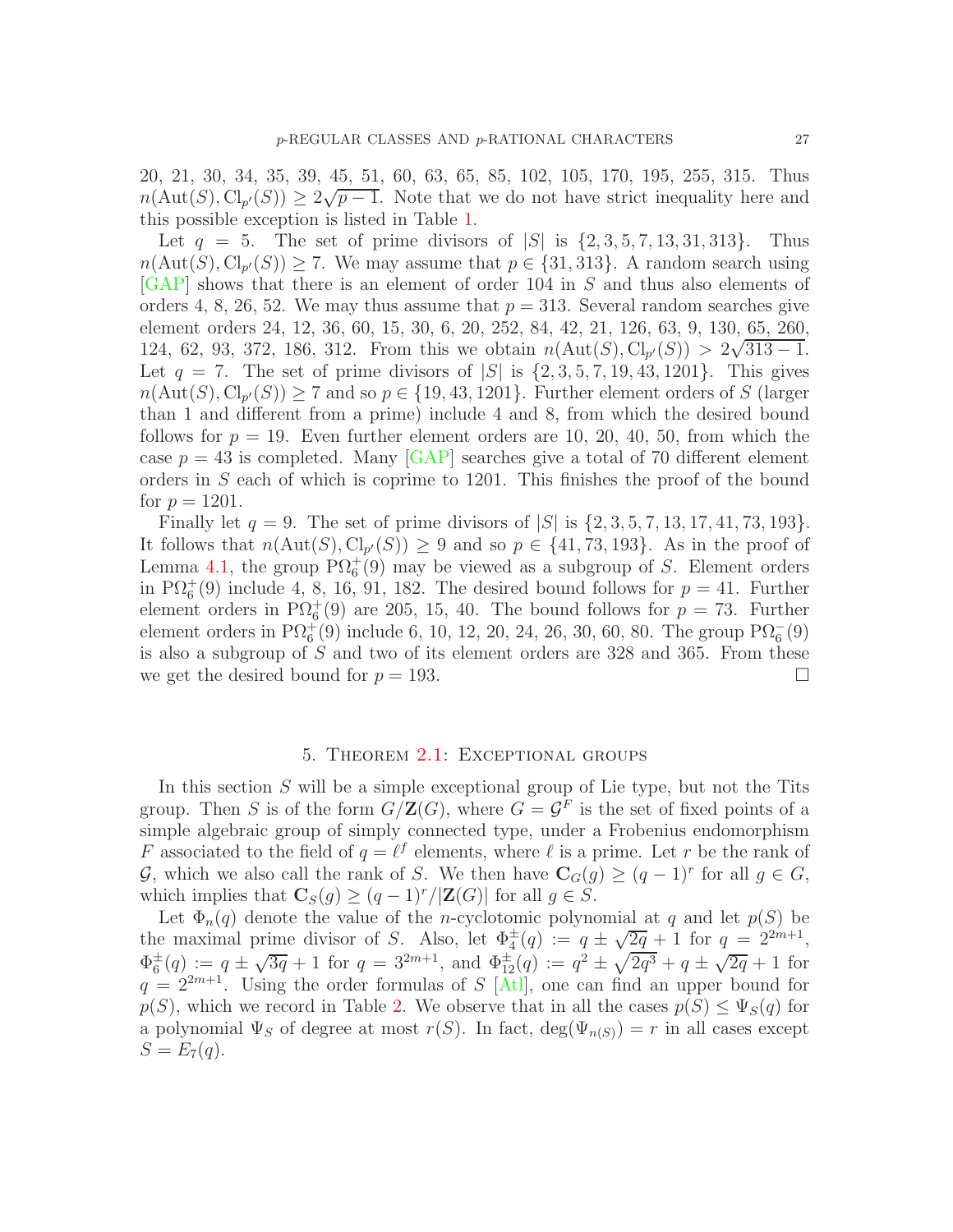| S                              | upper bound for $p(S)$ |
|--------------------------------|------------------------|
| ${}^{2}B_{2}(q), q=2^{2m+1}$   | $\Phi_4^+(q)$          |
| $G_2(q)$                       | $\Phi_3(q)$            |
| ${}^{2}G_{2}(q), q = 3^{2m+1}$ | $\Phi_6^+(q)$          |
| $F_4(q)$                       | $\Phi_8(q)$            |
| ${}^{2}F_{4}(q), q = 2^{2m+1}$ | $\Phi_{12}^+(q)$       |
| ${}^3D_4(q)$                   | $\Phi_{12}(q)$         |
| $E_6(q)$                       | $\Phi_9(q)$            |
| ${}^{2}E_{6}(q)$               | $\Phi_{18}(q)$         |
| $E_7(q)$                       | $\Phi_7(q)$            |
| $E_8(q)$                       | $\Phi_{30}(q)$         |

<span id="page-27-0"></span>TABLE 2. Upper bounds for  $p(S)$ .

We recall from Section [2](#page-3-0) that a subgroup  $T$  of  $G$  is said to be strongly selfcentralizing if  $C_G(t) = T$  for every  $1 \neq t \in T$ . It turns out that every group of exceptional types other than  $E_7(q)$  has one or more strongly self-centralizing torus, as worked out in [\[BPS09\]](#page-43-6). This information is collected in Table [3](#page-27-1) for convenient reference.

We now examine each family of groups separately.

<span id="page-27-1"></span>

| S                | conditions                |                        | ${\rm N}_S$ |
|------------------|---------------------------|------------------------|-------------|
| $^{2}B_{2}(q)$   | $q = 2^{\overline{2m+1}}$ | $\Phi_4^{\pm}(q)$      | 4           |
| $G_2(q)$         | $q \not\equiv 1 \pmod{3}$ | $\Phi_3(q)$            | 6           |
|                  | $q \not\equiv 2 \pmod{3}$ | $\Phi_6(q)$            |             |
| ${}^{2}G_{2}(q)$ | $q=3^{2m+1}$              | $\Phi_6^{\pm}(q)$      | 6           |
| $F_4(q)$         |                           | $\Phi_{12}(q)$         | 12          |
| ${}^{2}F_{4}(q)$ | $q=2^{2m+1}$              | $\Phi_{12}^{\pm}(q)$   | 12          |
| ${}^3D_4(q)$     |                           | $\Phi_{12}(q)$         | 4           |
| $E_6(q)$         |                           | $\Phi_9(q)/(3, q-1)$   | 9           |
| ${}^{2}E_{6}(q)$ |                           | $\Phi_{18}(q)/(3,q+1)$ | 9           |
|                  |                           | $\Phi_{24}(q)$         | 24          |
| $E_8(q)$         |                           | $\Phi_{15}(q)$         | 30          |
|                  |                           | $\Phi_{30}(q)$         | 30          |

TABLE 3. Strongly self-centralizing maximal tori of exceptional groups.

1)  $S = {}^2B_2(q)$  with  $q = 2^{2m+1} \geq 2^3$ . We will assume that  $m \geq 3$  as information on  ${}^{2}B_{2}(8)$  and  ${}^{2}B_{2}(32)$  are available in [\[Atl\]](#page-43-4). As seen in Table [3,](#page-27-1) S contains two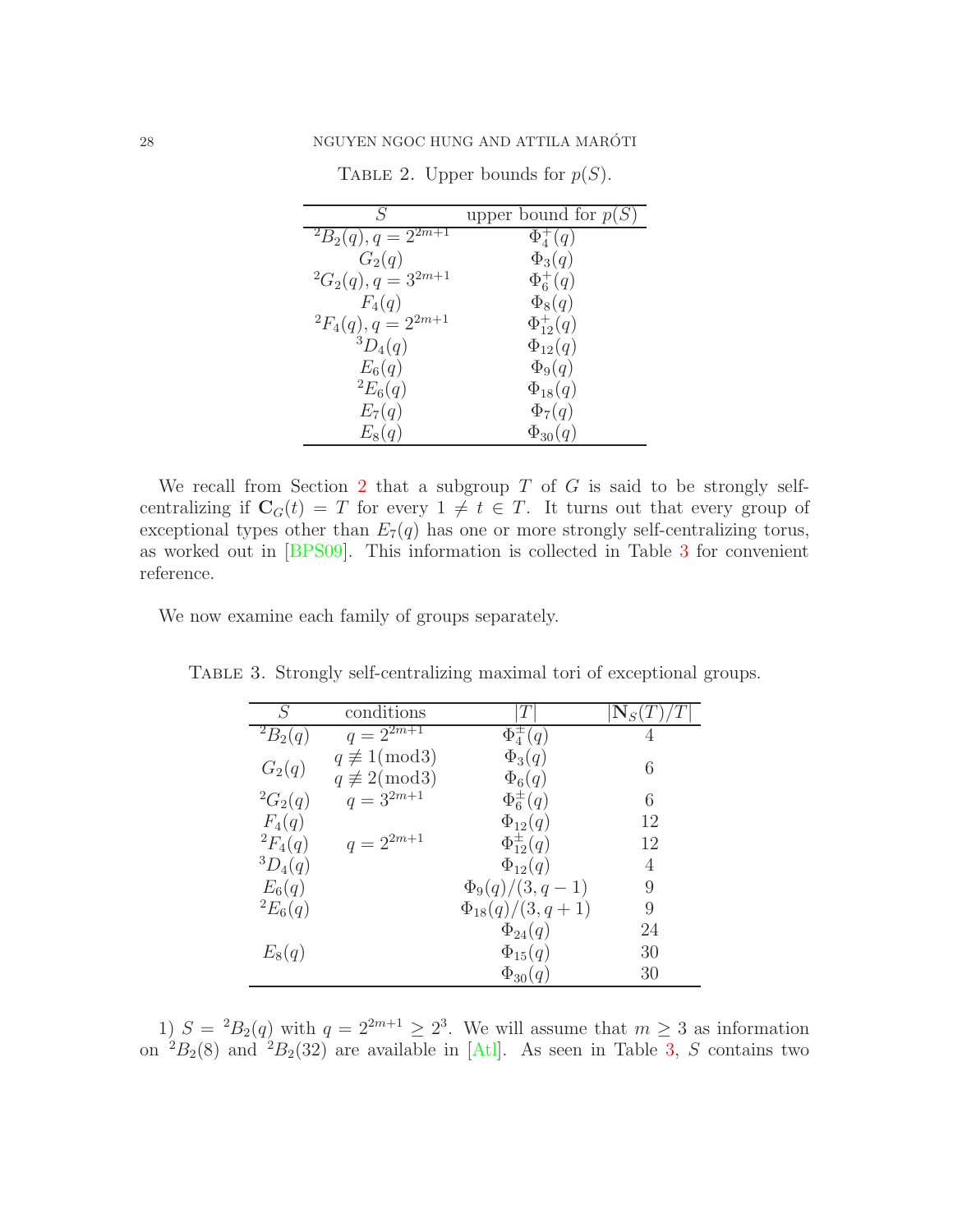strongly self-centralizing tori  $T_1$  and  $T_2$  of order  $\Phi_4^{\pm}(q)$  such that  $|\mathbf{N}_S(T_i)/T_i| = 4$ . Assume first that p divides either  $\Phi_4^+(q)$  or  $\Phi_4^-(q)$ . We then have  $|S_{p'}| > 3|S|/4$  by Lemma  $2.4(i)$  $2.4(i)$ . Therefore,

$$
k_{p'}(S) > \frac{3(q-1)}{4},
$$

which implies that

$$
n(\text{Aut}(S), \text{Cl}_{p'}(S)) > \frac{3(q-1)}{4(2m+1)},
$$

as  $|\text{Out}(S)| = 2m + 1$ . We observe that

$$
3(q-1)/(4(2m+1)) > 2\sqrt{\Phi_4^+(q)-1} \ge 2\sqrt{p-1}
$$

for all  $q \ge 2^9$ . So we are done unless  $q = 2^7$ . In fact, when  $q = 2^7$  we still have  $3(q-1)/\overline{(4(2m+1))} > 2\sqrt{p-1}$  unless  $p = 113$ .

Next we assume  $p \nmid \Phi_4(q) = \Phi_4^+(q) \cdot \Phi_4^-(q)$ , which means that  $p \mid 2(q-1)$ . By Lemma [2.4\(](#page-6-0)ii), we have  $|S_{p'}| > 2|S|/5$ . Therefore,  $k_{p'}(S) > 2(q-1)/5$ , and it follows that  $n(\text{Aut}(S), \text{Cl}_{p'}(S)) > 2(q-1)/5(2m+1)$ . As  $p \leq q-1$ , we deduce that  $n(\text{Aut}(S), \text{Cl}_{p'}(S)) > 2\sqrt{p-1}$  for  $q \ge 2^{13}$ . Indeed, we have  $p \le 89$  when  $q = 2^{11}$  and  $p \le 73$  when  $q = 2^9$  and thus the desired bound still holds in those cases. We are left with  $(S, p) = {^{2}B_2(2^7), 127}.$ 

Let  $S = {}^2B_2(2^7)$ . We have  $|\text{Out}(S)| = 7$ . Suzuki [\[Su60\]](#page-45-8) proved that S has  $2^7 + 3$ conjugacy classes. The trivial element of S forms a single  $Aut(S)$ -orbit. The group S has 1 class of involutions. It has 2 classes of elements of order 4 accounting for 2 Aut(S)-orbits. The group S has 63 conjugacy classes of elements of order 127 accounting for at least  $9 \text{ Aut}(S)$ -orbits. It has 28 conjugacy classes of elements of order 113 forming at least 4 orbits. There are 36 classes of elements in a cyclic torus of order 145, where 1 of them is for elements of order 5, 7 of them for elements of order 29, and 28 of them for elements of order 145. These give at least 6 orbits. Adding all these together we have  $n(\text{Aut}(S), \text{Cl}_{p'}(S)) \geq 14$  for the pair  $(S, p) = {^{2}B_{2}(2^{7}), 127}$  and  $n(\text{Aut}(S), \text{Cl}_{p'}(S)) \ge 19$  for the pair  $(S, p) = {^{2}B_{2}(2^{7}), 113}$ , as appearing in Table [1.](#page-4-0) We also note that for these two exceptions,  $n(\text{Aut}(S), \text{Cl}_{p'}(S)) \geq 14 > 2(p-1)^{1/4}$ and  $n(\text{Aut}(S), \text{Cl}_p(S) \cup \text{Cl}_{p'}(S)) = 23 > 2\sqrt{p-1}$ .

2)  $S = G_2(q)$  with  $q = \ell^f \geq 3$ . We will assume that  $q \geq 7$  as the cases  $q = 3, 4, 5$  are available in [\[Atl\]](#page-43-4). First we consider  $p | \Phi_3(q)$ . If  $q \not\equiv 1 \pmod{3}$  then S has a strongly self-centralizing torus T of order  $\Phi_3(q)$  such that  $|\mathbf{N}_S(T)/T| = 6$ . Lemma [2.4](#page-6-0) then implies that  $|S_{p'}| > 5|S|/6$ . Thus  $n(\text{Aut}(S), \text{Cl}_{p'}(S)) > 5(q-1)^2/(6fg)$  for  $g = 2$  if  $\ell = 3$  and  $g = 1$  otherwise. Therefore  $n(\text{Aut}(S), \text{Cl}_{p'}(S)) > 2\sqrt{\Phi_3(q) - 1} \geq 2\sqrt{p-1}$ unless  $q = 9$ , but in this exceptional case p is at most 13 and the bound still follows.

So assume that  $q \equiv 1 \pmod{3}$ . Then S has a maximal torus of order  $\Phi_6(q)$  with the relative Weyl group of order 6 as above, implying that there are  $(q^2 - q)/6$  classes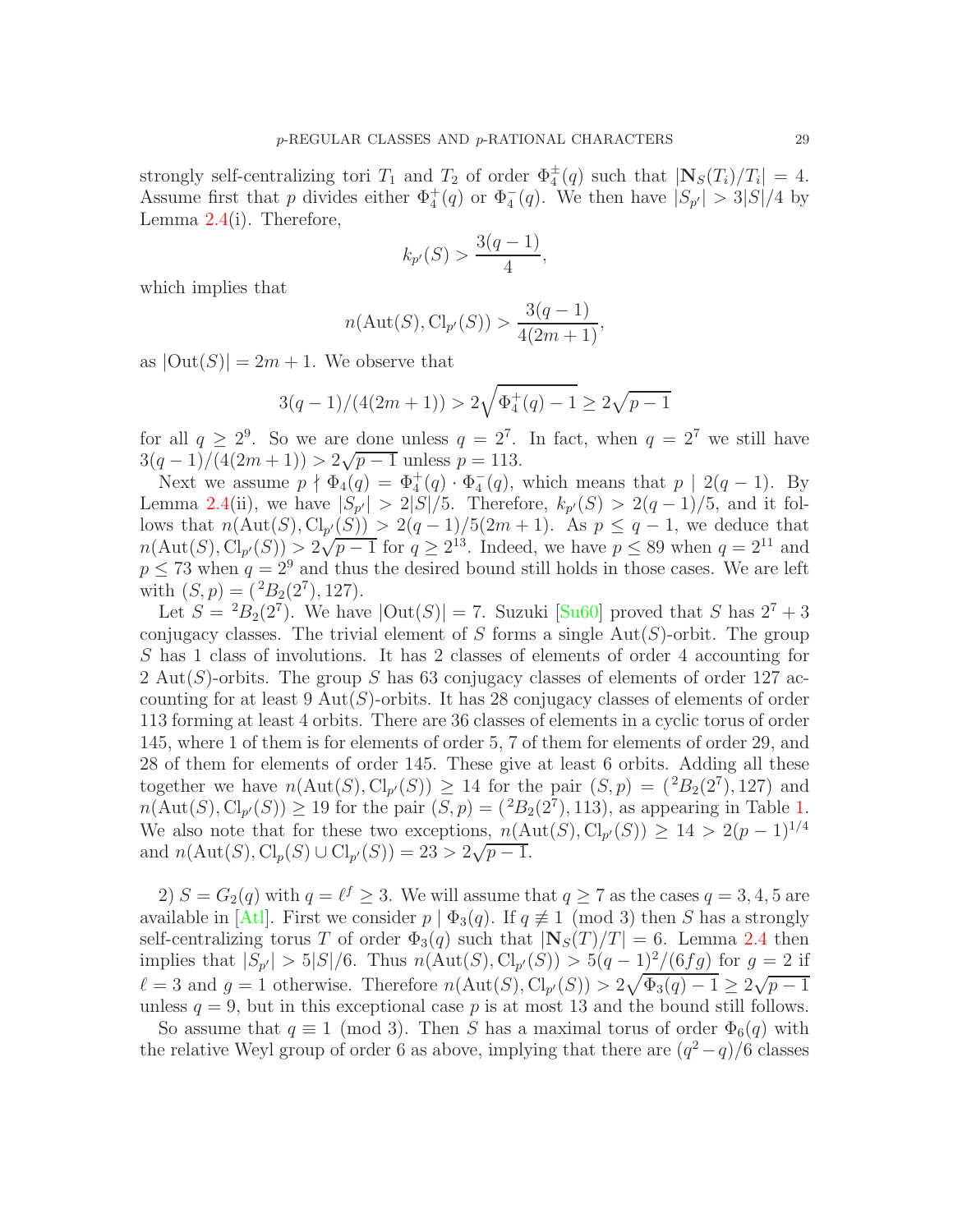of S with representatives being nontrivial elements in this torus. Consider another torus of order  $(q + 1)^2$  with the relative Weyl group of order 12, we find another  $(q^2+2q)/12f$  nontrivial different classes. We now have

$$
k_{p'}(S) \ge 1 + \frac{q^2 - q}{6} + \frac{q^2 + 2q}{12},
$$

and thus

$$
n(\text{Aut}(S), \text{Cl}_{p'}(S)) \ge 1 + \frac{q^2 - q}{6f} + \frac{q^2 + 2q}{12f}.
$$

This bound is greater than  $2\sqrt{\Phi_3(q)-1} \geq 2\sqrt{p-1}$ , and hence we are done, unless  $q = 7$ . When  $q = 7$  we have  $p = 19$  and the above bound is still greater than  $2\sqrt{p-1}$ .

The case  $p | \Phi_6(q)$  is similar, so suppose that  $p \nmid \Phi_3(q) \Phi_6(q)$ . Then by Lemma [2.4](#page-6-0) we have  $n(\text{Aut}(S), \text{Cl}_{p'}(S)) > (q-1)^2/(7fg)$  for  $g = 2$  if  $\ell = 3$  and  $g = 1$  otherwise, but now  $p \leq q+1$ . One can check that  $(q-1)^2/(7fg) > 2\sqrt{q} \geq 2\sqrt{p-1}$  unless  $q = 7$  or 9. But in those cases we have  $p \leq 7$  or 5, respectively, and hence we still have  $n(\text{Aut}(S), \text{Cl}_{p'}(S)) > 2\sqrt{p-1}$ .

3)  $S = {}^{2}G_{2}(q)$  with  $q = 3^{2m+1} \geq 3^{3}$ . We assume  $m \geq 2$  as the case  ${}^{2}G_{2}(27)$  can be confirmed directly using  $[At]$ . We know that S contains two strongly self-centralizing tori  $T_1$  and  $T_2$  of order  $\Phi_6^{\pm}(q)$  such that  $|\mathbf{N}_S(T_i)/T_i| = 6$ . Assuming that p divides either  $\Phi_6^+(q)$  or  $\Phi_6^-(q)$ , we have  $k_{p'}(S) > 5(q-1)/6$ , which implies that

$$
n(\text{Aut}(S), \text{Cl}_{p'}(S)) > \frac{5(q-1)}{6(2m+1)}.
$$

Now we observe that  $5(q-1)/(6(2m+1)) > 2\sqrt{\Phi_6^+(q)-1} \ge 2\sqrt{p-1}$  for all  $q \ge 3^5$ .

Next we assume  $p \nmid \Phi_6(q) = \Phi_6^+(q) \cdot \Phi_6^-(q)$ , which yields  $p \mid 3(q^2-1)$ . By Lemma [2.4\(](#page-6-0)ii), we have  $|S_{p'}| > 2|S|/7$ . Therefore,  $k_{p'}(S) > 2(q-1)/7$ , implying that  $n(\text{Aut}(S), \text{Cl}_{p'}(S)) \geq 2(q-1)/7(2m+1)$ . As  $p \leq (q-1)/2$ , we deduce that  $n(\text{Aut}(S), \text{Cl}_{p'}(S)) > 2\sqrt{p-1}$  for  $q \geq 3^7$ . When  $q = 3^5$  we in fact have  $p \leq 61$  and thus the desired bound also holds.

4)  $S = F_4(q)$  with  $q = \ell^f$ . Note that S has a strongly self-centralizing torus T of order  $\Phi_{12}(q)$  and  $|\mathbf{N}_S(T)/T| = 12$ . Therefore, if  $p | \Phi_{12}(q)$ , we have

$$
n(\text{Aut}(S), \text{Cl}_{p'}(S)) > \frac{11(q-1)^4}{12f(2,q)},
$$

which is larger than  $2\sqrt{\Phi_{12}(q)-1} \ge 2\sqrt{p-1}$  unless  $q=2$  or 3. When  $q=2$ , there are at least 18 Aut(S)-orbits on unipotent classes of S while  $p \leq 17$  by [\[Atl\]](#page-43-4), so we are done. When  $q = 3$  then  $p = \Phi_{12}(3) = 73$ , and  $n(\text{Aut}(S), \text{Cl}_{p'}(S)) = k_{p'}(S)$ . Note that  $G = S$  has a maximal torus of order  $\Phi_8(q) = 82$  with the relative Weyl group of order 8, so we have at least 11 classes of elements in this torus. Similarly, there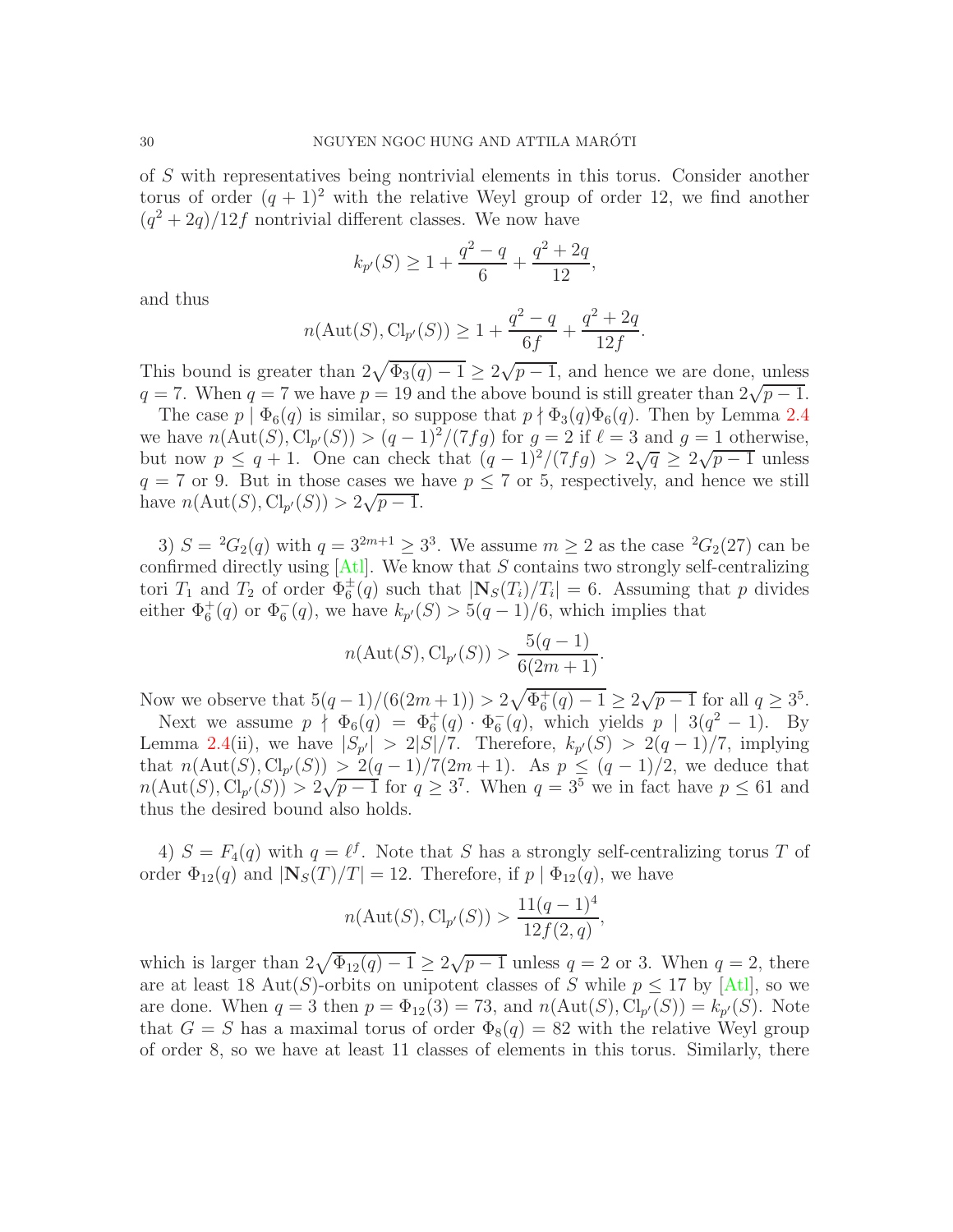are at least  $(\Phi_3(q)^2 - 1)/24 = 168/24 = 7$  classes of nontrivial elements in a maximal torus of order  $\Phi_3(q)^2$ . We now have  $n(\text{Aut}(S), \text{Cl}_p(S) \cup \text{Cl}_{p'}(S)) \geq 18 > 2\sqrt{73-1}$ , as wanted.

So we assume  $p \nmid \Phi_{12}(q)$ . Then S has at least  $(q^4 - q^2)/12$  nontrivial classes with representatives in a maximal torus of order  $\Phi_{12}(q)$ . It follows that

$$
n(\text{Aut}(S), \text{Cl}_{p'}(S)) > 1 + \left\lceil \frac{q^4 - q^2}{12f(2, q)} \right\rceil.
$$

Note that  $p \leq \Phi_8(q) = q^4 + 1$  and therefore we are done unless  $q = 2, 3, 4, 8$ . The cases  $q = 2$  or 3 can be handled as above. When  $q = 8$  we have  $p \le 241$  and thus  $1 + (q^4 - q^2)(12f(2, q))$  is still greater than  $2\sqrt{p-1}$ . When  $q = 4$ , we also have the desired bound unless  $p = 4^4 + 1 = 257$ .

Suppose  $(S, p) = (F_4(4), 257)$ . From the Dynkin diagrams, we know that the groups  $PSL_3(4) \times PSL_3(4)$ ,  $SU_3(4) \times SU_3(4)$ , and  $Sp_6(4)$  are all sections of S, and thus every element orders of these groups are element orders of S. Moreover every element order of  $F_4(2)$  is also an element order of S. Using [\[Atl,](#page-43-4) [GAP\]](#page-44-8) to examine the element orders of these smaller groups, we find that they altogether have way more than  $32 = 2\sqrt{p-1}$  different element orders coprime to  $p = 257$ , proving the theorem in this case.

5)  $S = {}^{2}F_{4}(q)$  with  $q = 2^{2m+1} > 8$ . We know that S contains two strongly selfcentralizing tori  $T_1$  and  $T_2$  of order  $\Phi_{12}^{\pm}(q)$  such that  $|\mathbf{N}_S(T_i)/T_i|=12$ . Assume that p divides either  $\Phi_{12}^+(q)$  or  $\Phi_{12}^-(q)$ . Then  $k_{p'}(S) > 11(q-1)^2/12$ , implying that

$$
n(\text{Aut}(S), \text{Cl}_{p'}(S)) > \frac{11(q-1)^2}{12(2m+1)}.
$$

One can check that  $11(q-1)^2/(12(2m+1)) > 2\sqrt{\Phi_{12}^+(q)-1} \geq 2\sqrt{p-1}$  for all  $q \geq 8$ and we are done.

Next we assume  $p \nmid \Phi_{12}(q) = \Phi_{12}^+(q) \cdot \Phi_{12}^-(q)$ . Then  $p \mid q\Phi_1(q)\Phi_2(q)\Phi_4(q)\Phi_6(q)$  and hence  $p \leq q^2 + 1$ . We now have  $|S_{p'}| > 2|S|/13$ . Therefore,  $k_{p'}(S) > 2(q-1)^2/13$ , which implies that  $n(\text{Aut}(S), \text{Cl}_{p'}(S)) > 2(q-1)^2/13(2m+1)$ . We deduce that  $n(\text{Aut}(S), \text{Cl}_{p'}(S)) > 2\sqrt{p-1}$  for  $q \geq 2^7$ . Indeed, we have  $p \leq 61$  and  $p \leq 19$ when  $q = 2^5$  and  $2^3$ , respectively, and thus we are also done in these cases.

6)  $S = {}^{3}D_{4}(q)$  with  $q = \ell^{f}$ . We assume  $q \geq 3$  as the case  ${}^{3}D_{4}(2)$  is available in [\[Atl\]](#page-43-4). We know that S has a strongly self-centralizing tori T of order  $\Phi_{12}(q)$  such that  $|\mathbf{N}_S(T)/T| = 4$ . Assume first that  $p \mid \Phi_{12}(q)$ . Then  $n(\text{Aut}(S), \text{Cl}_{p'}(S)) >$  $3(q-1)^4/(12f)$ . It then follows that  $n(\text{Aut}(S), \text{Cl}_{p'}(S)) > 2\sqrt{p-1}$  unless  $q = 3$  or 4. For  $q = 3$  we have  $p = \Phi_{12}(3) = 73$  and note that as  $C_7 \times SU_3(3)$  and  $C_{13} \times SL_3(3)$ are sections of S, we can find more than  $17 > 2\sqrt{72}$  different element orders coprime to 73 in S. For  $q = 4$  we have  $p = \Phi_{12}(4) = 241$ , and we can find by [\[GAP\]](#page-44-8) and using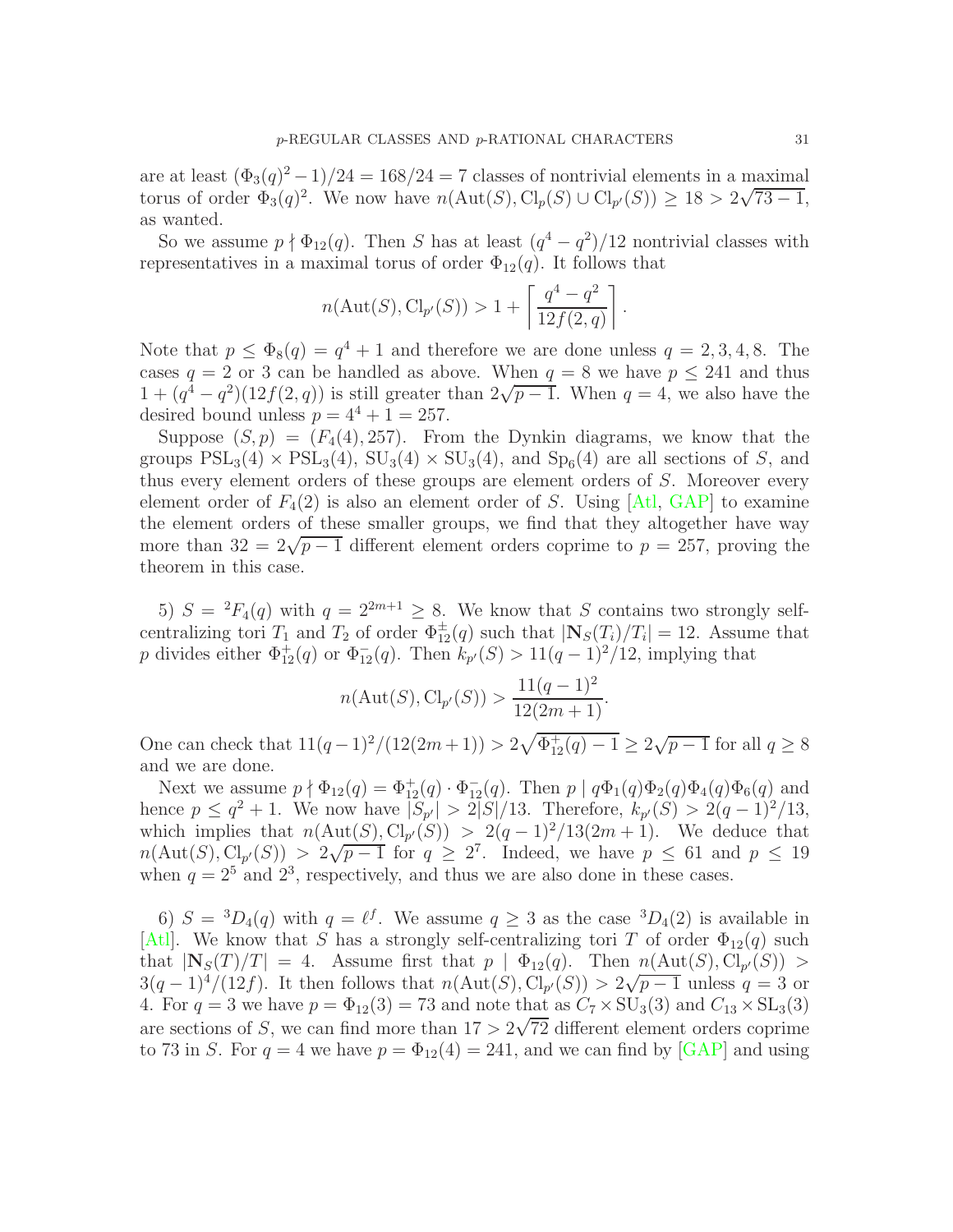the paper [\[Kl88\]](#page-44-14) at least  $31 > 2\sqrt{p-1}$  different element orders from the subgroups  ${}^{3}D_{4}(2)$ ,  $G_{2}(4)$ ,  $C_{13} \times SU_{3}(4)$ ,  $PGL_{3}(4)$ ,  $PSL_{2}(64) \times PSL_{2}(4)$  and  $C_{21} \circ SL_{3}(4)$  of S.

Next assume that  $p \nmid \Phi_{12}(q)$ . Then  $p \mid q\Phi_1(q)\Phi_2(q)\Phi_3(q)\Phi_6(q)$  and thus  $p \leq$  $q^2+q+1$ . Now there are at least  $(q^4-q^2)/4$  nontrivial classes with representatives in a maximal torus of order  $\Phi_{12}(q)$ , and therefore  $n(\text{Aut}(S), \text{Cl}_{p'}(S)) > 1 + (q^4 - q^2/(12f)),$ which is larger than  $2\sqrt{q^2+q} \ge 2\sqrt{p-1}$  for all  $q \ge 3$ .

7)  $S = E_6(q)$  with  $q = \ell^f$ . We again assume  $q \geq 3$  as the case  $E_6(2)$  is available in [\[Atl\]](#page-43-4). We know that S has a strongly self-centralizing tori T of order  $\Phi_9(q)/(3, q-1)$ such that  $|\mathbf{N}_S(T)/T| = 9$ . Assume that  $p \mid |T|$ . Recall that  $\mathbf{C}_S(q) \geq (q-1)^6/(3, q-1)$ for all  $g \in S$  and  $|\text{Out}(S)| = 2f(3, q-1)$ . Now we have

$$
n(\text{Aut}(S), \text{Cl}_{p'}(S)) > \frac{4(q-1)^6}{9f(3, q-1)^2}.
$$

It turns out that  $4(q-1)^6/9f(3, q-1)^2 > 2\sqrt{p-1}$  unless  $q = 3$  or 4. When  $q = 4$ we have  $p \le 73$  so the bound  $n(\text{Aut}(S), \text{Cl}_{p'}(S)) > 2\sqrt{p-1}$  still holds. When  $q = 3$ the only prime we need to check is  $p = 757 = \Phi_9(3)$ . So let  $(S, p) = (E_6(3), 757)$ . The union of the set of prime divisors of  $|E_6(3)|$  with the set of element orders of the sections  $PSL_6(3)$ ,  $PSL_3(3) \times PSL_3(3) \times PSL_3(3)$ ,  $PSL_3(27)$  and  $PSL_5(3) \times PSL_2(3)$ consists of 47 integers none of which is divisible by 757. The group  $P\Omega_{10}^{+}(3)$  is also a section of  $E_6(3)$  and by finding orders of random elements in  $\mathrm{P}\Omega_{10}^+(3)$  using [\[GAP\]](#page-44-8), we may obtain 8 extra integers, namely 21, 35, 45, 70, 82, 84, 90 and 164, apart from the 47 previously found. Finally,  $55 > 2\sqrt{757 - 1}$ .

Suppose  $p \nmid |T|$ , and so we have  $p \leq q^4 + 1$ . Let G be the extension of S be diagonal automorphisms. Then G has a maximal torus of order  $\Phi_9(q) = q^6 + q^3 + 1$ with the relative Weyl group of order 9. Therefore there are at least  $(q^6 + q^3)/9$ nontrivial classes with representatives in that torus. Therefore G has at least  $(q<sup>6</sup> +$  $(q^3)/9$  nontrivial p-regular classes, and thus, by the orbit counting formula,

$$
n(\text{Aut}(S), \text{Cl}_{p'}(S)) \ge 1 + \frac{q^6 + q^3}{18f(3, q - 1)},
$$

which is larger than  $2q^2 \ge 2\sqrt{p-1}$  for all  $q \ge 3$ .

8)  $S = {}^2E_6(q)$  with  $q = \ell^f$ . We assume  $q \geq 3$  as the case  $E_6(2)$  is available in  $[At]$ . From Table [3,](#page-27-1) we know that S has a strongly self-centralizing torus T of order  $\Phi_{18}(q)/(3, q+1)$  such that  $|\mathbf{N}_S(T)/T| = 9$ . Suppose that  $p \mid |T|$ . Then

$$
n(\text{Aut}(S), \text{Cl}_{p'}(S)) \ge \frac{k_{p'}(S)}{2f(3, q + 1)} > \frac{4(q - 1)^6}{9f(3, q + 1)^2} \ge 2\sqrt{\Phi_{18}(q)/(3, q + 1) - 1}
$$

unless  $q = 3$ . When  $q = 3$  we have  $p = 19$  or 37 and the bound  $n(\text{Aut}(S), \text{Cl}_{p'}(S)) >$  $2\sqrt{p-1}$  still holds.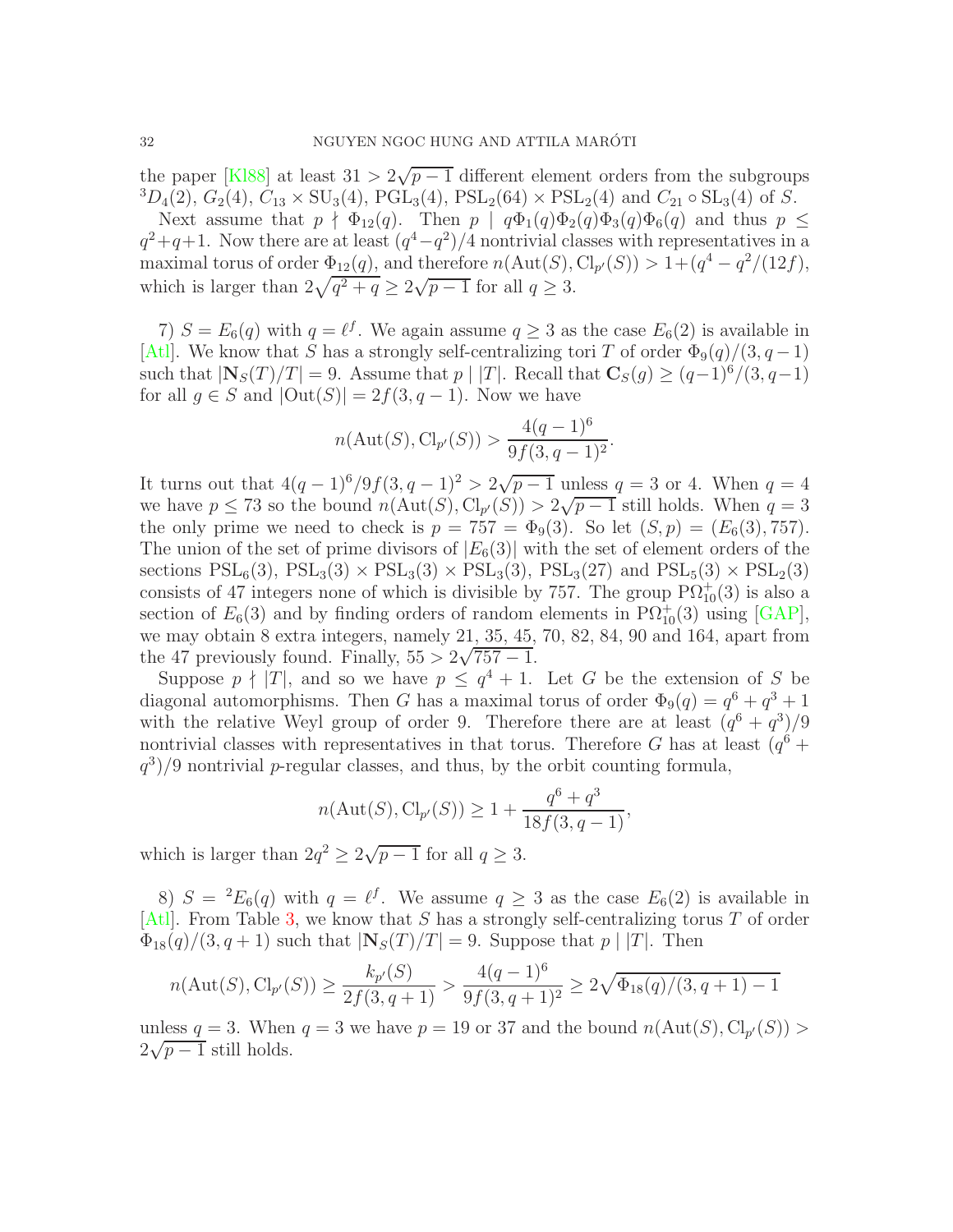Next we assume  $p \nmid |T|$ . Then  $p \leq q^4 + 1$ . As in the case of  $E_6(q)$ , we get

$$
n(\text{Aut}(S), \text{Cl}_{p'}(S)) \ge 1 + \frac{q^6 - q^3}{18f(3, q + 1)},
$$

which is larger than  $2q^2 \ge 2\sqrt{p-1}$  for all  $q \ge 3$ .

9)  $S = E_7(q)$  with  $q = \ell^f$ . As the case  $q = 2$  is available in [\[Atl\]](#page-43-4), we assume that  $q \geq 3$ . This is the only family of exceptional groups that do not always possess a strongly self-centralizing maximal torus. It was shown in [\[BPS09,](#page-43-6) Theorem 3.4] that the proportion of p-regular elements in S is at least  $1/15$ , for every prime p. Therefore

$$
n(\text{Aut}(S), \text{Cl}_{p'}(S)) > \frac{(q-1)^7}{15f(2, q-1)^2} =: R(q).
$$

Recall from Table [2](#page-27-0) that  $p \leq \Phi_7(q) = (q^7 - 1)/(q - 1)$  and one can check that  $R(q) > 2\sqrt{\Phi_7(q)-1}$  for all  $q \geq 5$ . When  $q = 4$  we observe that the largest prime divisor of S is 257 and hence the inequality  $R(q) > 2\sqrt{p-1}$  still holds. For  $q = 3$ the bound is also good unless  $p = 757 = \Phi_9(3)$  or  $1093 = \Phi_7(3)$ . The case of  $(S, p) = (E_7(3), 757)$  follows from the case  $(S, p) = (E_6(3), 757)$  we already examined above. Finally let  $(S, p) = (E_7(3), 1093)$ . We know that  $E_6(3)$ , and hence  $E_7(3)$ , has at least 55 different element orders coprime to 757 as well as 1093. On the other hand elements in a maximal torus of  $(E_7)_{ad}(3)$  of order  $\Phi_9(3)\Phi_1(3) = 2 \cdot 757$  are controlled by its relative Weyl group of order 18, implying that there are at least 42 classes of elements of order 757 with representatives in this torus, which in turn produce at least 21 Aut(S)-orbits on those classes. We now have at least  $55 + 21 > 2\sqrt{1092}$ , orbits of  $Aut(S)$  on p-regular classes of S.

10)  $S = E_8(q)$  with  $q = \ell^f \geq 3$  as the case  $q = 2$  can be checked directly using [\[Atl\]](#page-43-4). First assume that  $p \mid \Phi_{15}(q)$  or  $p \mid \Phi_{30}(q)$ . Since S contains two strongly self-centralizing maximal tori  $T_1$  and  $T_2$  of order  $\Phi_{15}(q)$  and  $\Phi_{30}(q)$  such that  $|\mathbf{N}_S(T_i)/T_i| = 30$ , we obtain  $k_{p'}(S) > 29(q-1)^8/30$  and thus

$$
n(\text{Aut}(S), \text{Cl}_{p'}(S)) \ge \frac{29(q-1)^8}{30f},
$$

which turns out to be greater than  $2\sqrt{\Phi_{30}(q)-1} \geq 2\sqrt{p-1}$  for all  $q \geq 3$ .

Next we suppose  $p | \Phi_{24}(q)$ . As S contains one strongly self-centralizing maximal torus T of order  $\Phi_{24}(q)$  such that  $|\mathbf{N}_S(T)/T| = 24$ , we deduce that  $k_{p'}(S) > 23(q 1)^8/24$  and thus  $n(\text{Aut}(S), \text{Cl}_{p'}(S)) \geq 23(q-1)^8/(24f)$ , which again is greater than  $2\sqrt{q^8-q^4} \ge 2\sqrt{p-1}$  for all  $q \ge 3$ .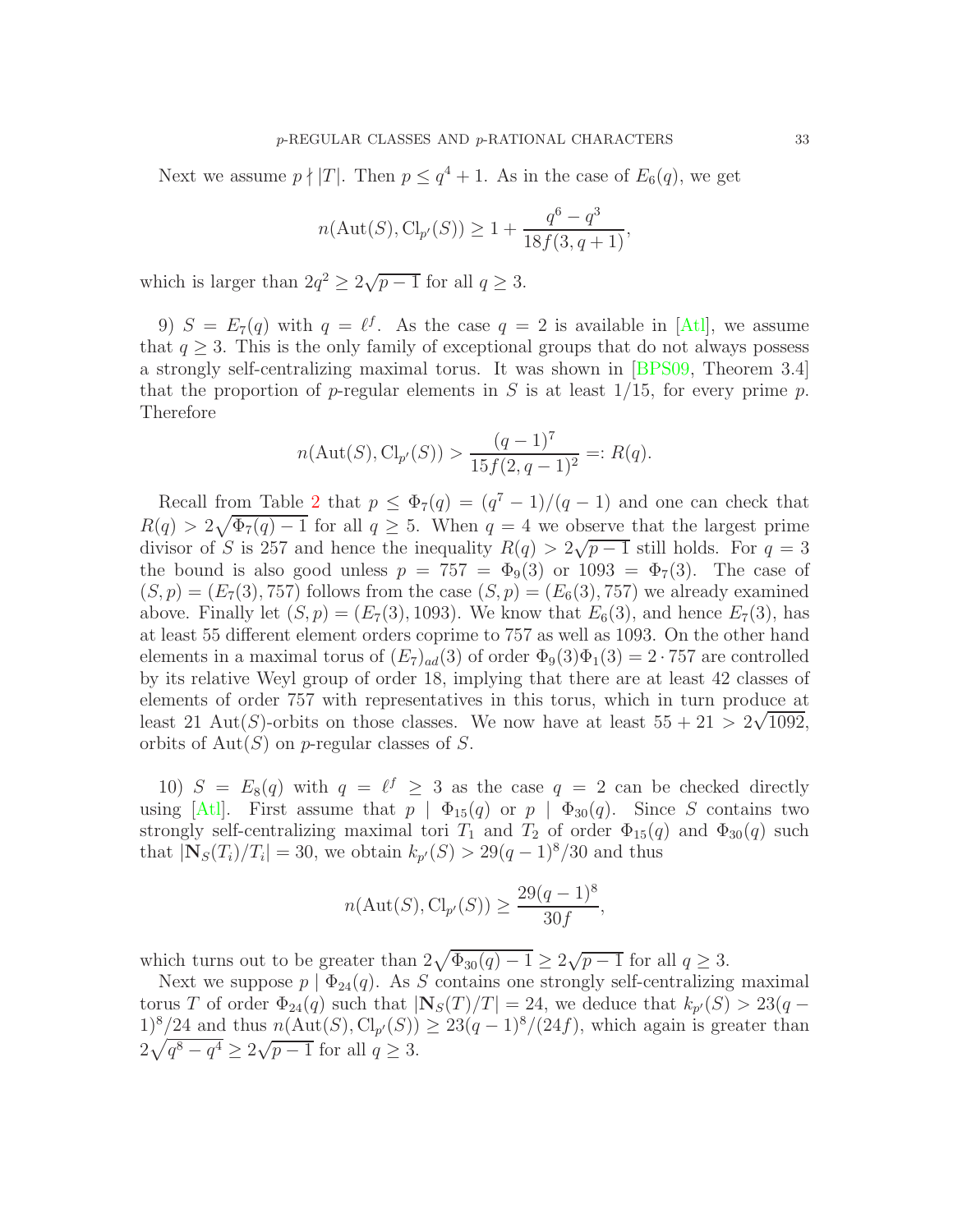Lastly we assume  $p \nmid \Phi_{15}(q) \Phi_{24}(q) \Phi_{30}(q)$ . Then  $p \leq \Phi_7(q) = (q^7 - 1)/(q - 1)$ . By Lemma [2.4](#page-6-0) we get

$$
|S_{p'}| > \left(\frac{1}{25} + \frac{1}{31} + \frac{1}{31}\right)|S| = \frac{81}{775}|S|.
$$

Thus  $k_{p'}(S) > 81(q-1)^8/775$  and hence  $n(\text{Aut}(S), \text{Cl}_{p'}(S)) \geq 81(q-1)^8/(775f)$ . One can check that  $81(q-1)^8/(775f) > 2\sqrt{\Phi_7(q)-1}$  for all  $q \ge 4$ . For the last case  $q = 3$ , we note that S has at least  $\Phi_{30}(3)/30$  conjugacy classes with representatives in the maximal torus of order  $\Phi_{30}(3)$ , which implies that

$$
n(\text{Aut}(S), \text{Cl}_{p'}(S)) = k_{p'}(S) > 2\sqrt{1092} \ge 2\sqrt{p-1}
$$

for every prime divisor of |S| not dividing  $\Phi_{15}(3)\Phi_{24}(3)\Phi_{30}(3)$ .

We have finished the proof of Theorem [2.1.](#page-3-1)

# <span id="page-33-0"></span>6. BOUNDING THE NUMBER OF  $p$ -REGULAR CLASSES IN FINITE GROUPS OF LIE **TYPE**

The following is Theorem [1.4](#page-2-1) in the introduction.

<span id="page-33-1"></span>Theorem 6.1. *Let* S *be a simple group of Lie type defined over the field of* q *elements with* r *the rank of the ambient algebraic group. We have*

$$
k_{p'}(S) > \frac{q^r}{17r^2}
$$

*for every prime* p*.*

*Proof.* The theorem is known in the case  $p \nmid |S|$ , as we already mentioned in the introduction that  $k(S) > q^r/d$  where d is the order of the group of diagonal automor-phisms of S and the values of d for various groups are known, see [\[Atl\]](#page-43-4) for instance. We are also done in the case  $p$  is the defining characteristic of  $S$ , by using the same arguments as in the proof of Lemma [2.2.](#page-3-2) For S an exceptional group, the theorem follows from our work in Section [5.](#page-26-0) Here we note that all the bounds obtained are of the form  $c(q-1)^r$  where c is a constant depending on the rank r only. It is then straightforward to check that  $c(q-1)^r > q^r/(17r^2)$  for all types and all  $q > 2$ . The case  $q = 2$  can be proved by a direct check using [\[Atl,](#page-43-4) [GAP\]](#page-44-8).

Suppose  $S = \text{PSp}_{2r}(q)$  or  $\Omega_{2r+1}(q)$ . The case of odd p follows from Lemma [4.3.](#page-18-0) When  $p = 2$  similar arguments as in the proof of Lemma [4.3](#page-18-0) apply, with the remark that either  $(q^r - 1)/2$  or  $(q^r + 1)/2$  is odd (when q is odd), and hence the bound is  $k_{p'}(S) > q^r/8r > q^r/(17r^2).$ 

Let  $S = \mathrm{P}\Omega_{2r}^{\pm}(q)$ . From Subsection [4.2](#page-20-1) we know that the minimum centralizer size of an element in S is at least

$$
\frac{q^r(2,q^r-\epsilon 1)}{2(4,q^r-\epsilon 1)}\left[\frac{1-1/q}{2^k e}\right]^{1/2},\,
$$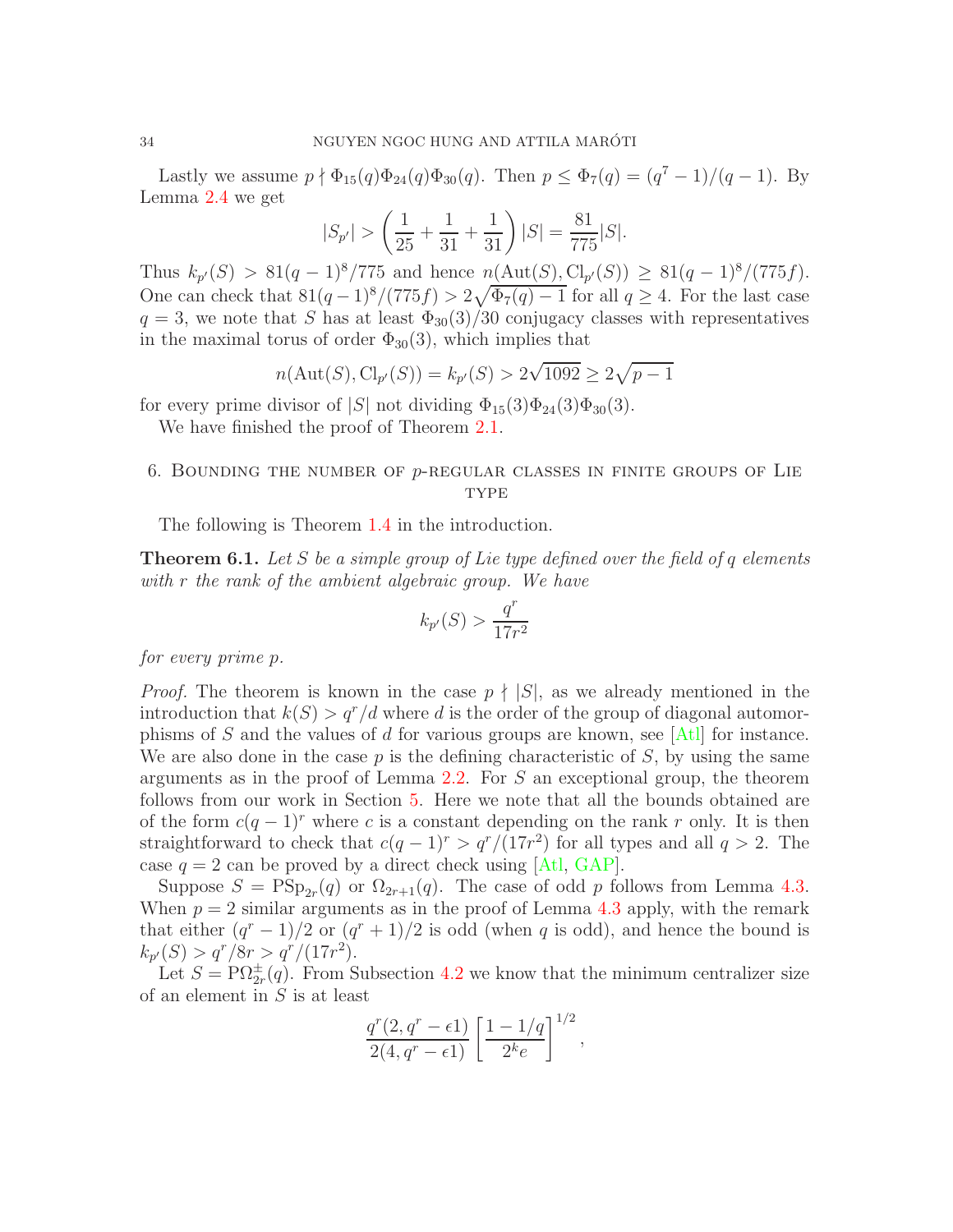where  $k := \min\{x \in \mathbb{N} : \max\{4, \log_q(4r)\} \leq 2^x\}$ . On the other hand, By [\[BPS09,](#page-43-6) Theorem 1.1, the proportion of p-regular elements in S is at least  $1/4r$ . We deduce that

$$
k_{p'}(S) \ge \frac{q^r(2, q^r - \epsilon 1)}{8r(4, q^r - \epsilon 1)} \left[ \frac{1 - 1/q}{2^k e} \right]^{1/2},
$$

which is greater than  $q^r/17r^2$  for all possible values of  $q \ge 2$  and  $r \ge 4$ .

Finally let  $S = \text{PSL}_{r+1}^{\epsilon}(q)$  for  $\epsilon = \pm$ . From the proof of Lemma [3.10,](#page-15-0) we know that the minimum centralizer size of an element in  $S$  is at least

$$
\frac{q^r H(r, q, \epsilon)}{(r+1, q-\epsilon 1)},
$$

where

$$
H(r, q, +) = \frac{1}{ek}
$$

with  $k := \min\{x \in \mathbb{N} : x \ge \log_q(r+2)\}\$ and

$$
H(r, q, -) = \left(\frac{q^2 - 1}{ek'(q+1)^2}\right)^{1/2}
$$

with  $k' := \min\{x \in \mathbb{N} : x \text{ odd and } x \ge \log_q(r+2)\}\.$  Moreover, by [\[BGPW13,](#page-43-7) Theorem 1.1, the proportion of p-regular elements in S is at least  $1/(r+1)$  (note that  $p \nmid q$ . We deduce that

$$
k_{p'}(S) \ge \frac{q^r H(r, q, \epsilon)}{(r+1)(r+1, q-\epsilon)}.
$$

It is straightforward to check that this bound is again larger than  $q^r/(17r^2)$  for all possible q and r.

We remark that it is possible to prove that  $k_{p'}(S) > q^{r'}/(12r^2)$  for every S but the estimates are a lot more tedious. Also, when  $S$  is an even-dimensional orthogonal group, there is an explicitly computed constant  $c > 0$  such that  $k_{p'}(S) > cq^{r}/r$ . By following the proof of Theorem [6.1,](#page-33-1) we therefore have:

Theorem 6.2. *Let* S *be a simple group of Lie type defined over the field of* q *elements with* r *the rank of the ambient algebraic group. Suppose that* S *is not linear or unitary. There exists a universal constant* c > 0 *such that*

$$
k_{p'}(S) > \frac{cq^r}{r}
$$

*for every prime* p*.*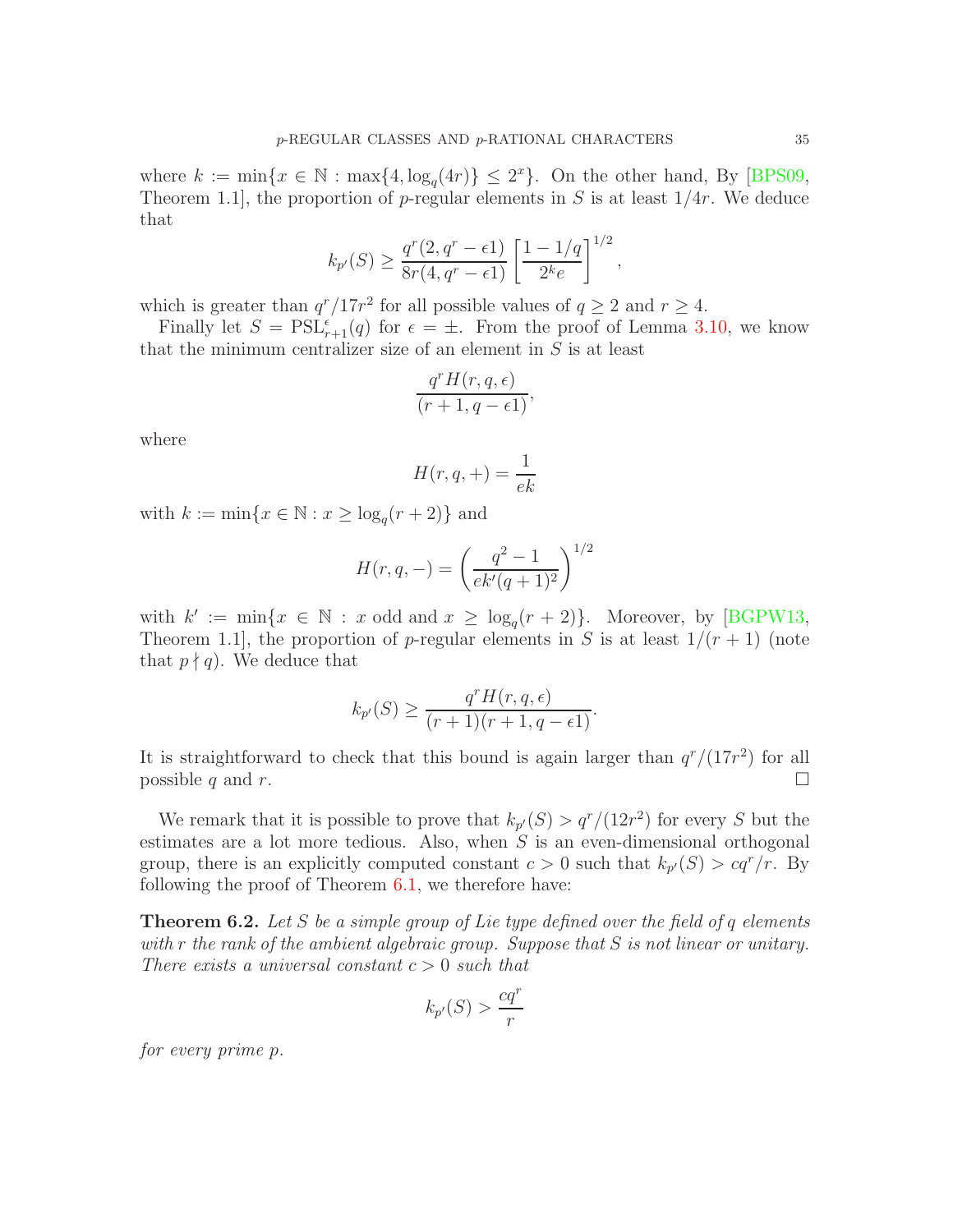<span id="page-35-0"></span>In this section we prove Theorem [1.1.](#page-1-0) We start with an easy observation.

<span id="page-35-1"></span>**Lemma 7.1.** Let G be a finite group and  $N \leq G$ . Then  $k_p(G/N) \leq k_p(G)$  and  $k_{p'}(G/N) \leq k_{p'}(G)$ .

*Proof.* Recall that  $k_{p'}(G)$  is exactly the number of p-Brauer irreducible characters of G and every character of  $G/N$  can be viewed as a character of G. Therefore the inequality  $k_{p'}(G/N) \leq k_{p'}(G)$  follows.

Now let gN be a p-element of  $G/N$ . Suppose that  $g = g_p g_{p'} = g_{p'} g_p$  where  $g_p$  is a p-element and  $g_{p'}$  is a p'-element. Then we have  $gN = g_p N g_{p'} N = g_{p'} N g_p N$  where  $g_p N$  is a p-element and  $g_{p'} N$  is a p-regular element of  $G/N$ . Since  $gN$  is a p-element, it follows that  $g_{p}N = N$ . Thus  $gN = g_pN$ , which means that every p-element of  $G/N$ has a representative which is a p-element of G, proving that  $k_p(G/N) \leq k_p(G)$ .  $\Box$ 

Next we improve a key result of [\[Ma16\]](#page-45-1).

<span id="page-35-2"></span>Lemma 7.2. *Let* V *be an irreducible and faithful* F H*-module for some finite group* H *and finite field* F *of characteristic* p*. Suppose that* p *does not divide* |H|*. Then we have*  $k(H) + n(H, V) - 1 \geq \frac{2\sqrt{p-1}}{p}$  *with equality if and only if*  $\sqrt{p-1}$  *is an integer,*  $|V| = |F| = p$  and  $|H| = \sqrt{p-1}$ .

*Proof.* This follows from [\[Ma16,](#page-45-1) Theorem 2.1] for  $p > 59$ . We take this opportunity to note that [\[Ma16,](#page-45-1) Lemma 3.2] should be replaced by a different but similar statement, namely by "With the above notation and assumptions,

$$
\max\{t+1, k\} \le \binom{t+k-1}{k-1} \le n(G, V)."
$$

(in the notation of  $[Ma16]$ ). The statement is [\[Fo69,](#page-44-15) Lemma 2.6]. This does not effect the proof of  $[Ma16, Theorem 2.1]$ , only straightforward and minor changes are to be made.

Assume that  $p < 59$ . For convenience, let  $f(H, V) = k(H) + n(H, V) - 1$ .

If  $|V| = p$ , then H is cyclic of order dividing  $p - 1$  and

$$
f(H, V) = |H| + \frac{p-1}{|H|} \ge 2\sqrt{p-1}
$$

with equality if and only if  $\sqrt{p-1}$  is an integer and  $|H| = \sqrt{p-1}$ . From now on assume that  $|V| > p$ .

Let  $|V| = p^2$ . Assume first that H is solvable. The argument of Héthelyi, Külshammer [\[HK03,](#page-44-3) p. 661-662] gives  $f(H, V) \ge (49p + 1)/60$ . It is easy to see that  $(49p + 1)/60 > 2\sqrt{p-1}$  unless  $p \in \{2, 3\}$ . Let  $p \in \{2, 3\}$ . We are finished if  $k(H) \geq 3 > 2\sqrt{p-1}$ . Otherwise  $|H| \leq 2$  and the integer  $f(H, V)$  is at least  $(1+(p^2-1)/2 \ge 5/2,$  and so  $f(H, V) \ge 3 > 2\sqrt{p-1}.$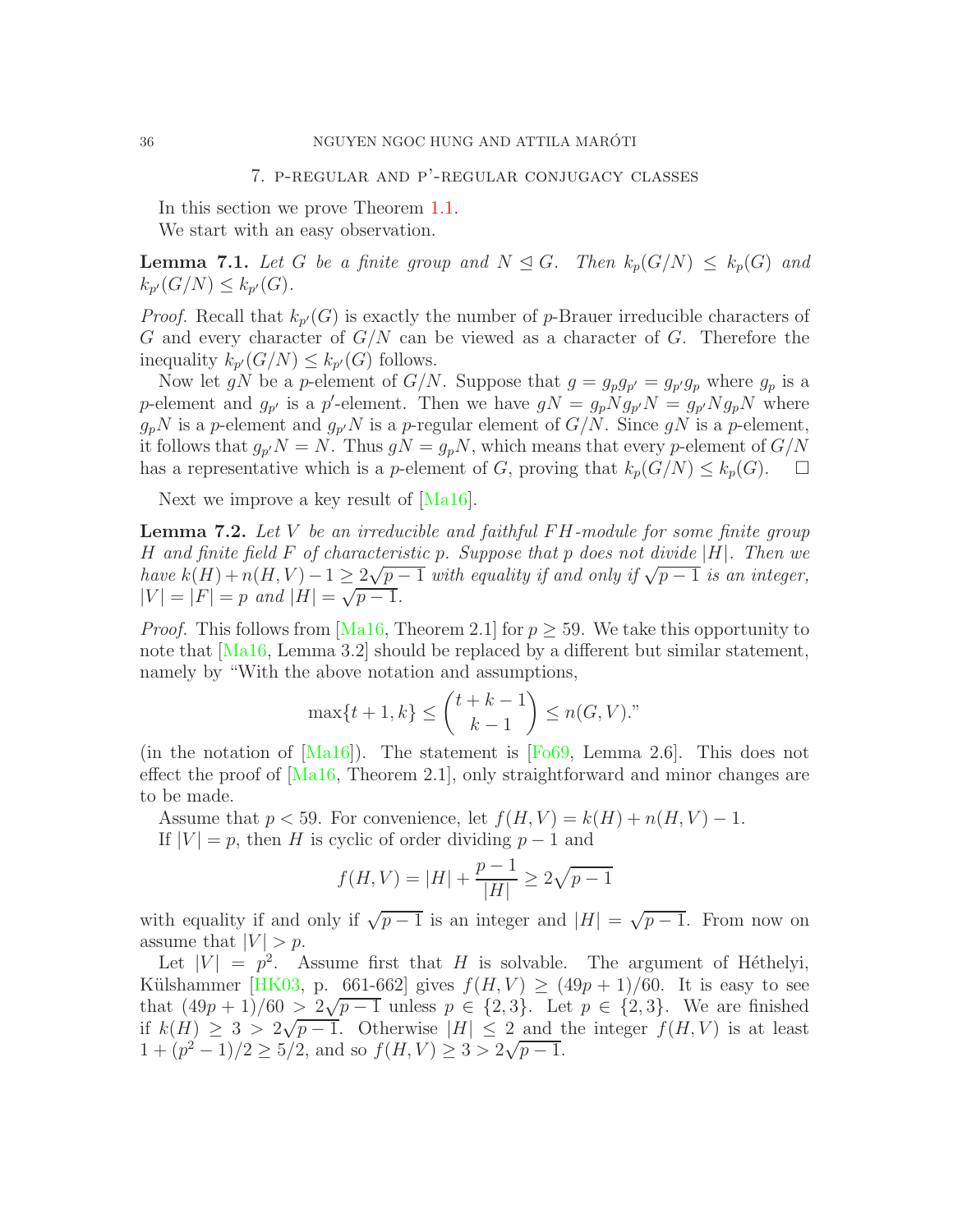Assume now that  $|V| = p^2$  and H is non-solvable. Then  $H \leq \mathbf{Z}(\mathrm{GL}(V)) \cdot \mathrm{SL}(V)$ by [\[Gi07,](#page-44-16) Theorem 3.5] and so  $H/Z(H)$  is isomorphic to  $A_5$  and  $p \in \{5, 11, 31, 41\}$ by  $[Hu67, p. 213-214]$  or  $[Di58, p. 285]$ . Moreover, since  $|\mathbf{Z}(\mathrm{SL}(V))|=2$ , the factor group  $H/(\mathbf{Z}(\mathrm{SL}(V)) \cap H)$  is a direct product of  $A_5$  and a cyclic group of order (at least)  $|\mathbf{Z}(H)|/2$ . This implies that  $k(H) \geq 2.5 \cdot |\mathbf{Z}(H)|$ . We thus have

<span id="page-36-0"></span>(7.1) 
$$
f(H, V) \ge 2.5 \cdot |\mathbf{Z}(H)| + \frac{p^2 - 1}{60 \cdot |\mathbf{Z}(H)|} = 2.5 \cdot |\mathbf{Z}(H)| + \frac{(2.5/60) \cdot (p^2 - 1)}{2.5 \cdot |\mathbf{Z}(H)|}.
$$

The right-hand side of [\(7.1\)](#page-36-0) is at least  $2\sqrt{(2.5/60)\cdot(p^2-1)} > 0.4\sqrt{p^2-1}$ , which is larger than  $2\sqrt{p-1}$  unless  $p \in \{5, 11\}$ . If  $p = 5$ , then  $H = SL(2, 5) = SL(V)$  and  $f(H, V) = 10 > 2\sqrt{p-1}$ . Assume that  $p = 11$ . If  $\mathbf{Z}(H)$  is non-trivial, then  $k(H) \ge 9$ and so  $f(H, V) \geq 7 > 2\sqrt{10 - 1}$ . If H is isomorphic to  $A_5$  (a case which probably does not occur), then  $k(H) = 5$  and  $(11^2 - 1)/|H| = 2$  and so  $f(H, V) \ge 7$ .

Assume that  $|V| \ge p^3$ . Let  $c = (p-1)/(p^3-1)$ . If  $k(H) > c \cdot |H|$ , then

$$
f(H, V) > c \cdot |H| + \frac{p^3 - 1}{|H|} = c \cdot |H| + \frac{c \cdot (p^3 - 1)}{c \cdot |H|} \ge 2\sqrt{c \cdot (p^3 - 1)} = 2\sqrt{p - 1}.
$$

Thus assume that  $k(H) \leq c \cdot |H|$ .

Observe that  $c \leq 1/7$ . The list of finite groups X with  $k(X) \leq 4$  found in [\[VL85\]](#page-45-9) shows that  $k(X) > |X|/7$ . We may thus assume that  $k(H) \geq 5$ .

If  $p \le 7$ , then  $f(H, V) \ge 5 + 1 > 2\sqrt{7 - 1} \ge 2\sqrt{p - 1}$ . We may have  $p \ge 11$ .

Observe that  $c \leq 1/133$ . The list of finite groups X with  $k(X) \leq 8$  found in [\[VL85\]](#page-45-9) shows that  $k(X) > |X|/133$ . We may thus assume that  $k(H) \geq 9$ .

If  $p \le 23$ , then  $f(H, V) \ge 9 + 1 > 2\sqrt{23 - 1} \ge 2\sqrt{p - 1}$ . Assume that  $p \ge 29$ .

Now  $c \leq 1/871$ . The list of finite groups X with  $k(X) \leq 9$  found in [\[VL85\]](#page-45-9) shows that  $k(X) > |X|/871$ . We may thus assume that  $k(H) \geq 10$ .

If  $p \le 31$ , then  $f(H, V) \ge 10 + 1 > 2\sqrt{31 - 1} \ge 2\sqrt{p - 1}$ . Assume that  $p \ge 37$ .

Let  $k(H) = 10$  or  $k(H) = 11$ . The list in [\[VL85\]](#page-45-9) shows that  $|H| \le 20160$  in the first case and  $|H| \le 29120$  in the second. Thus  $f(H, V) \ge k(H) + (p^3 - 1)/|H| > 2\sqrt{p-1}$ for every prime p with  $37 \le p \le 53$ . Thus  $k(H) \ge 12$ .

We have  $f(H, V) \ge 12 + 1 > 2\sqrt{p-1}$  for  $p \le 53$ , unless  $p = 47$  or  $p = 53$ . Moreover, if  $k(H) \ge 14$ , then  $f(H, V) \ge 14 + 1 > 2\sqrt{53 - 1} \ge 2\sqrt{p - 1}$ . Thus we may assume that  $(k(H), p) \in \{(12, 47), (12, 53), (13, 47), (13, 53)\}.$ 

Let  $k(H) = 12$ . Then  $|H| \leq 43320$  or H is isomorphic to the Mathieu group  $M_{22}$ by [\[VL86\]](#page-45-10). In the former case  $f(H, V) \geq 12 + (p^3 - 1)/43320 > 2\sqrt{p-1}$ . Observe that  $|M_{22}|$  is equal to 443520, which does not divide  $|GL(3, p)|$  (for  $p \in \{47, 53\}$ ). Thus in the second case  $f(H, V) \geq 12 + (p^4 - 1)/|H| > 23 > 2\sqrt{p-1}$ .

Finally, let  $k(H) = 13$  and  $p \in \{47, 53\}$ . If  $p = 47$ , then  $f(H, V) \ge 14$  which is larger than  $2\sqrt{p-1}$ . Let  $p = 53$ . If H is not a nilpotent group, then the list in [\[VS07\]](#page-45-11) shows that  $|H| \le 4840$  and so  $f(H, V) \ge 13 + (53^3 - 1)/4840 > 2\sqrt{53 - 1}$ . Let H be nilpotent. Since  $13 = k(H) = \prod_{i=1}^{t} k(P_i)$  where  $P_i$  is a Sylow  $p_i$ -subgroup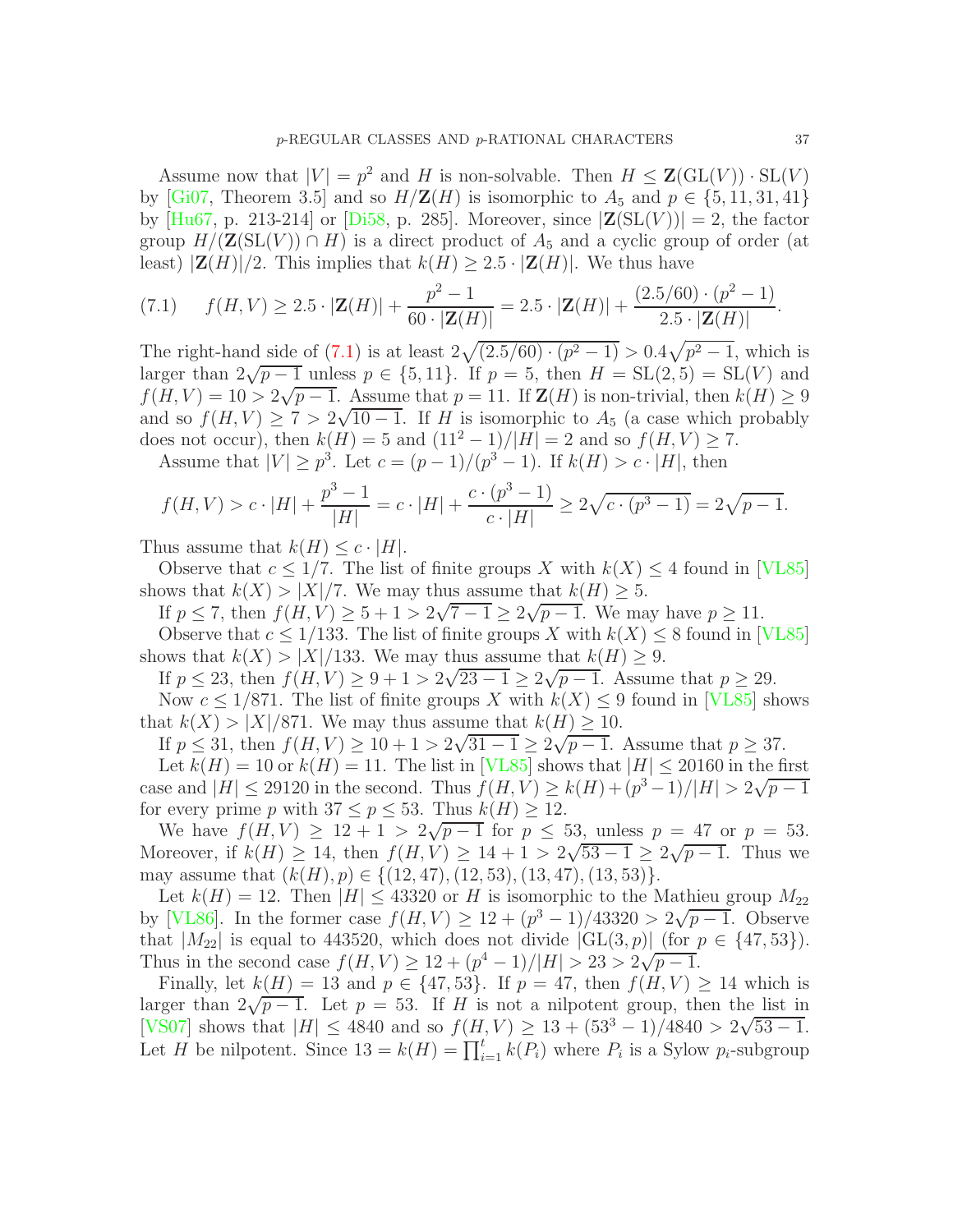of H and  $\{p_1, \ldots, p_t\}$  is the set of distinct prime divisors of  $|H|$  and since 13 is prime, we must have  $t = 1$  and that H is a  $p_1$ -group. Now H cannot be transitive on  $V \setminus \{0\}$  since  $52 = (p-1) | (|V| - 1)$  cannot divide |H|. This means that  $f(H, V) > 13 + 2 > 2\sqrt{53 - 1}$ . The proof is complete.  $f(H, V) \geq 13 + 2 > 2\sqrt{53 - 1}$ . The proof is complete.

We finally can prove Theorem [1.1,](#page-1-0) which is restated below.

Theorem 7.3. *Let* p *be a prime and* G *be a finite group of order divisible by* p*. We have*

$$
k_p(G) + k_{p'}(G) \ge 2\sqrt{p-1}.
$$

*Moreover, the equality occurs if and only if*  $\sqrt{p-1}$  *is an integer,*  $G = C_p \rtimes C_{\sqrt{p-1}}$ and  $\mathbf{C}_G(C_p) = C_p$ .

*Proof.* If  $\sqrt{p-1}$  is an integer,  $G = C_p \rtimes C_{\sqrt{p-1}}$  and  $\mathbf{C}_G(C_p) = C_p$ , then

$$
k_p(G) + k_{p'}(G) = 2\sqrt{p-1}.
$$

Assume that G is different from the group  $G = C_p \rtimes C_{\sqrt{p-1}}$  with  $\mathbf{C}_G(C_p) = C_p$ when  $\sqrt{p-1}$  is an integer. We proceed to show by induction on the size of G that  $k_p(G) + k_{p'}(G) > 2\sqrt{p-1}.$ 

This is clearly true in case G is a cyclic group of order  $p$  (different from  $C_2$ ). If G is an almost simple group, the claim follows from Theorem [2.1](#page-3-1) unless  $(Soc(G), p)$  =  $(A_5, 5)$  or  $(Soc(G), p) = (PSL<sub>2</sub>(16), 17)$ . Even in these two exceptional cases the bound can be checked using [\[Atl\]](#page-43-4).

Let  $N$  be a non-trivial normal subgroup of  $G$ . We have

$$
k_p(G/N) + k_{p'}(G/N) \le k_p(G) + k_{p'}(G)
$$

by Lemma [7.1.](#page-35-1) We may assume by induction that  $p \nmid |G/N|$ , or  $\sqrt{p-1}$  is an integer,  $G/N = C_p \rtimes C_{\sqrt{p-1}}$  with  $\mathbf{C}_{G/N}(C_p) = C_p$  and

$$
2\sqrt{p-1} = k_p(G/N) + k_{p'}(G/N) \le k_p(G) + k_{p'}(G).
$$

In this latter case we are finished by Lemma [7.1](#page-35-1) unless  $k_p(G/N) = k_p(G)$  and  $k_{p'}(G/N) = k_{p'}(G)$ . However,  $k_p(G/N) < k_p(G)$  if  $p \mid |N|$  and  $k_{p'}(G/N) < k_{p'}(G)$  if  $p \nmid |N|$ . We are thus left with the case that  $p \nmid |G/N|$  and  $p \mid |N|$ . Since  $p \nmid |G/N|$ and  $p \mid |N|$  hold for every non-trivial normal subgroup N of G, the group G must have a unique minimal normal subgroup V. Moreover, G has a complement  $H$  for V by the Schur-Zassenhaus theorem.

Assume that V is elementary abelian. The subgroup  $H$  of  $G$  acts faithfully, coprimely and irreducibly on V. We have  $k(H) + n(H, V) - 1 > 2\sqrt{p-1}$  by Lemma [7.2.](#page-35-2) Observe that  $k_{p'}(G) \geq k_{p'}(G/V) = k_{p'}(H) = k(H)$  and that  $k_p(G) \geq n(H, V) - 1$ since each  $H$ -orbit on  $V$  produces a  $G$ -conjugacy class of  $p$ -elements. These give the desired  $k_{p'}(G) + k_p(G) > 2\sqrt{p-1}$  bound.

It remains to assume that  $V$  is non-abelian and thus it is isomorphic to a direct product of copies of a non-abelian simple group  $S$ . Since almost simple groups  $G$  have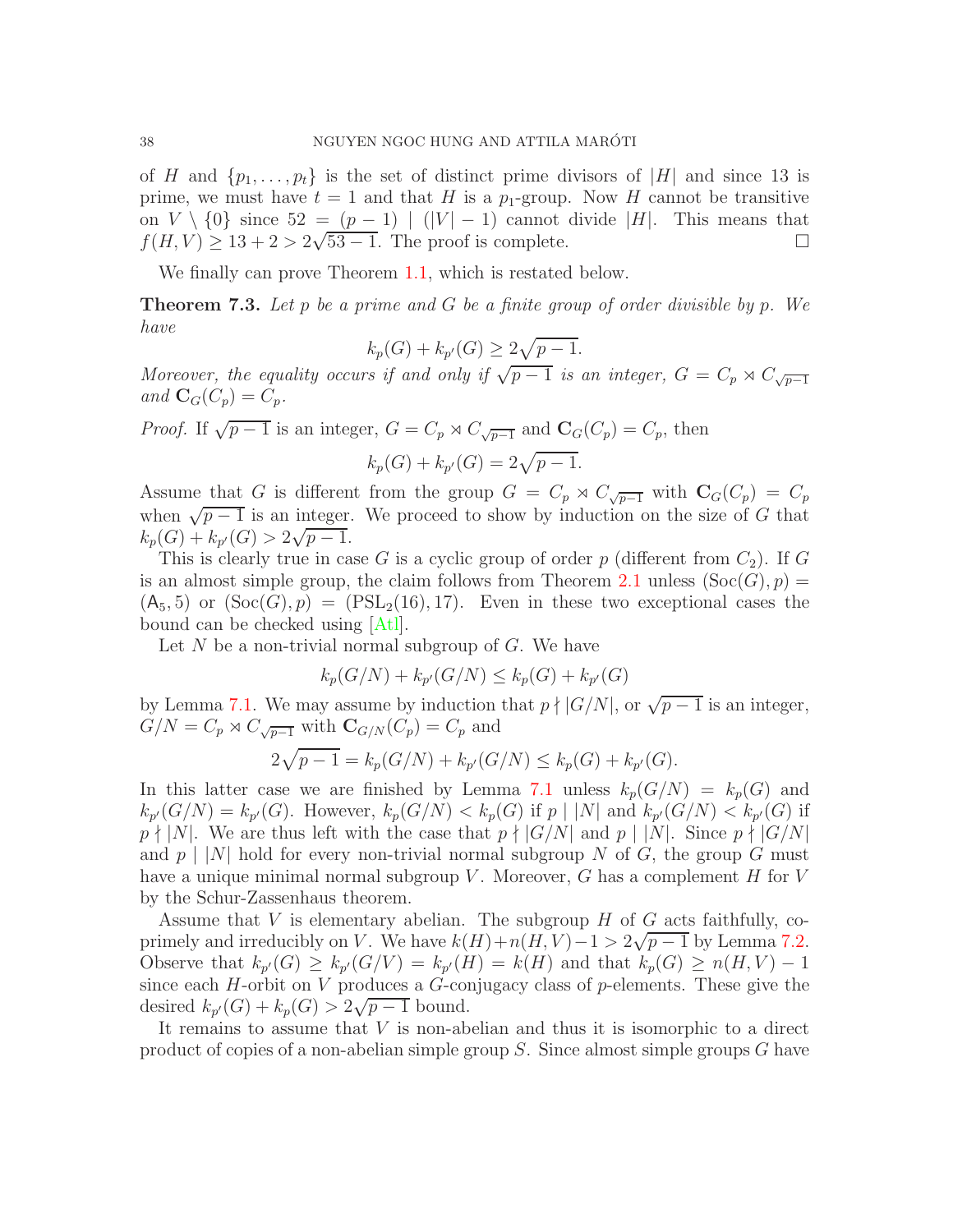been treated before, V is the direct product of at least two copies of S. As  $p \mid |V|$ , we have  $p \mid |S|$ . First suppose that  $(S, p)$  is neither  $(A_5, 5)$  nor  $(PSL_2(16), 17)$ . From Theorem [2.1,](#page-3-1) we know that H has more than  $2\sqrt{p-1}$  orbits on conjugacy classes of p-regular and p'-regular elements of  $S$ , and therefore of  $V$ . Clearly, the number of these orbits is at most  $k_p(G) + k_{p'}(G)$ , and hence the theorem follows. Even in the case  $(S, p) \in \{(\mathsf{A}_5, 5), (\mathrm{PSL}_2(16), 17)\}\$  we are also done since the number of G-orbits on p-regular classes of V is at least  $k(k+1)/2$ , where  $k = n(\text{Aut}(S), \text{Cl}_{p'}(S)) = 4$  for  $(S, p) = (A_5, 5)$  and 5 for  $(S, p) = (PSL_2(16), 17)$ . We have finished the proof.  $\square$ 

#### <span id="page-38-0"></span>8. The number of Brauer characters of non-p-solvable groups

In this section we prove Theorem [1.2.](#page-1-1) Let  $p$  be a prime. The set of irreducible p-Brauer characters of a finite group G is denoted by  $IBr<sub>p</sub>(G)$ . We give two lower bounds for  $|IBr_p(G)|$  in case G is a non-p-solvable finite group. Our result can be compared to MN16, Theorem 1.1 where it was shown that  $|IBr_p(G)|$  is bounded below by a function of  $|G/O_\infty(G)|$  where  $\mathbf{O}_\infty(G)$  denotes the largest solvable normal subgroup of  $G$ .

Let G be a non-p-solvable finite group. Let  $N := \mathbf{O}_{\infty}(G)$ . We have  $|\text{IBr}_p(G)| =$  $k_{p'}(G) \geq k_{p'}(G/N) = |IBr_p(G/N)|$  by Lemma [7.1.](#page-35-1) It is sufficient to establish the bounds for the group  $G/N$ , that is, we may assume that G has no elementary abelian minimal normal subgroup. We may also assume by the same argument that every minimal normal subgroup of  $G$  has order divisible by  $p$ .

Let  $Soc(G)$  denote the socle of G defined to be the product of all minimal normal subgroups of G. In this case this is a characteristic subgroup which is a direct product of non-abelian simple groups. Let S be a non-trivial direct summand of  $Soc(G)$ .

Assume first that S is G-invariant. Observe that  $k_{p'}(G)$  is at least the number of G-orbits of p-regular elements in S. This latter number is greater than  $2\sqrt{p-1}$  by (iii) of Theorem [2.1,](#page-3-1) unless S and p appear in Table [1](#page-4-0) and thus  $p \le 257$ . In any case,  $k_{p'}(G) > 2\sqrt{p-1}.$ 

We are left with the case when S is not G-invariant. Let  $k = n(\text{Aut}(S), \text{Cl}_{p'}(S)).$ Again by (iii) of Theorem [2.1,](#page-3-1) this is larger than  $2\sqrt{p-1}$  unless possibly if  $p \le 257$ , but in any case  $k > \sqrt{p-1}$ . Let t denote the number of different conjugates of S under G. Then

$$
k_{p'}(G) \ge n(G, Cl_{p'}(\text{Soc}(G))) \ge \binom{k+t-1}{t} \ge \frac{k(k+1)}{2}.
$$

If  $p > 257$ , then  $k(k + 1)/2 > 2(p - 1) > 2\sqrt{p - 1}$ . If  $p \le 257$ , then

$$
k(k+1)/2 > (p-1)/2 \ge \sqrt{p-1},
$$

unless  $p \leq 3$ . Finally, assume that  $p \leq 3$ . The group G has at least three different prime divisors by Burnside's Theorem. Thus  $k_{p'}(G) \geq 3 > \sqrt{p-1}$ .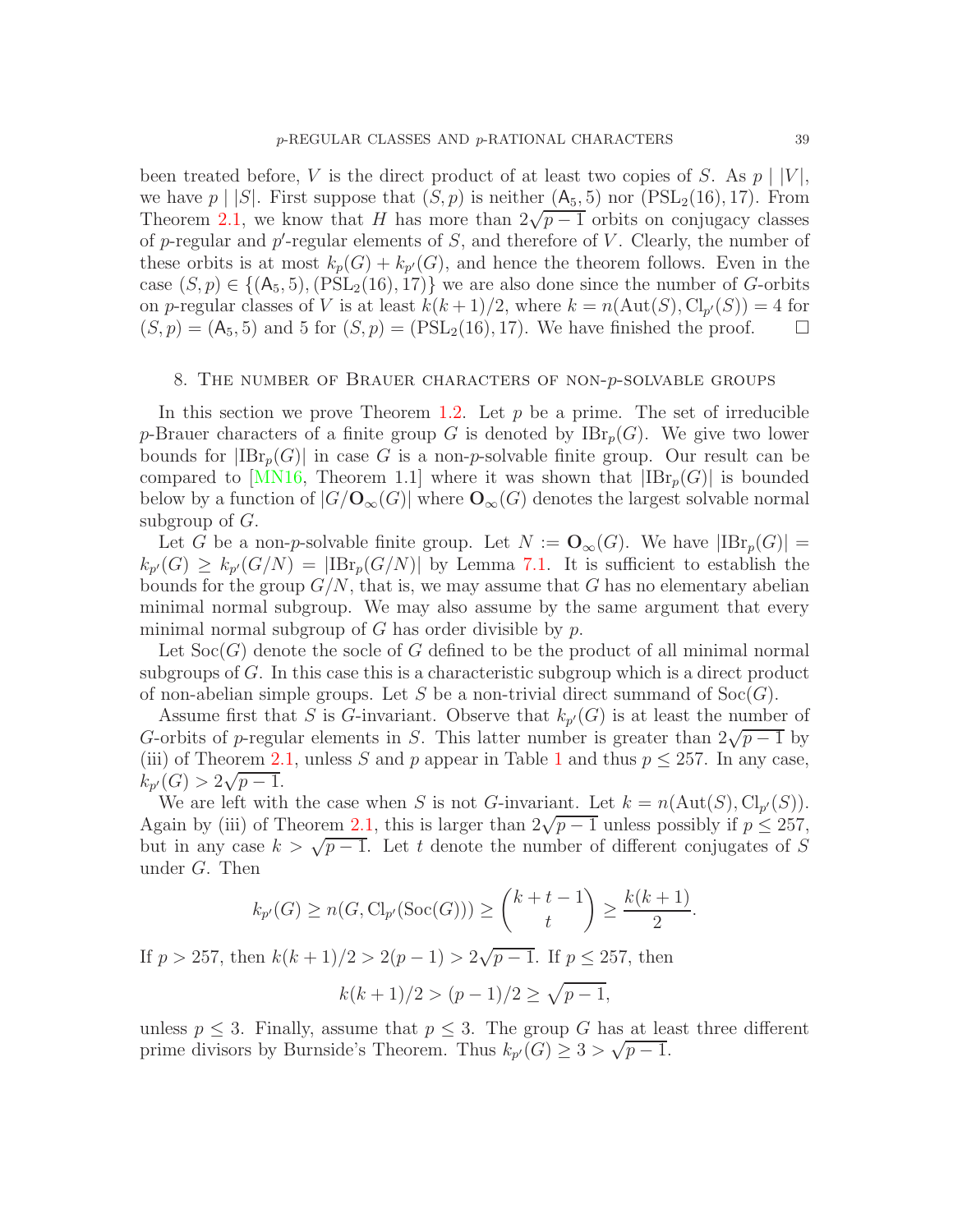# 9. P-RATIONAL AND P'-RATIONAL CHARACTERS

<span id="page-39-0"></span>In this section we prove Theorem [1.3.](#page-2-0)

We first prove Theorem [1.3](#page-2-0) for *p*-solvable groups. In fact, we can do a bit more. The following implies Theorem [1.3](#page-2-0) for p-solvable groups. Here  $\mathbb{Q}_p$  denotes the cyclotomic extension of rational numbers by a primitive pth root of unity. Also, we use the standard notation  $\mathbb{Q}(\chi)$  for the field of values of a character  $\chi$ .

<span id="page-39-1"></span>Theorem 9.1. *Let* G *be a finite* p*-solvable group of order divisible by* p*. Then*

$$
|\mathrm{Irr}_{p-\mathrm{rat}}(G) \cup \mathrm{Irr}_{\mathbb{Q}_p}(G)| \geq 2\sqrt{p-1}.
$$

*Proof.* By induction we may assume that for every minimal normal subgroup N of G we have  $p \nmid |G/N|$ . It follows that G has a unique minimal normal subgroup V and  $p \nmid |G/V|$ . The group V has a complement H in G by the Schur-Zassenhaus theorem. The group V can be viewed as an irreducible and faithful  $FH$ -module where F is a finite field  $F$  of characteristic  $p$ . It follows by Lemma [7.2](#page-35-2) that

$$
k(H) + n(H, V) - 1 \ge 2\sqrt{p - 1}.
$$

Note that every irreducible character of  $H$ , viewed as a character of  $G$ , has values in  $\mathbb{Q}_{|H|}$ , and hence is p-rational. Therefore G has exactly  $k(H)$  p-rational characters whose kernels contain  $V$ .

We claim that G has at least  $m := n(H, V) - 1$  irreducible characters with values in  $\mathbb{Q}_p$  and their kernels do not contain V. Note that all characters of V have values in  $\mathbb{Q}_p$ .

Let  $\theta_1, \theta_2, \ldots, \theta_m$  be representatives of the H-orbits on Irr(V)\{1H}. For each  $1 \leq i \leq m$ , the character  $\theta_i$  has a *canonical extension* to  $I_G(\theta_i)$ , say  $\widehat{\theta}_i$  such that  $\mathbb{Q}(\widehat{\theta}_i) = \mathbb{Q}(\theta_i) \subseteq \mathbb{Q}_p$  (see [\[Na18,](#page-45-13) Corollary 6.4] for instance). It follows that  $\mathbb{Q}(\widehat{\theta}_i^G) \subseteq$  $\mathbb{Q}_p$ . Also, by Clifford's theorem we have  $\widehat{\theta}_i^G \in \text{Irr}(G)$ . Note that the  $\widehat{\theta}_i^G$  are pairwise different. Therefore the claim follows.

Now we have

$$
|\mathrm{Irr}_{\mathbb{Q}_p}(G)\cup \mathrm{Irr}_{p-\mathrm{rat}}(G)|\geq k(H)+n(H,V)-1\geq 2\sqrt{p-1},
$$

which proves the theorem.  $\Box$ 

<span id="page-39-2"></span>**Lemma 9.2.** Let G be a nonsolvable group. Then  $|\text{Irr}_{2-rat}(G)| > 3$ . Consequently, *Theorem [1.3](#page-2-0) holds for*  $p = 2$ *.* 

*Proof.* By modding out a solvable normal subgroup if necessary, we assume that G has a nonabelian minimal normal subgroup  $N$ , which is a direct product of copies of a nonabelian simple group S. By  $[HSTV20, Lemma 4.1]$ , there exists a non-principal character  $\theta \in \text{Irr}(S)$  that is extendible to a rational-valued character of Aut(S), and therefore G has a rational irreducible character  $\chi$  which extends  $\theta \times \cdots \times \theta \in \text{Irr}(N)$ .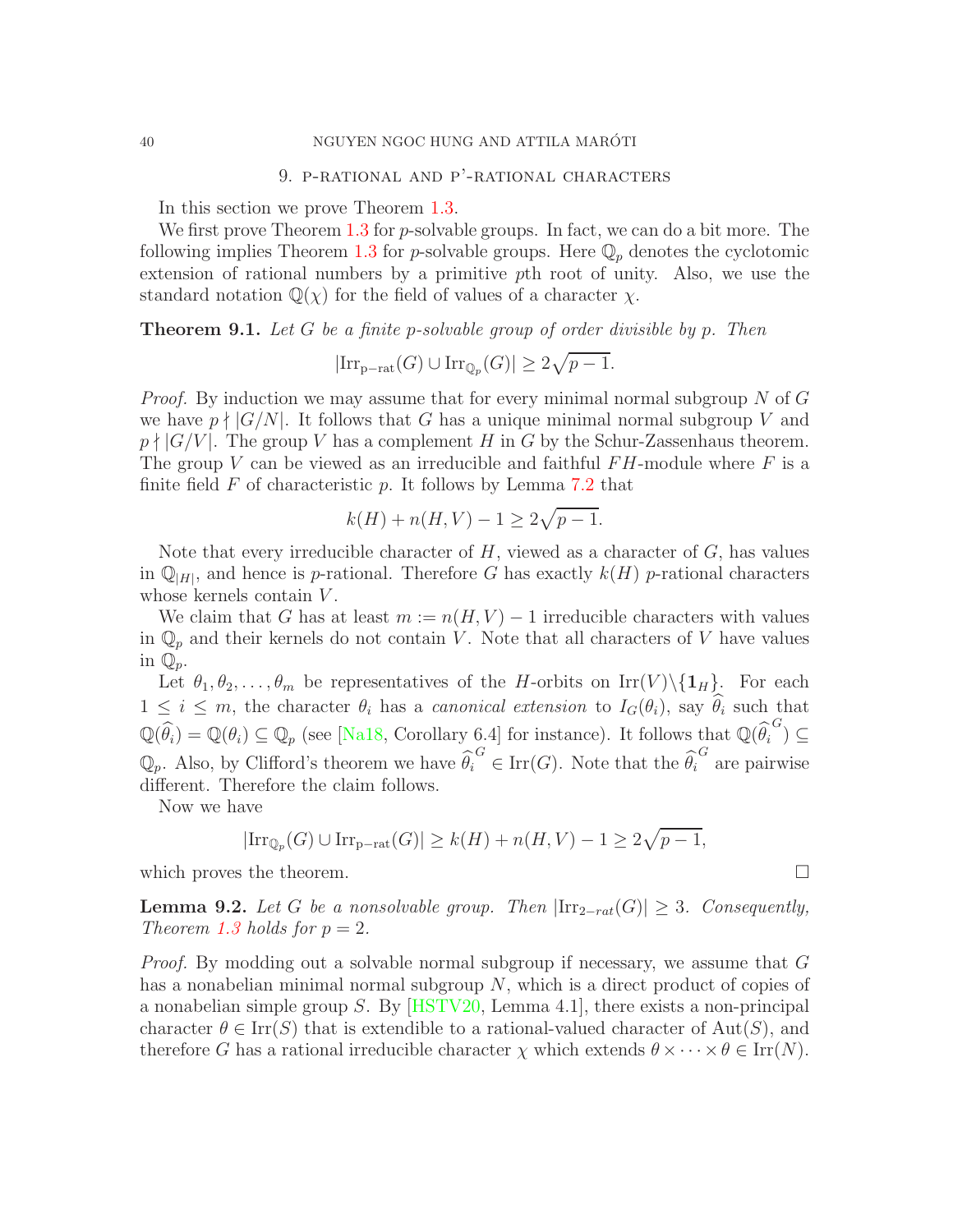If G/N has even order, then by Burnside's theorem it has a nontrivial rational irreducible character, and together with  $\chi$  above and the trivial character, it follows that  $|\text{Irr}_0(G)| \geq 3$ , as wanted. If  $|G/N| > 1$  is odd, then every  $\varphi \in \text{Irr}(G/N)$  is 2rational and thus all the characters of the form  $\chi\varphi \in \text{Irr}(G)$  are 2-rational, implying that  $|\text{Irr}_{2-rat}(G)| \geq 3$ .

We now can assume that  $G = N$ . It is in fact sufficient to show that  $|Irr_{2-rat}(S)| \ge$ 3 for every nonabelian simple group S. This is easy to check when S is a sporadic group, the Tits group,  $PSL_2(q)$  with  $q \in \{5, 7, 8, 9, 17\}$ ,  $PSL_3(3)$ ,  $PSU_3(3)$ , or  $PSU_4(2)$ using  $[At]$ . It is also easy for  $S = A_n$  by considering the restrictions of the irreducible characters of S labeled by the partitions  $(n-1,1)$  and  $(n-2,2)$ . So we can, and we will, assume that  $S$  is not one of these groups. First note that the trivial and Steinberg characters of S are rational. We claim that S has a 2-rational semisimple character, and thus the required bound follows.

By the classification, we can find a simple algebraic group  $\mathcal G$  of adjoint type and a Frobenius endomorphism  $F : \mathcal{G} \to \mathcal{G}$  such that  $S = [G, G]$  for  $G := \mathcal{G}^F$ . Let  $(\mathcal{G}^*, F^*)$  be dual to  $(\mathcal{G}, F)$  and let  $G^* := \mathcal{G}^{*F^*}$ . By Lusztig's classification of the complex irreducible characters of finite reductive groups [\[DM91\]](#page-44-20), each G<sup>∗</sup> -conjugacy class  $s^{G^*}$  of a semisimple element  $s \in G^*$  corresponds to a semisimple character  $\chi_s \in \text{Irr}(G)$ . This  $\chi_s$  has values in  $\mathbb{Q}_{|s|}$  by [\[GHSV20,](#page-44-21) Lemma 4.2] and moreover, by [\[Ti15,](#page-45-14) Proposition 5.1], if |s| is coprime to  $|\mathbf{Z}(G^*)|$  then  $\chi_s$  restricts irreducibly to S.

From the assumption on S, we have that  $|G^*|$  is divisible by at least three different odd primes, and thus  $G^*$  always possesses a semisimple element s such that  $(|s|, 2|\mathbf{Z}(G^*)|) = 1$ . This s then corresponds to a semisimple character  $\chi_s \in \text{Irr}(G)$ such that  $\chi_s$  restricts irreducibly to S and  $\mathbb{Q}(\chi_s) \subseteq \mathbb{Q}_{|s|}$ . Thus  $(\chi_s)_S$  is 2-rational.

Theorem [1.3](#page-2-0) follows for  $p = 2$  since the solvable case was already treated in Theo-rem [9.1.](#page-39-1)  $\Box$ 

The following observation is crucial in the proof of Theorem [1.3](#page-2-0) for odd  $p$ . It is well-known but we could not find a reference.

# <span id="page-40-0"></span>**Lemma 9.3.** *For every finite group* X and odd prime p,  $|\text{Irr}_{p-rat}(X)| \ge k_{p'}(X)$ *.*

*Proof.* The lemma is obvious when  $p \nmid |X|$ . So we assume  $p |X|$ . Consider the natural actions of  $\Gamma := \text{Gal}(\mathbb{Q}_{|X|}/\mathbb{Q}_{|X|_{p'}}) \cong \text{Gal}(\mathbb{Q}_{|X|p}/\mathbb{Q})$  on classes and irreducible characters of X. Note that  $\Gamma$  is cyclic of order  $|X|_p(p-1)/p$ . Let  $\xi$  be a generator of Γ. By Brauer's permutation lemma, ξ fixes the same number of irreducible characters and classes. Each irreducible character fixed by  $\xi$  has values in  $\mathbb{Q}_{|X|_{\alpha'}}$  and therefore p-rational. On the other hand, for each conjugacy class  $Cl(g)$  of a p-regular element g, we have  $\chi(g) \in \mathbb{Q}_{|X|_{p'}}$  for all  $\chi \in \text{Irr}(X)$ , implying that  $\text{Cl}(g)$  is fixed by  $\xi$ . The lemma now follows.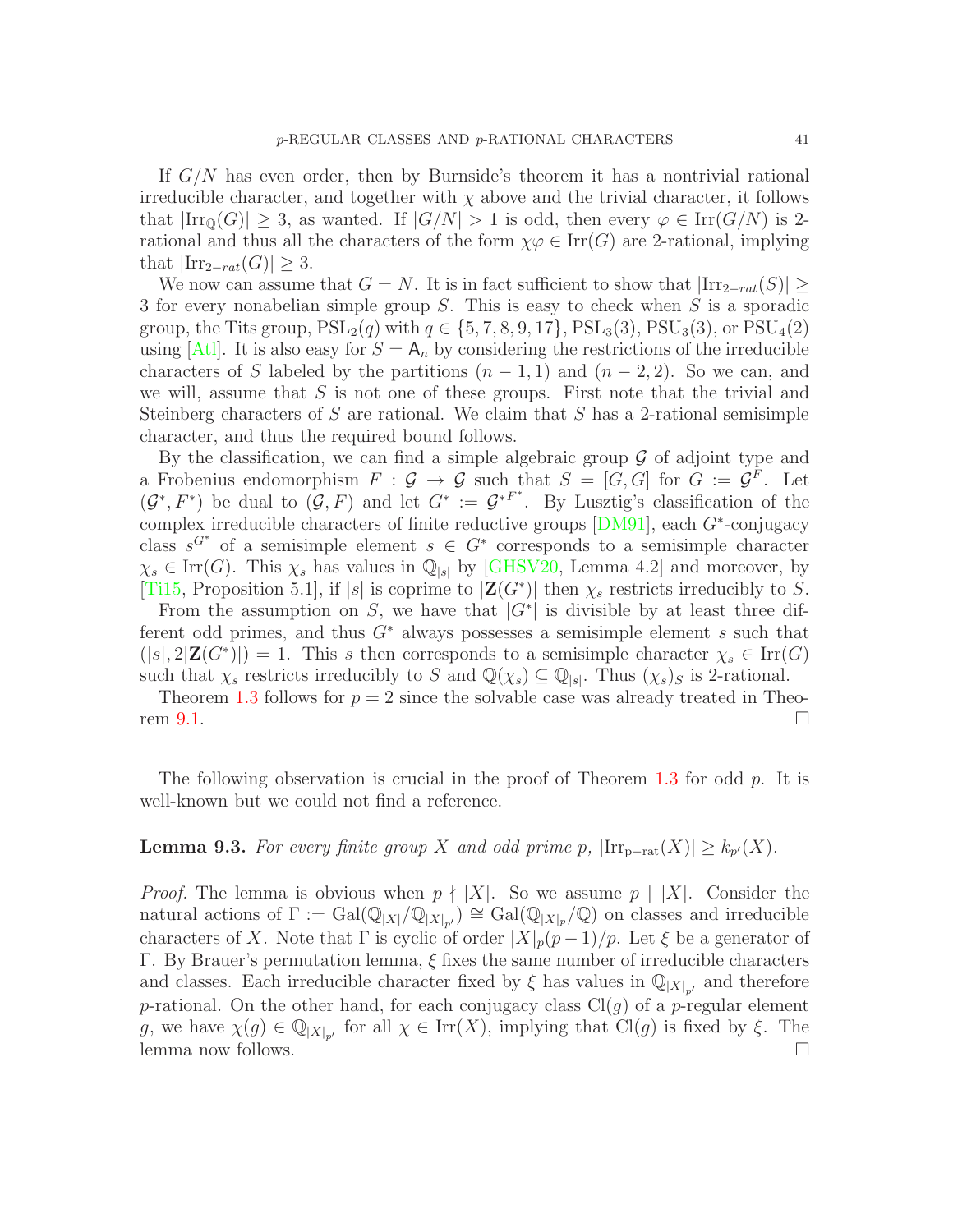Using the theory of the so-called  $B_p$ -characters [\[Is84\]](#page-44-22), one can similarly show that, for a p-solvable group G,  $\text{Irr}_{p'-rat}(G)$  is no less than the number of classes of pelements. This seems to be true for all finite groups but remains to be confirmed.

<span id="page-41-0"></span>Lemma 9.4. *Let* G *be a finite group with a non-abelian normal subgroup*

 $N \cong S \times \cdots \times S$ .

*where* S is simple,  $2 < p \mid |S|$ , and there are at least two factors of S in N. Then  $|\text{Irr}_{p-\text{rat}}(G)| > 2\sqrt{p-1}.$ 

*Proof.* Let  $k := n(\text{Aut}(S), \text{Cl}_{p'}(S))$ . Since there are at least two factors of S in N, as before we have  $n(\text{Aut}(N), \text{Cl}_{p'}(N)) \geq k(k+1)/2$ . Since  $k \geq 2(p-1)^{1/4}$  by Theorem [2.1\(](#page-3-1)ii) and G acts naturally on  $\text{Cl}_{p'}(N)$ , it follows that  $n(G, \text{Cl}_{p'}(N))$  $2\sqrt{p-1}$ , which in turn implies that  $k_{p'}(G) > 2\sqrt{p-1}$ . The lemma now follows by Lemma [9.3.](#page-40-0)

<span id="page-41-1"></span>**Theorem 9.5.** Let S be a nonabelian simple group of order divisible by  $p > 2$  and  $S \leq G \leq \text{Aut}(S)$  *be an almost simple group. Then* 

$$
|\mathrm{Irr}_{\mathrm{p-rat}}(G)\cup\mathrm{Irr}_{\mathrm{p'-rat}}(G)|>2\sqrt{p-1}.
$$

*Proof.* Suppose first that S is not listed in Table [1.](#page-4-0) Then by Theorem  $2.1(iii)$  $2.1(iii)$  we have  $n(\text{Aut}(S), \text{Cl}_{p'}(S)) > 2\sqrt{p-1}$ . It follows that  $k_{p'}(G) > 2\sqrt{p-1}$ , implying that  $\text{Irr}_{p-\text{rat}}(G) > 2\sqrt{p-1}$  by Lemma [9.3.](#page-40-0)

We now go over the simple groups in Table [1](#page-4-0) and establish the bound for each of them. Indeed we are able to check most of them directly using [\[Atl,](#page-43-4) [GAP\]](#page-44-8), except the ones below.

Let  $(S, p) = (PSU<sub>3</sub>(16), 241)$ . In the proof of Lemma [3.5,](#page-11-0) we have shown that  $k_{p'}(S) > 2(16^2 - 16 + 1)/3 > 160$ . Therefore, if  $|G/S| \leq 4$  then  $k_{p'}(G) > 160/4 >$  $2\sqrt{p-1}$  and we are done. It remains to assume that  $G = \text{Aut}(S) = S \rtimes C_8$ . Again in the proof of Lemma [3.5,](#page-11-0) we already showed that  $G = Aut(S)$  has at least 27 orbits on *p*-regular classes of *S*, and so  $k_{p'}(G) \ge n(G, Cl_{p'}(S)) + k_{p'}(G/S) - 1 \ge 27 + 7 = 34.$ We now have  $\text{Irr}_{p-\text{rat}}(G) > 2\sqrt{p-1}$ , as desired.

Let  $S = {}^2B_2(128)$  and  $p = 113$  or 127. If  $G = S$  then we have  $k_{p'}(G) > 2\sqrt{p-1}$  as analyzed in Section [5](#page-26-0) (1). So suppose  $G > S$  and thus  $G = Aut(S) = S \rtimes C_7$ . First we note that the trivial and Steinberg characters of S have rational extensions to Aut(S). Also, S has a rational class of elements of order 5 that is  $Aut(S)$ -invariant, this semisimple class corresponds to a rational semisimple character of S of odd degree, which therefore has a rational extension to  $Aut(S)$  as well. By Gallagher's theorem, we obtain 21 irreducible characters of G with values in  $\mathbb{Q}_7$ .

As mentioned in Section [5,](#page-26-0)  $Aut(S)$  has four orbits of size 7 on classes of elements of order 145. One (semisimple) element in such an orbit produces an irreducible semisimple character of S with values in  $\mathbb{Q}_{145}$  and moreover has S as the stabilizer group in Aut(S), and thus gives rise to 1 irreducible character of Aut(S) with values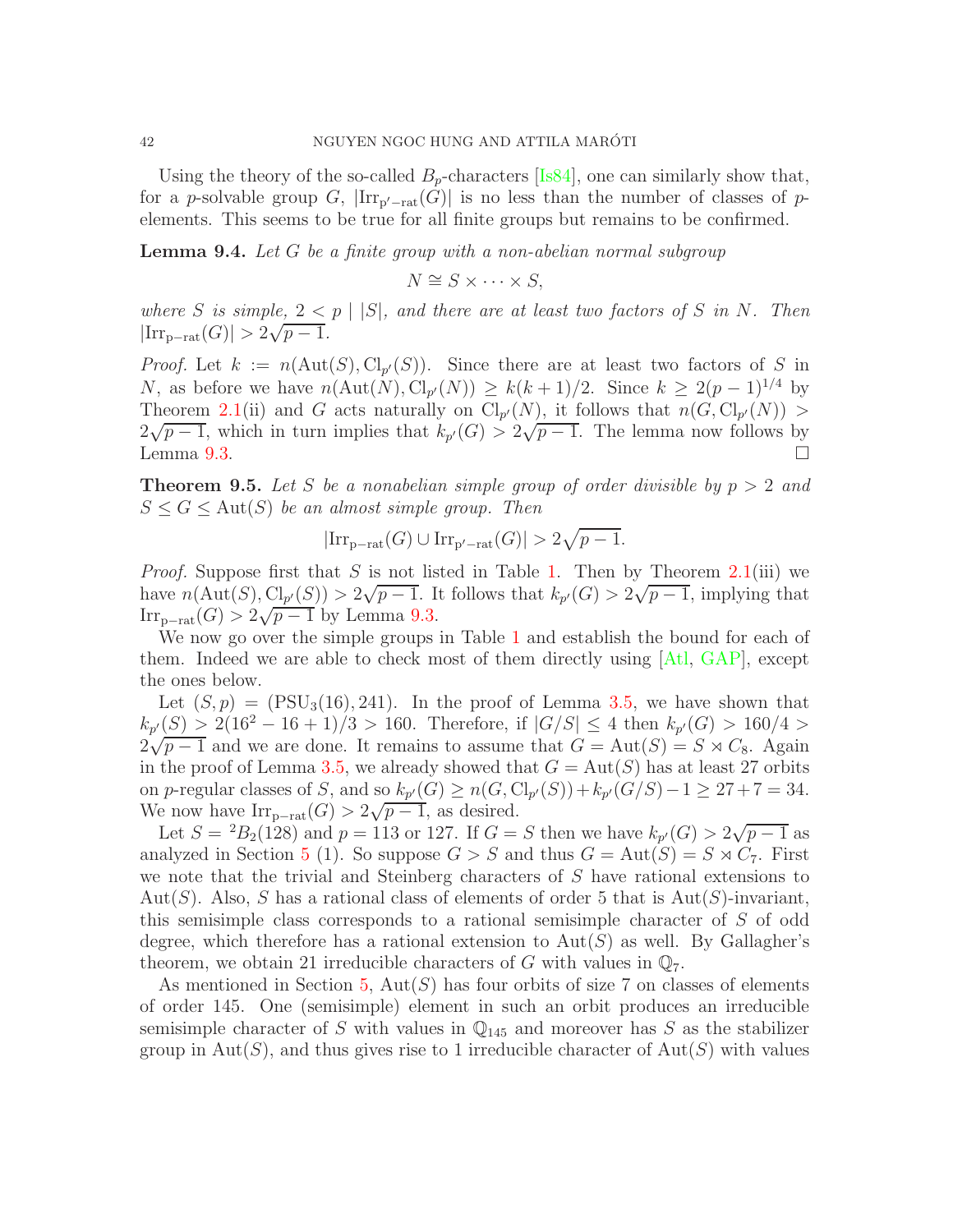in  $\mathbb{Q}(\chi) \subseteq \mathbb{Q}_{145}$ , by Clifford's theorem. We now have 4 more irreducible p-rational characters of  $G = Aut(S)$ , different from the 21 characters produced in the previous paragraph. We have shown that G has at least 25, which is larger than  $2\sqrt{p-1}$ , p-rational irreducible characters.

For  $(S, p) = (\Omega_8^-(4), 257)$  we know that S has exactly  $32 = 2\sqrt{p-1}$  different element orders coprime to  $p$  (these orders are listed in the proof of Lemma [4.7\)](#page-25-0), and so clearly  $k_{p'}(G) > 32$  if  $G \neq S$  since there is at least one p-regular class of G outside S. In fact we still have  $k_{p'}(G) > 32$  when  $G = S$  since S has at least four unipotent classes by Lemma [4.4](#page-20-0) and at least 29 semisimple classes coming from 29 different odd element orders coprime to  $p$ .

We are now in position to prove Theorem [1.3](#page-2-0) for all finite groups.

Theorem 9.6. *Let* G *be a finite group and* p *a prime divisor of* |G|*. Then*

 $|\mathrm{Irr}_{p-\mathrm{rat}}(G) \cup \mathrm{Irr}_{p'-\mathrm{rat}}(G)| \geq 2\sqrt{p-1}.$ 

*Moreover, the equality occurs if and only if*  $\sqrt{p-1}$  *is an integer,*  $G = C_p \rtimes C_{\sqrt{p-1}}$ *and*  $\mathbf{C}_G(C_p) = C_p$ *.* 

*Proof.* First we prove the inequality. The case  $p = 2$  is done by Lemma [9.2,](#page-39-2) so we will assume that  $p$  is odd. We proceed in the same way as in the proof of Theorem [9.1](#page-39-1) to come up with the situation where  $G$  has a unique minimal normal subgroup  $N$ of order divisible by p such that  $p \nmid |G/N|$ . If N is abelian then we are done by Theorem [9.1,](#page-39-1) so we assume furthermore that  $N$  is nonabelian, which means that  $N$ is isomorphic to a direct product of say  $k$  copies of a nonabelian simple group  $S$ .

If  $k \geq 2$ , then we are done by Lemma [9.4.](#page-41-0) On the other hand, if  $N = S$  then G is an almost simple group with socle S, and thus we are done as well by Theorem [9.5.](#page-41-1) This completes the proof of the first part of the theorem.

We now move on to prove the second part. If  $\sqrt{p-1}$  is an integer,  $G = C_p \rtimes C_{\sqrt{p-1}}$ and  $\mathbf{C}_G(C_p) = C_p$ , then

$$
|\mathrm{Irr}_{p-\mathrm{rat}}(G)\cup\mathrm{Irr}_{p'-\mathrm{rat}}(G)|=|\mathrm{Irr}(G)|=2\sqrt{p-1}.
$$

Assume that G is different from the group  $C_p \rtimes C_{\sqrt{p-1}}$  with  $\mathbf{C}_G(C_p) = C_p$  in case  $\sqrt{p-1}$  is an integer. We proceed to prove by induction on the size of G that  $|\text{Irr}_{p-rat}(G)| \cup \text{Irr}_{p'-rat}(G)| > 2\sqrt{p-1}$ . This is clear in case G is a cyclic group of order p (excluding the case  $p = 2$ ).

Let N be a minimal normal subgroup of G. We have  $\text{Irr}_{p-\text{rat}}(G/N) \subseteq \text{Irr}_{p-\text{rat}}(G)$ ,  $\operatorname{Irr}_{p'-\text{rat}}(G/N) \subseteq \operatorname{Irr}_{p'-\text{rat}}(G)$  and

$$
\operatorname{Irr}_{p-\operatorname{rat}}(G/N)\cap \operatorname{Irr}_{p'-\operatorname{rat}}(G/N)=\operatorname{Irr}_{\mathbb{Q}}(G/N)\subseteq \operatorname{Irr}_{\mathbb{Q}}(G)=\operatorname{Irr}_{p-\operatorname{rat}}(G)\cap \operatorname{Irr}_{p'-\operatorname{rat}}(G).
$$

We may assume by induction that  $p \nmid |G/N|$ , or that  $\sqrt{p-1}$  is an integer,  $G/N =$  $C_p \rtimes C_{\sqrt{p-1}}$  with  $\mathbf{C}_{G/N}(C_p) = C_p$ .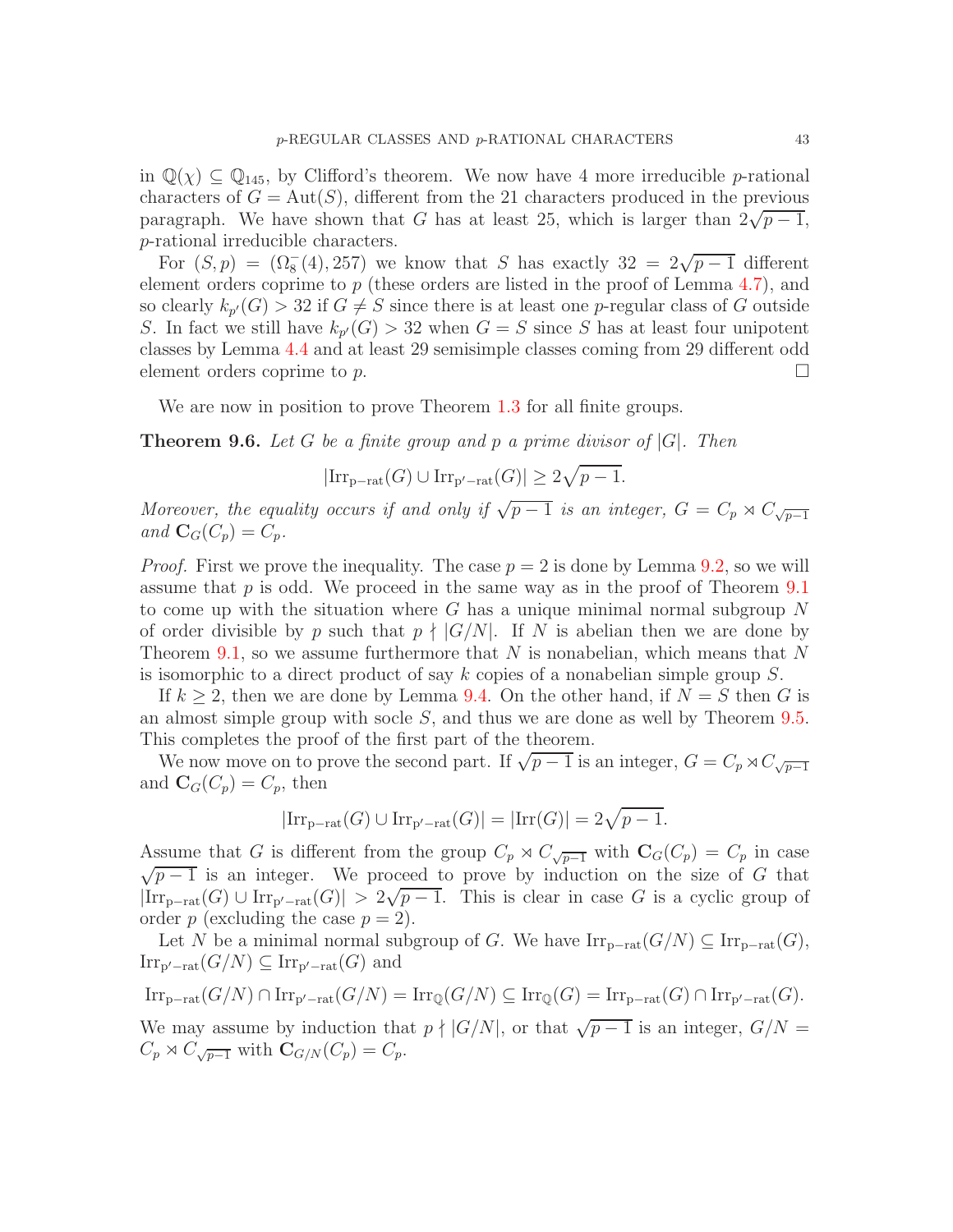In fact the case  $p \nmid |G/N|$  is done by Lemma [9.4](#page-41-0) and Theorem [9.5](#page-41-1) when N is non-abelian and by Lemma [7.2](#page-35-2) when N is abelian.

Assume that the latter case holds. First suppose that N is an elementary abelian r-group. It then may be viewed as an irreducible  $G/N$ -module. If the cyclic normal subgroup  $C_p$  of  $G/N$  acts fixed-point-freely on N and thus also on Irr(N), then there must be at least 1 p-rational irreducible character of  $G$  by Clifford's theorem which does not contain  $N$  in its kernel. This proves the desired bound. Assume that the cyclic normal subgroup  $C_p$  of  $G/N$  has a non-trivial fixed point on N. In this case  $|N| = r$  and G contains an abelian normal subgroup M of order rp. Just as before, there is at least 1 p-rational irreducible character of  $G$  by Clifford's theorem which does not contain N in its kernel. Next we suppose N is non-abelian. As mentioned in the proof of Lemma [9.2,](#page-39-2) N has an irreducible character that is extendible to a rational character of its inertia subgroup in  $G$ , and thus producing a rational irreducible character of G. In either case we always have

$$
|\mathrm{Irr}_{p-\mathrm{rat}}(G) \cup \mathrm{Irr}_{p'-\mathrm{rat}}(G)| \geq |\mathrm{Irr}_{p-\mathrm{rat}}(G/N) \cup \mathrm{Irr}_{p'-\mathrm{rat}}(G/N)| + |\mathrm{Irr}_{p-\mathrm{rat}}(G|N)|
$$
  

$$
\geq 2\sqrt{p-1} + 1,
$$

as wanted. The proof is completed.  $\Box$ 

We conclude by remarking that although  $|\text{Irr}_{p-\text{rat}}(G)| \geq k_{p'}(G)$  by Lemma [9.3](#page-40-0) and  $|\text{Irr}_{p'-\text{rat}}(G)|$  is conjecturally at least  $1 + k_p(G)$  (see the discussion after Lemma [9.3\)](#page-40-0), it does not follow that  $|\text{Irr}_{p-\text{rat}}(G) \cup \text{Irr}_{p'-\text{rat}}(G)| \ge k_{p'}(G) + k_p(G)$ , as  $\text{Irr}_{p-\text{rat}}(G)$  and  $\text{Irr}_{p'-\text{rat}}(G)$  have those rational characters, including the trivial character, in common. However, at the time of this writing, we have not found a counterexample yet.

#### **REFERENCES**

- <span id="page-43-7"></span>[BGPW13] L. Babai, S. Guest, C. E. Praeger, and R. A. Wilson, Proportions of r-regular elements in finite classical groups, J. Lond. Math. Soc. 88 (2013), 202–226.
- <span id="page-43-6"></span>[BPS09] L. Babai, P. P. Pálfy and J. Saxl, On the number of p-regular elements in finite simple groups, LMS J. Comput. Math. 12 (2009), 82–119.
- <span id="page-43-2"></span>[BMT17] B. Baumeister, A. Maróti, and H.P. Tong-Viet, Finite groups have more conjugacy classes, Forum Math. 29 (2017), 259–275.
- <span id="page-43-1"></span>[Be06] E. A. Bertram, Lower bounds for the number of conjugacy classes in finite groups, in Ischia Group Theory 2004, Contemporary Mathematics 402, American Mathematical Society, Providence, RI, 2006, pp. 95–117.
- <span id="page-43-3"></span>[Br42] R. Brauer, On groups whose order contains a prime number to the first power, I. Amer. J. Math. 64, (1942), 401–420.
- <span id="page-43-0"></span>[Br63] R. Brauer, Representations of finite groups, 1963 Lectures on Modern Mathematics, Vol. I pp. 133–175, Wiley, New York.
- <span id="page-43-5"></span>[Ca85] R.W. Carter, 'Finite groups of Lie type. Conjugacy classes and complex characters', Wiley and Sons, New York et al, 1985, 544 pp.
- <span id="page-43-4"></span>[Atl] J. H. Conway, R. T. Curtis, S. P. Norton, R. A. Parker, and R. A. Wilson, 'Atlas of finite groups', Clarendon Press, Oxford, 1985.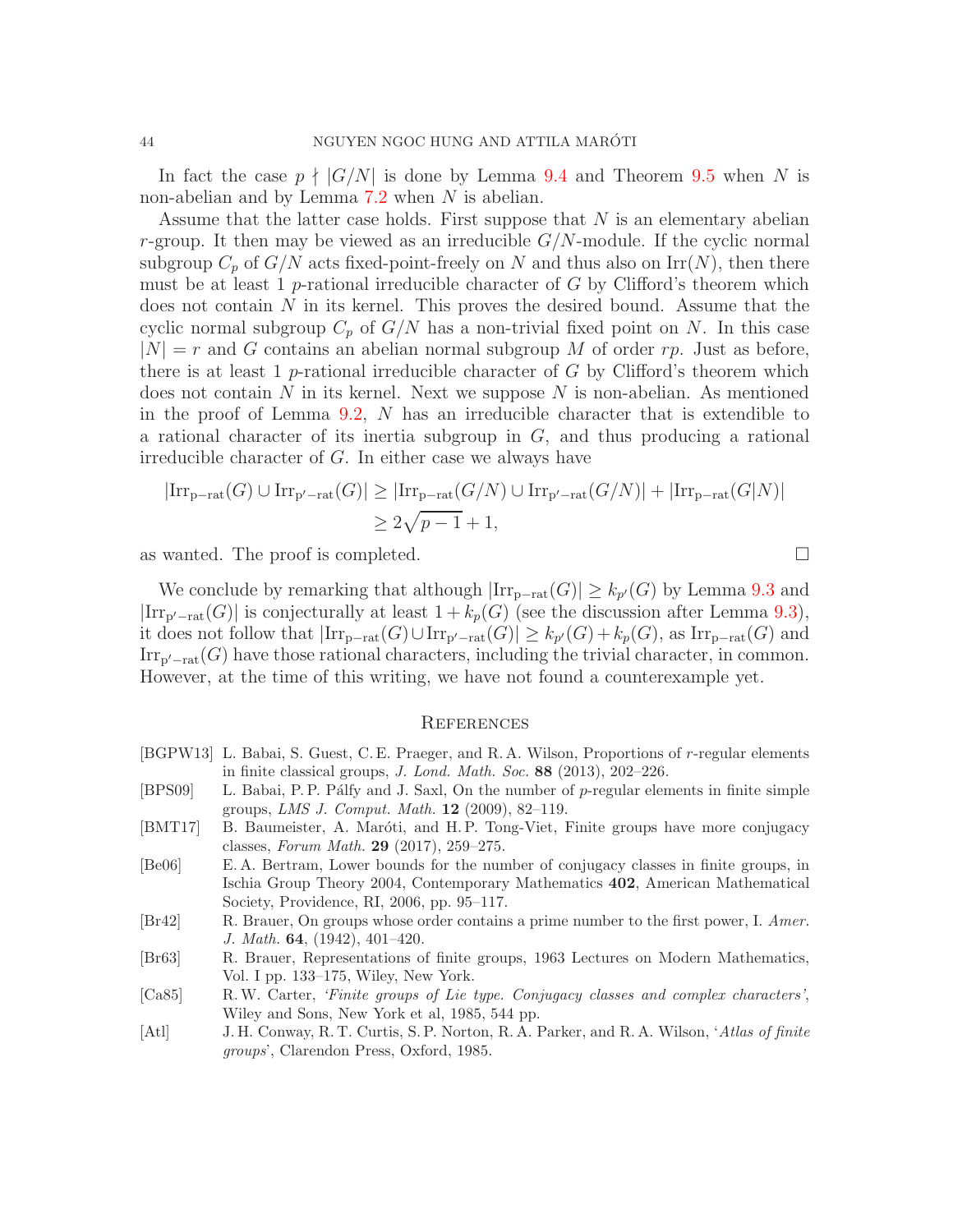- <span id="page-44-18"></span>[Di58] L. E. Dickson, Linear groups: With an exposition of the Galois field theory. With an introduction by W. Magnus Dover Publications, Inc., New York 1958.
- <span id="page-44-20"></span>[DM91] F. Digne and J. Michel, 'Representations of finite groups of Lie type', London Mathematical Society Student Texts 21, 1991, 159 pp.
- <span id="page-44-12"></span>[En72] H. Enomoto, The characters of the finite symplectic group  $Sp(4,q)$ ,  $q = 2^f$ , Osaka Math. J. 9 (1972), 75–94.
- <span id="page-44-15"></span>[Fo69] D. A. Foulser, Solvable primitive permutation groups of low rank. Trans. Amer. Math. Soc. **143** (1969), 1–54.
- <span id="page-44-9"></span>[Fu00] J. Fulman, A probabilistic approach to conjugacy classes in the finite symplectic and orthogonal groups. J. Algebra  $234$  (2000), 207–224.
- <span id="page-44-7"></span>[FG12] J. Fulman and R. Guralnick, Bounds on the number and sizes of conjugacy classes in finite Chevalley groups with applications to derangements, Trans. Amer. Math. Soc. 364 (2012), 3023–3070.
- <span id="page-44-8"></span>[GAP] The GAP Group, GAP Groups, Algorithms, and Programming, Version 4.4; 2004, http://www.gap-system.org.
- <span id="page-44-21"></span>[GHSV20] E. Giannelli, N.N. Hung, A.A. Schaeffer Fry, and C. Vallejo, Characters of  $\pi'$ -degree and small cyclotomic fields, submitted, 2020.
- <span id="page-44-16"></span>[Gi07] M. Giudici, Maximal subgroups of almost simple groups with socle PSL(2,q). ArXiv:math/0703685.
- <span id="page-44-13"></span>[GLO17] S. Gonshaw, M.W. Liebeck, and E. A. O'Brien, Unipotent class representatives for finite classical groups, *J. Group Theory* **20** (2017), 505–525.
- <span id="page-44-2"></span>[HK00] L. Héthelyi and B. Külshammer, On the number of conjugacy classes of a finite solvable group, Bull. London Math. Soc. 32 (2000), 668–672.
- <span id="page-44-3"></span>[HK03] L. Héthelyi and B. Külshammer, On the number of conjugacy classes of a finite solvable group. II, J. Algebra 270 (2003), 660–669.
- <span id="page-44-6"></span>[HHKM11] L. Héthelyi, E. Horváth, T. M. Keller, and A. Maróti, Groups with few conjugacy classes, Proc. Edinb. Math. Soc. 54 (2011), 423–430.
- <span id="page-44-19"></span>[HSTV20] N. N. Hung, A. A. Schaeffer Fry, H. P. Tong-Viet, and C. R. Vinroot, On the number of irreducible real-valued characters of a finite group, J. Algebra 555 (2020), 275–288.
- <span id="page-44-17"></span>[Hu67] B. Huppert, Endliche Gruppen. I. Die Grundlehren der Mathematischen Wissenschaften, Band 134 Springer-Verlag, Berlin-New York 1967.
- <span id="page-44-10"></span>[Hu70] B. Huppert, Singer-Zyklen in klassischen Gruppen, Math. Z. 117 (1970), 141–150.
- [Isa] I. M. Isaacs, 'Character theory of finite groups', AMS Chelsea Publishing, Providence, Rhode Island, 2006.
- <span id="page-44-22"></span>[Is84] I. M. Isaacs, Characters of  $\pi$ -separable groups, *J. Algebra* 86 (1984), 98–128.
- <span id="page-44-5"></span>[Ke09] T. M. Keller, Lower bounds for the number of conjugacy classes of finite groups, Math. Proc. Cambridge Philos. Soc. 147 (2009), 567–577.
- <span id="page-44-1"></span>[Ke11] T.M. Keller, Finite groups have even more conjugacy classes, *Israel J. Math.* 181 (2011), 433–444.
- <span id="page-44-14"></span>[Kl88] P. B. Kleidman, The maximal subgroups of the Steinberg triality groups  ${}^{3}D_{4}(q)$  and of their automorphism groups, J. Algebra 115 (1988), 182–199.
- <span id="page-44-0"></span>[La03] E. Landau, Über die Klassenzahl der binären quadratischen Formen von negativer Discriminante, Math. Ann. 56 (1903), 671–676.
- <span id="page-44-11"></span>[Ma81] I. G. Macdonald, Numbers of conjugacy classes in some finite classical groups. Bull. Austral. Math. Soc. 23 (1981), 23–48.
- <span id="page-44-4"></span>[Ma06] G. Malle, Fast-einfache Gruppen mit langen Bahnen in absolut irreduzibler Operation, J. Algebra 300 (2006), 655–672.